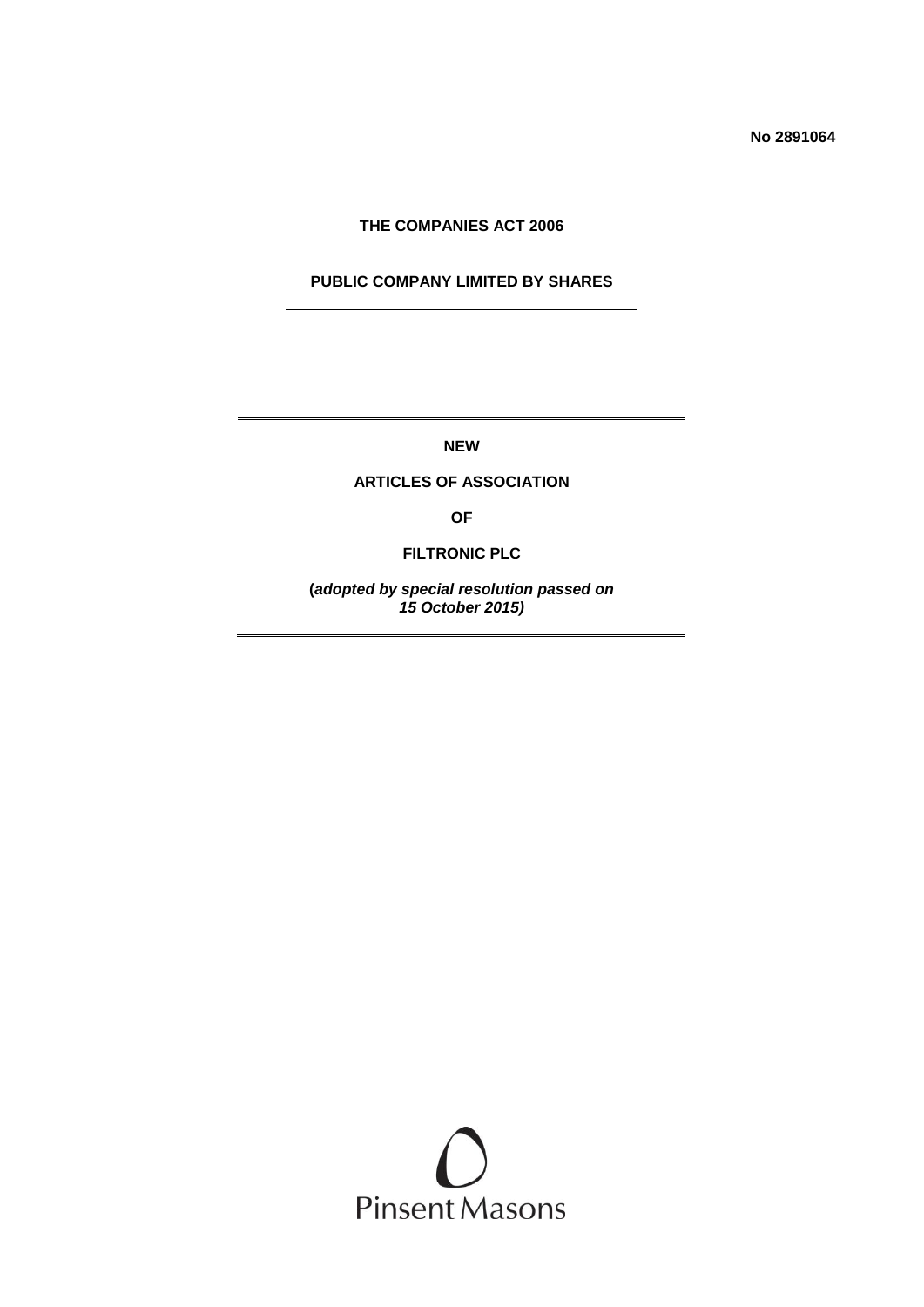# **CONTENTS**

|             |                                          | Page           |
|-------------|------------------------------------------|----------------|
| PRELIMINARY |                                          | 1              |
| 1           | Exclusion of Model Articles and Table A  | 1              |
| 2           | Definitions and interpretation           | 1              |
|             | <b>LIMITATION OF LIABILITY</b>           | 3              |
|             | Liability of Members Limited             | 3              |
| <b>NAME</b> | 3                                        |                |
| 4           | Change of Name                           | 3              |
| 5           | Variation of Class Rights                | 4              |
| 6           | Issues of further shares                 | 4              |
| SHARES4     |                                          |                |
| 7           | Rights attaching to shares               | 4              |
| 8           | Redeemable shares                        | 4              |
| 8A          | <b>Deferred Shares</b>                   | 4              |
| 9           | Payment of Commission                    | 5              |
| 10          | Trusts not recognised                    | 5              |
| 11          | Number of holders                        | 5              |
|             | UNCERTIFICATED SHARES                    | 5              |
| 12          | Shares in dematerialised form            | 5              |
| 13          | <b>Application of Articles</b>           | 5              |
| 14          | Forfeiture, lien and other entitlements  | 6              |
| 15          | Issuer record of securities              | 6              |
| 16          | Additional regulations                   | 6              |
|             | <b>SHARE CERTIFICATES</b>                | 7              |
| 17          | Right to share certificate               | 7              |
| 18          | Execution of share certificates          | 7              |
| 19          | Replacement of share certificates        | 7              |
| 20          | Share certificates sent at holder's risk | $\overline{7}$ |
|             | <b>LIEN ON SHARES</b>                    | 7              |
| 21          | Company's lien on shares not fully paid  | 7              |
| 22          | Enforcing lien by sale                   | 7              |
| 23          | Giving effect to a sale                  | 8              |
| 24          | Application of proceeds of sale          | 8              |
|             | <b>CALLS ON SHARES</b>                   | 8              |
| 25          | Calls                                    | 8              |
| 26          | When call made                           | 8              |
| 27          | Liability of joint holders               | 8              |
| 28          | Interest due on non-payment              | 8              |
| 29          | Sums payable treated as calls            | 8              |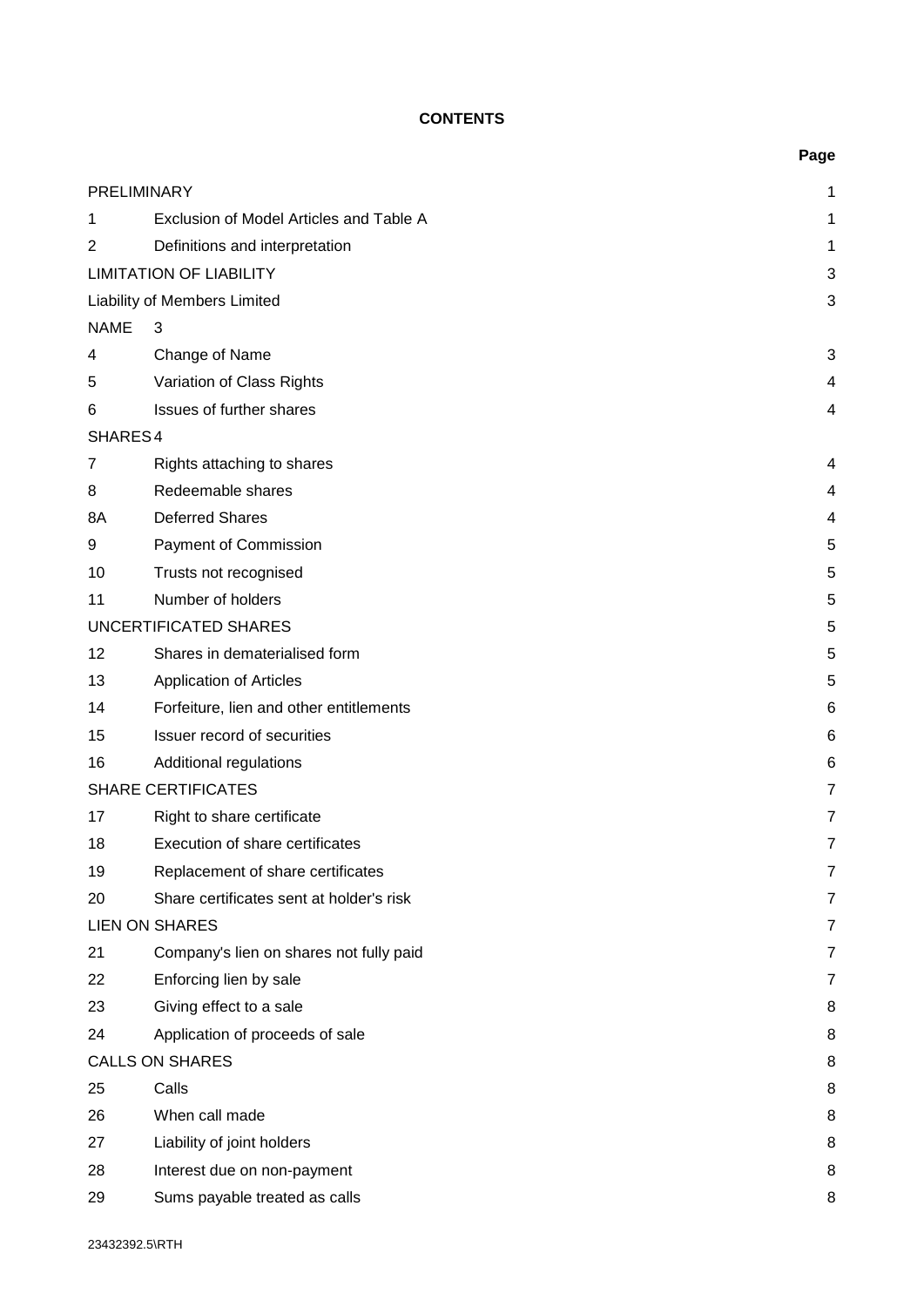| 30 | Power to differentiate                               | 8  |
|----|------------------------------------------------------|----|
| 31 | Payment of calls in advance                          | 9  |
|    | FORFEITURE AND SURRENDER OF SHARES                   | 9  |
| 32 | Notice if call not paid                              | 9  |
| 33 | Forfeiture on non-compliance with notice             | 9  |
| 34 | Disposal of forfeited shares                         | 9  |
| 35 | <b>Effect of forfeiture</b>                          | 9  |
| 36 | Statutory declaration as to forfeiture               | 10 |
|    | <b>TRANSFER OF SHARES</b>                            | 10 |
| 37 | Form of transfer                                     | 10 |
| 38 | Refusal of registration of partly-paid share         | 10 |
| 39 | Rights to refuse registration of certificated shares | 10 |
| 40 | Notice of refusal                                    | 10 |
| 41 | No fee for registration                              | 10 |
| 42 | Retention of transfers                               | 11 |
| 43 | Renunciation deemed to be a transfer                 | 11 |
|    | <b>TRANSMISSION OF SHARES</b>                        | 11 |
| 44 | Transmission on death                                | 11 |
| 45 | Election of person entitled by transmission          | 11 |
| 46 | Rights of person entitled by transmission            | 11 |
|    | UNTRACEABLE SHAREHOLDERS                             | 11 |
| 47 | Power to sell shares                                 | 11 |
| 48 | Procedure on sale                                    | 12 |
|    | <b>DISCLOSURE OF INTERESTS</b>                       | 12 |
| 49 | Disclosure of interests                              | 12 |
|    | ALTERATION OF CAPITAL                                | 15 |
| 50 | Fractions of shares                                  | 15 |
|    | <b>GENERAL MEETINGS</b>                              | 15 |
| 51 | Annual general meetings                              | 15 |
| 52 | Calling of general meetings                          | 15 |
|    | NOTICE OF GENERAL MEETINGS                           | 15 |
| 53 | Length of notice                                     | 15 |
| 54 | Contents of notice                                   | 15 |
| 55 | Omission or non receipt of notice                    | 16 |
|    | PROCEEDINGS AT GENERAL MEETINGS                      | 16 |
| 56 | Quorum                                               | 16 |
| 57 | Procedure if quorum not present                      | 16 |
| 58 | Security arrangements                                | 16 |
| 59 | Chairman                                             | 16 |
| 60 | Director's right to attend and speak                 | 16 |
| 61 | Adjournment                                          | 17 |
|    |                                                      |    |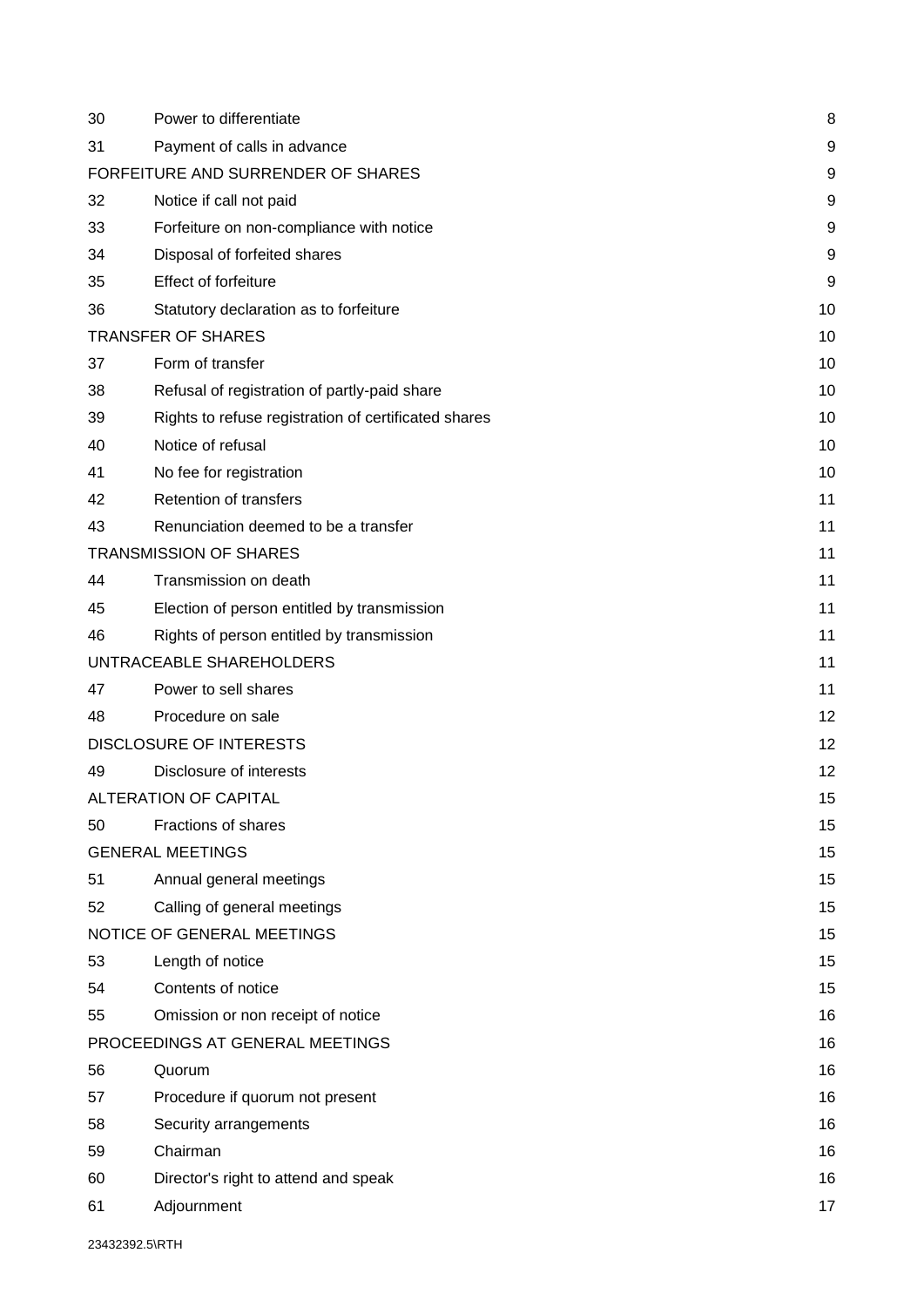| 62             | Meeting at more than one place                                       | 17 |
|----------------|----------------------------------------------------------------------|----|
| 63             | Amendments to resolutions                                            | 17 |
| 65             | Declaration by chairman                                              | 18 |
| 66             | Withdrawal of demand for a poll                                      | 18 |
| 67             | Method of taking a poll                                              | 18 |
| 68             | When poll to be taken                                                | 18 |
| 69             | Notice of a poll                                                     | 19 |
|                | <b>VOTES OF MEMBERS</b>                                              | 19 |
| 70.1           | Votes of members                                                     | 19 |
| 71             | Joint holders                                                        | 19 |
| 72             | Votes on behalf of incapable members                                 | 19 |
| 73             | No right to attend or vote where sums overdue                        | 19 |
| 74             | Objections to voters                                                 | 19 |
| <b>PROXIES</b> |                                                                      | 20 |
| 78             | Delivery of proxies                                                  | 20 |
| 79             | Multiple proxies                                                     | 21 |
| 80             | Determination of proxy's authority                                   | 21 |
| 81             | No obligation to verify proxy voting in accordance with instructions | 21 |
|                | REPRESENTATIVES OF CORPORATIONS                                      | 21 |
| 82             | Representatives of corporation                                       | 21 |
|                | <b>CLASS MEETINGS</b>                                                | 22 |
| 83             | Class meetings                                                       | 22 |
|                | <b>NUMBER OF DIRECTORS</b>                                           | 22 |
| 84             | Number of directors                                                  | 22 |
|                | APPOINTMENT AND RETIREMENT OF DIRECTORS                              | 22 |
| 85             | Directors to retire at third annual general meeting                  | 22 |
| 86             | Timing of vacation of office                                         | 22 |
| 87             | Age of directors                                                     | 22 |
| 88             | Persons eligible as directors                                        | 22 |
| 89             | Power of company to appoint directors                                | 23 |
| 90             | Power of Board to appoint directors                                  | 23 |
|                | DISQUALIFICATION AND REMOVAL OF DIRECTORS                            | 23 |
| 91             | Power of removal by special resolution                               | 23 |
| 92             | Vacation of office                                                   | 23 |
|                | <b>ALTERNATE DIRECTORS</b>                                           | 24 |
| 93             | Appointment of alternate directors                                   | 24 |
| 94             | Termination of appointment                                           | 24 |
| 95             | Effect of appointment                                                | 24 |
| 96             | Expenses and remuneration                                            | 24 |
| 97             | Alternate director to be officer                                     | 24 |
| 98             | Method of appointment and removal                                    | 24 |
|                |                                                                      |    |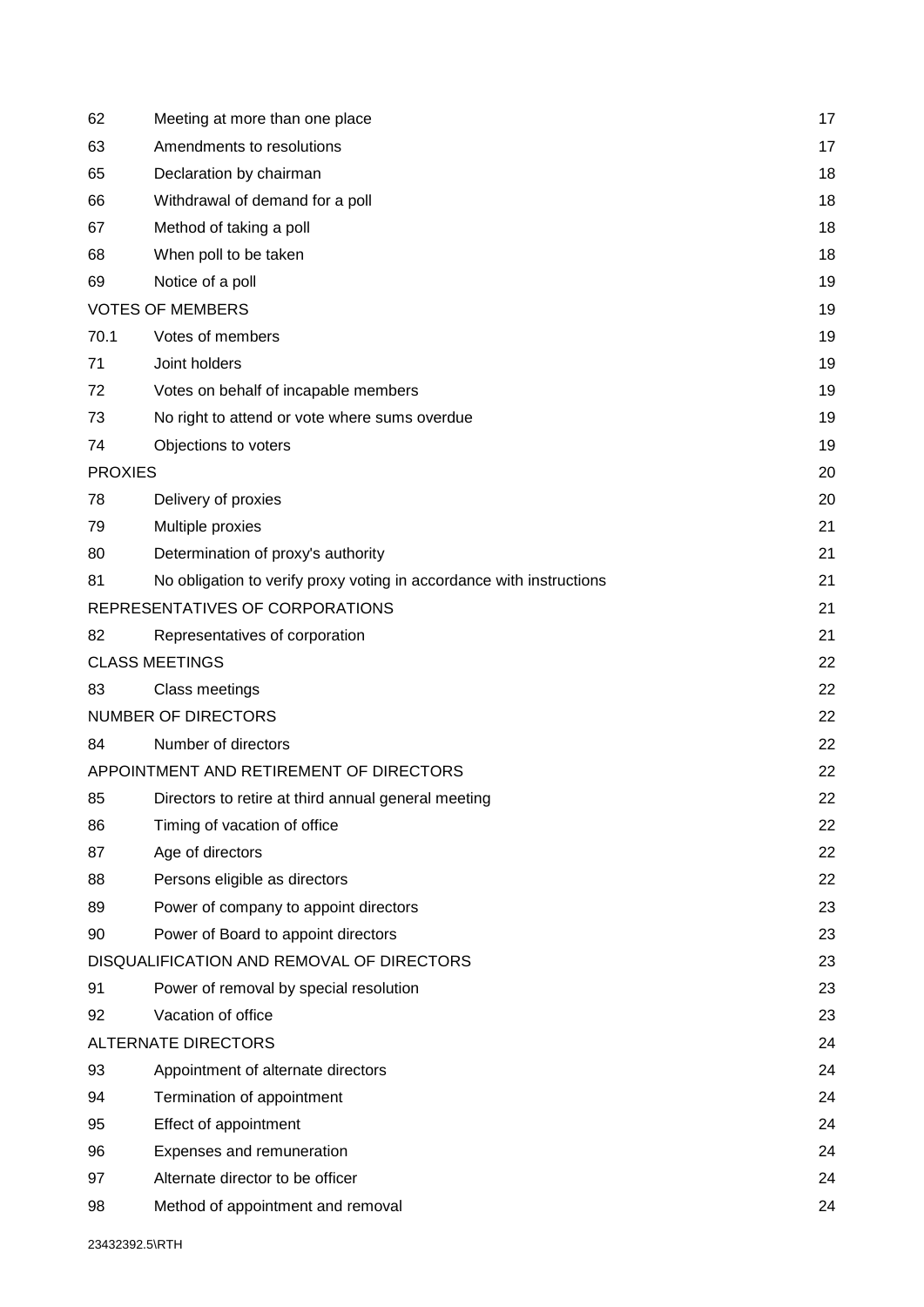| 99    | Appointee acting in more than one capacity           | 25 |
|-------|------------------------------------------------------|----|
|       | POWERS OF DIRECTORS                                  | 25 |
| 100   | General powers of company vested in Board            | 25 |
| 101   | Local board                                          | 25 |
| 102   | Appointment of attorneys and agents                  | 25 |
|       | DELEGATION OF DIRECTORS' POWERS                      | 25 |
| 103   | Delegation of directors' powers                      | 25 |
|       | <b>BORROWING POWERS</b>                              | 26 |
| 104.1 | Borrowing powers                                     | 26 |
|       | <b>EXECUTIVE DIRECTORS</b>                           | 27 |
| 105   | Appointment to executive offices                     | 27 |
| 106   | Managing director/Chief executive to be a director   | 27 |
| 107   | Other executive office not linked to directorship    | 27 |
| 108   | Emoluments of executive directors                    | 28 |
| 109   | Delegation to executive directors                    | 28 |
|       | <b>ASSOCIATE DIRECTORS</b>                           | 28 |
| 110   | Associate directors                                  | 28 |
|       | REMUNERATION OF DIRECTORS                            | 28 |
| 111   | Directors' fees                                      | 28 |
| 112   | Extra remuneration                                   | 28 |
|       | <b>DIRECTORS' EXPENSES</b>                           | 28 |
| 113   | Directors' expenses                                  | 28 |
|       | DIRECTORS' GRATUITIES AND PENSIONS                   | 29 |
| 114   | Directors' gratuities and pensions                   | 29 |
|       | <b>DIRECTORS' INTERESTS</b>                          | 29 |
| 115   | Interests in proposed transactions to be disclosed   | 29 |
| 116   | Interests in actual transactions to be disclosed     | 29 |
| 117   | Issues relating to declarations of interests         | 29 |
| 118   | When a declaration is not required                   | 29 |
| 119   | <b>Permitted interests</b>                           | 30 |
| 120   | Director may act in a professional capacity          | 30 |
| 121   | Voting on matters where a director is interested     | 30 |
| 122   | Quorum when a director is not entitled to vote       | 31 |
| 123   | Proposals may be considered separately               | 31 |
| 124   | Chairman to decide whether a director may vote       | 31 |
|       | DIRECTORS' POWERS TO AUTHORISE CONFLICTS OF INTEREST | 31 |
| 125   | Authorisation of interests                           | 31 |
| 126   | Requirement for authorisation to be effective        | 31 |
| 127   | Conflicts arising out of authorised matter           | 32 |
| 128   | Directors may impose terms on authorisation          | 32 |
| 129   | Examples of terms that may be imposed                | 32 |
|       |                                                      |    |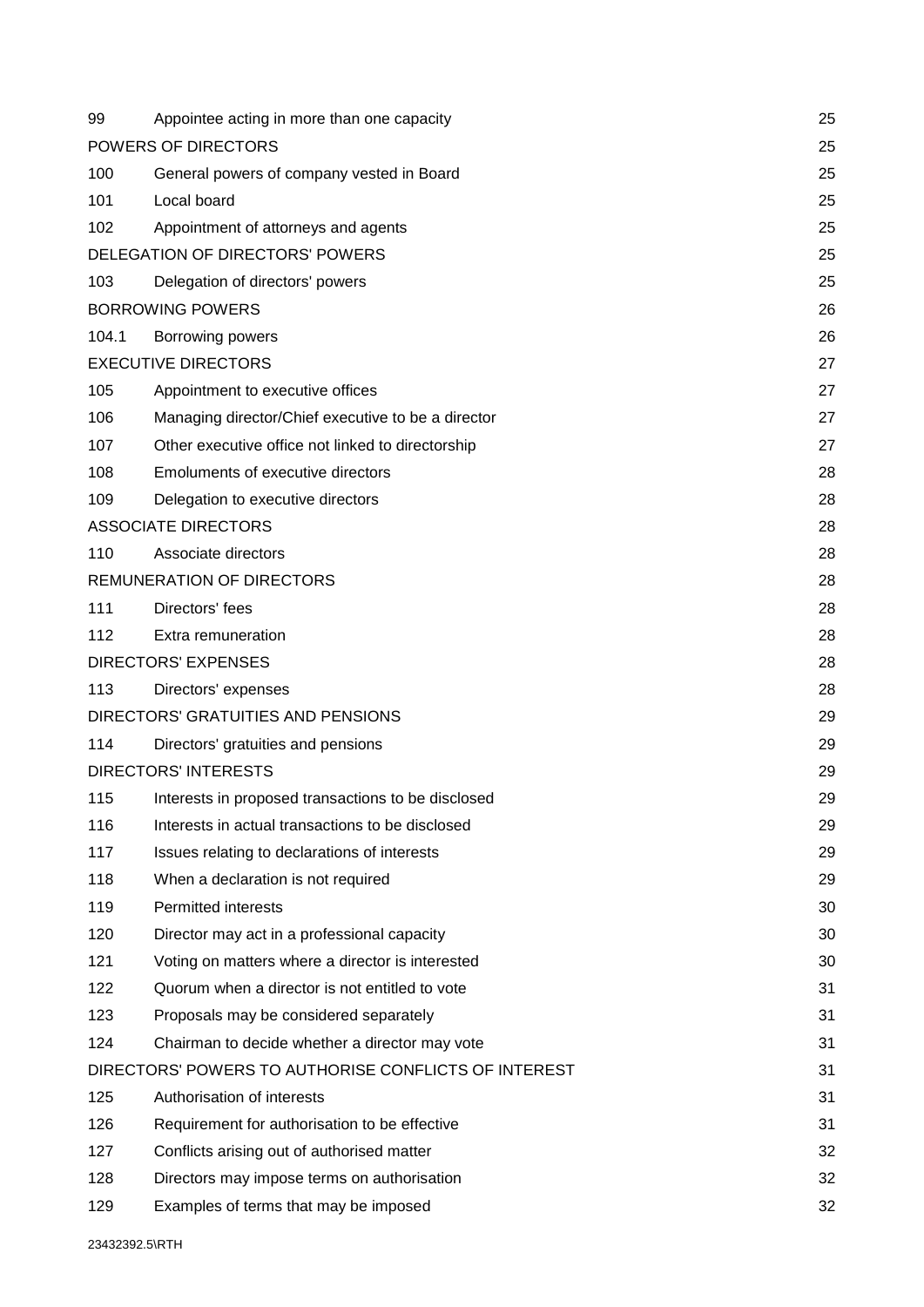| 130              | Confidential information                          | 32 |
|------------------|---------------------------------------------------|----|
| 131              | General duties                                    | 32 |
| 132              | Accountability for benefits                       | 32 |
| 133              | Conflict of duties                                | 32 |
|                  | DIRECTORS' INTERESTS - GENERAL                    | 32 |
| 134              | Connected persons                                 | 32 |
| 135              | Suspension or ratification by ordinary resolution | 33 |
|                  | PROCEEDINGS OF THE BOARD                          | 33 |
| 136              | Notice of board meetings                          | 33 |
| 137              | Voting at board meetings                          | 33 |
| 138              | Quorum at board meetings                          | 33 |
| 139              | Participation in meetings by telephone            | 33 |
| 140              | Number of directors below quorum                  | 33 |
| 141              | Chairman                                          | 33 |
| 142              | Resolution in writing                             | 34 |
| 143              | Validity of acts                                  | 34 |
| <b>SECRETARY</b> |                                                   | 34 |
| 144              | Secretary                                         | 34 |
| <b>MINUTES</b>   |                                                   | 34 |
| 145              | <b>Minutes</b>                                    | 34 |
| THE SEAL         |                                                   | 34 |
| 146              | Use of seal                                       | 34 |
| 147              | Official seal                                     | 35 |
| 148              | Securities seal                                   | 35 |
| 149              | Affixing of securities seal                       | 35 |
| <b>DIVIDENDS</b> |                                                   | 35 |
| 150              | Declaration of dividends by the Company           | 35 |
| 151              | Calculation of dividends                          | 35 |
| 152              | Board may pay interim and fixed dividends         | 35 |
| 153              | Amounts due on shares may be deducted             | 35 |
| 154              | No interest on dividends                          | 35 |
| 155              | Record dates                                      | 36 |
| 156              | Payment to persons entitled by transmission       | 36 |
| 157              | Payment procedure                                 | 36 |
| 158              | Uncashed dividends                                | 36 |
| 159              | Dividends other than in cash                      | 37 |
| 160              | Scrip dividends                                   | 37 |
| 161              | Joint holders                                     | 38 |
| <b>ACCOUNTS</b>  |                                                   | 38 |
| 162              | Members have no rights to inspect records         | 38 |
| 163.1            | Delivery of accounts                              | 38 |
|                  |                                                   |    |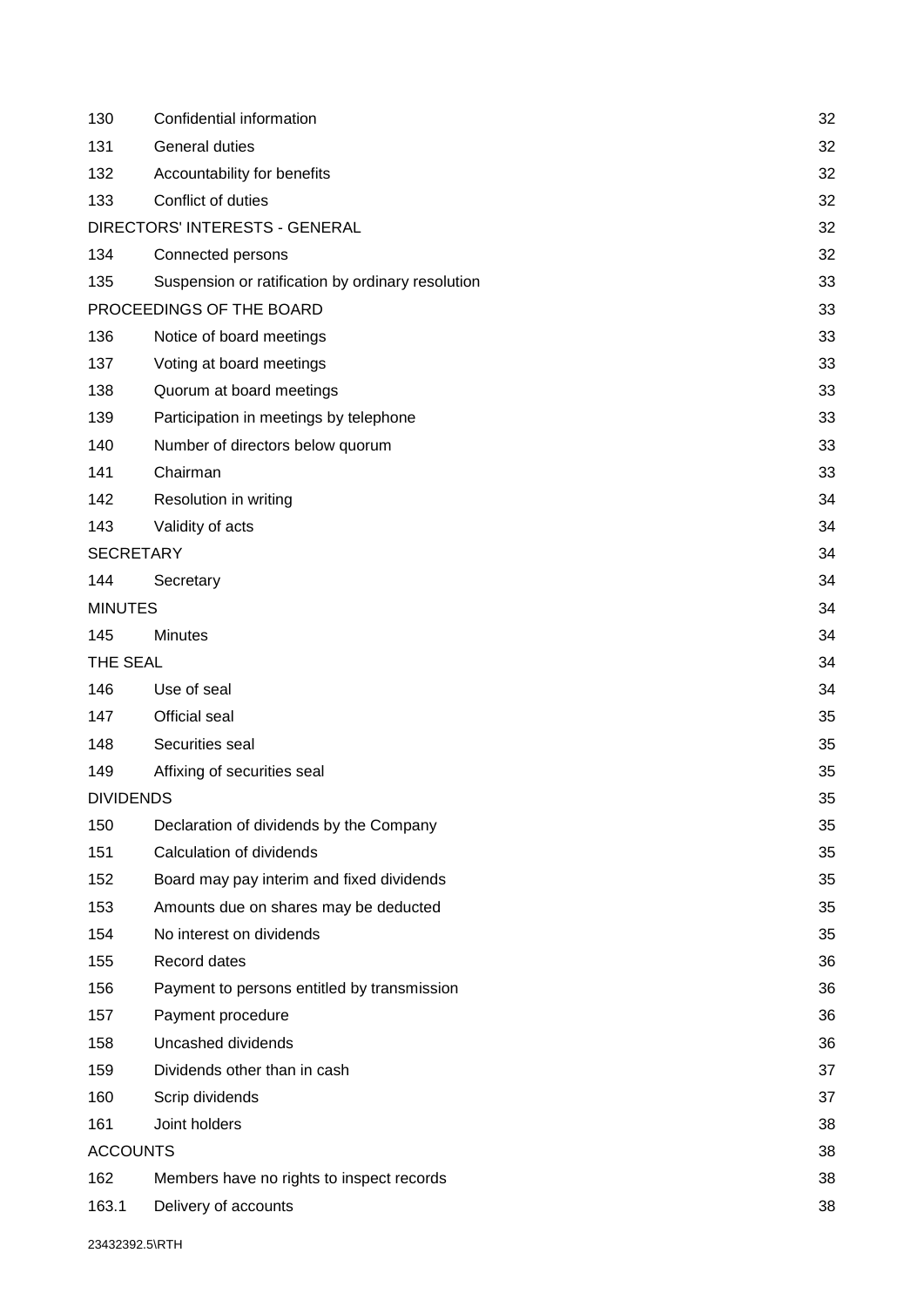| CAPITALISATION OF PROFITS                        |                                                      | 39 |
|--------------------------------------------------|------------------------------------------------------|----|
| 164                                              | Procedure                                            | 39 |
| 165                                              | Profits which may be capitalised                     | 39 |
| <b>NOTICES</b>                                   |                                                      | 39 |
| 166                                              | Form of notice                                       | 39 |
| 167                                              | Method of service                                    | 40 |
| 168                                              | Members with overseas addresses                      | 40 |
| 169                                              | Member present deemed to have notice                 | 40 |
| 170                                              | Service of notice on person entitled by transmission | 40 |
| 171                                              | Untraced member not entitled to notices              | 40 |
| 172                                              | When notice deemed served                            | 41 |
| 173                                              | Notice when post not available                       | 41 |
| <b>AUTHENTICATION OF DOCUMENTS</b>               |                                                      | 41 |
| 174                                              | Authentication of documents                          | 41 |
| DESTRUCTION OF DOCUMENTS                         |                                                      | 42 |
| PROVISION FOR EMPLOYEES ON CESSATION OF BUSINESS |                                                      | 42 |
| 176                                              | Provision for employees on cessation of business     | 42 |
| <b>WINDING UP</b>                                |                                                      | 42 |
| 177                                              | Winding up                                           | 42 |
| <b>INDEMNITY</b>                                 |                                                      | 43 |
| 178                                              | Indemnity                                            | 43 |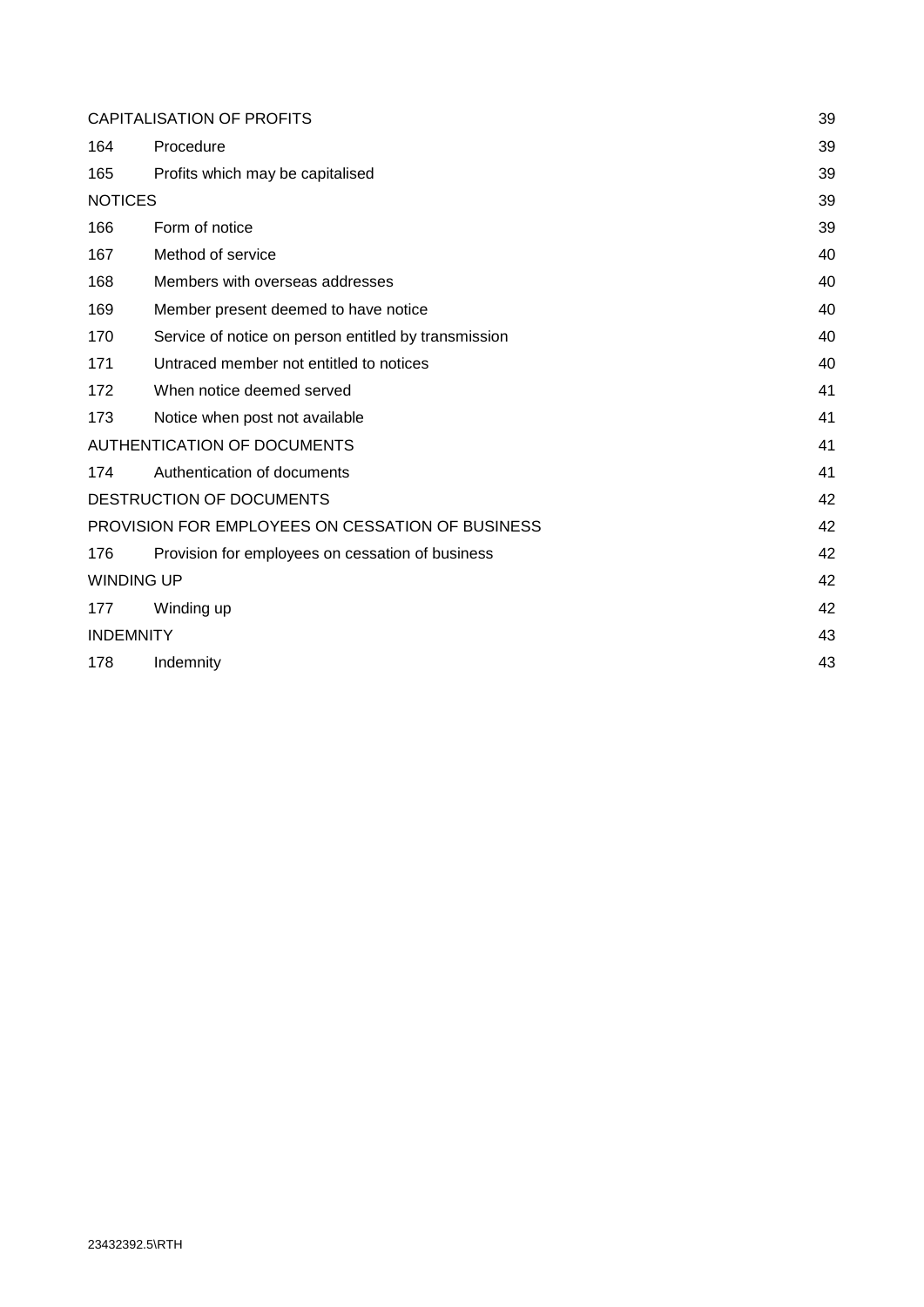## **THE COMPANIES ACT 2006**

## <span id="page-7-0"></span>**PUBLIC COMPANY LIMITED BY SHARES**

## **NEW**

## **ARTICLES OF ASSOCIATION**

#### **OF**

### **Filtronic plc**

#### *(adopted by Special Resolution passed on 15 October 2015)*

## **PRELIMINARY**

# 1. **Exclusion of Model Articles and Table A**

The regulations contained in Model Articles of Association applicable to the Company under or pursuant to the Act, or in Table A in the schedule to The Companies (Tables A to F) Regulations 1985 (as amended) and in any Table A applicable to the Company under any former enactment relating to companies shall not apply to the Company except insofar as they are repeated or contained in these Articles.

# 2. **Definitions and Interpretation**

In these Articles:-

2.1 if not inconsistent with the subject or context:-

| "Act"                | means the Companies Act 2006                                                                                                                                                                                                    |  |  |  |  |  |
|----------------------|---------------------------------------------------------------------------------------------------------------------------------------------------------------------------------------------------------------------------------|--|--|--|--|--|
| "Acts"               | means the Companies Acts (as defined in section 2 of the Act)<br>insofar as they apply to the Company                                                                                                                           |  |  |  |  |  |
| "address"            | includes a number or address used for the purposes of sending<br>or receiving notices, documents or information by electronic<br>means but, in any other case, shall not include any number or<br>address used for such purpose |  |  |  |  |  |
| "AIM"                | means the AIM market operated by the London Stock Exchange                                                                                                                                                                      |  |  |  |  |  |
| "AIM Rules"          | means, together, the AIM Rules for Companies (including any<br>Notes (as defined in the AIM Rules for Companies)) and the AIM<br>Rules for Nominated Advisers, published by the London Stock<br>Exchange from time to time      |  |  |  |  |  |
| "Alternate Director" | means an alternate director appointed in accordance with<br>Article 93                                                                                                                                                          |  |  |  |  |  |
| "these Articles"     | means these Articles of Association as from time to time altered                                                                                                                                                                |  |  |  |  |  |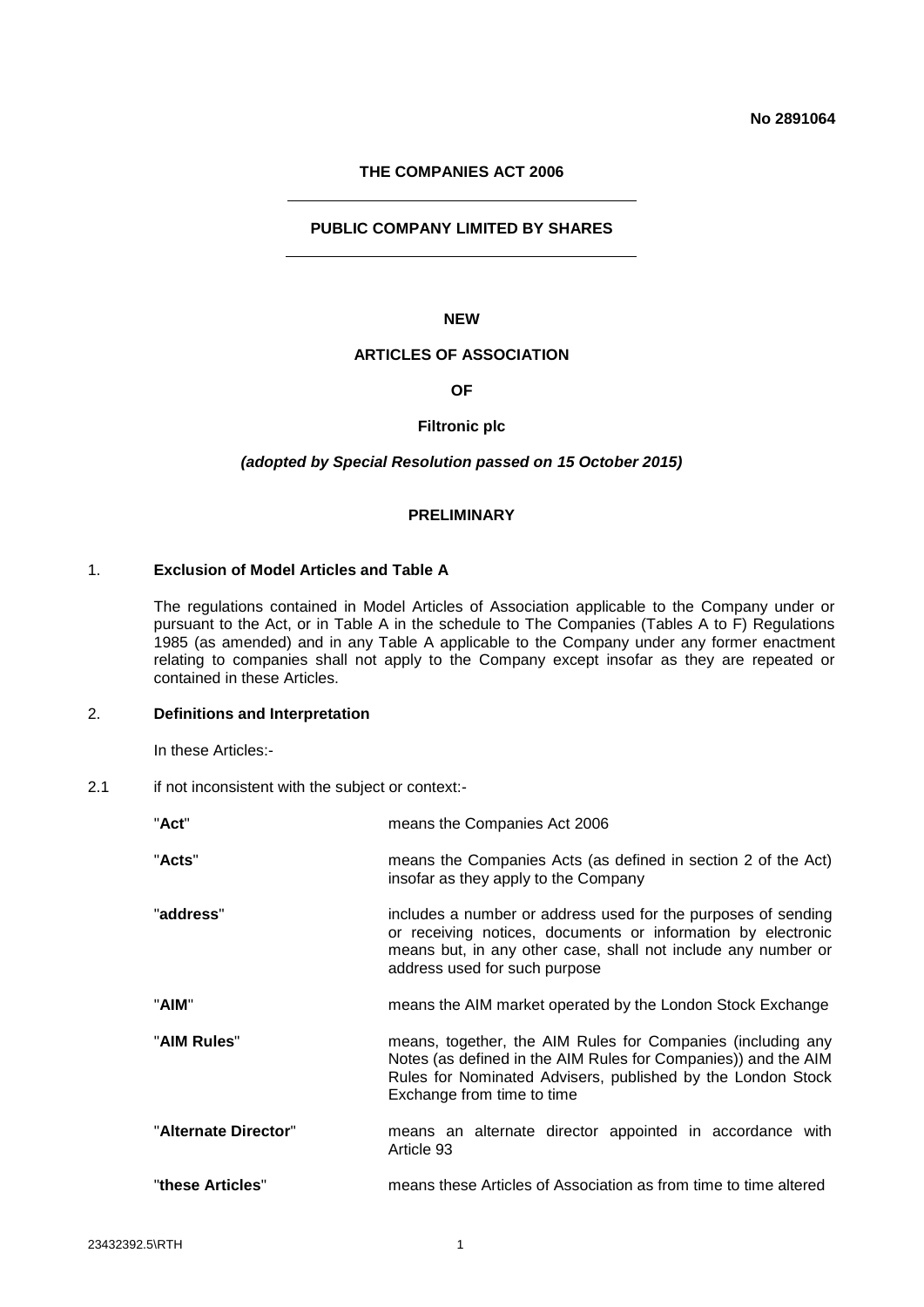| "Auditors"                          | means the auditors for the time being of the Company                                                                                                                                              |
|-------------------------------------|---------------------------------------------------------------------------------------------------------------------------------------------------------------------------------------------------|
| "Board"                             | means the Directors or any of them acting as the board of<br>directors of the Company                                                                                                             |
| "clear days"                        | means in relation to the period of a notice that period excluding<br>the day when the notice is given or deemed to be given and the<br>day for which it is given or on which it is to take effect |
| "connected with"                    | in relation to a Director has the meaning given by sections 252<br>to 255 of the Act                                                                                                              |
| "Deferred Shares"                   | means deferred shares of 9.9 pence each in the capital of the<br>Company with the rights and restrictions set out in Article 8A                                                                   |
| "Directors"                         | means the directors for the time being of the Company                                                                                                                                             |
| "dividend"                          | means dividend or bonus                                                                                                                                                                           |
| "electronic form"                   | has the meaning given to it in section 1168 of the Act                                                                                                                                            |
| "electronic means"                  | has the meaning given to it in section 1168 of the Act                                                                                                                                            |
| "Executive Director"                | means a Director holding any office or employment or providing<br>any services as referred to in Article 105                                                                                      |
| "Group"                             | means the Company and all Subsidiary Undertakings for the<br>time being                                                                                                                           |
| "hard copy form" and "hard<br>copy" | has the meaning given to it in section 1168 of the Act                                                                                                                                            |
| "holder"                            | means in relation to any share the member whose name is<br>entered in the Register as the holder of that share                                                                                    |
| "member"                            | means a member of the Company                                                                                                                                                                     |
| "Office"                            | means the registered office of the Company                                                                                                                                                        |
| "Operator"                          | has the meaning given in the Regulations                                                                                                                                                          |
| "paid"                              | means paid or credited as paid                                                                                                                                                                    |
| "Register"                          | means the register of members of the Company and shall, so<br>long as the Regulations so permit or require, include a related<br>Operator register of members                                     |
| "Regulations"                       | means the Uncertificated Securities Regulations 2001 (SI 2001<br>No 3755)                                                                                                                         |
| "Seal"                              | means the common seal of the Company                                                                                                                                                              |
| "Secretary"                         | means the secretary of the Company or any other person<br>appointed by the Board to perform the duties of the secretary of<br>the Company including a joint, assistant or deputy secretary        |
| "shares" or "ordinary shares"       | means ordinary shares of 0.1 pence each in the capital of the<br>Company                                                                                                                          |
| "Subsidiary Undertaking"            | means a subsidiary undertaking of the Company                                                                                                                                                     |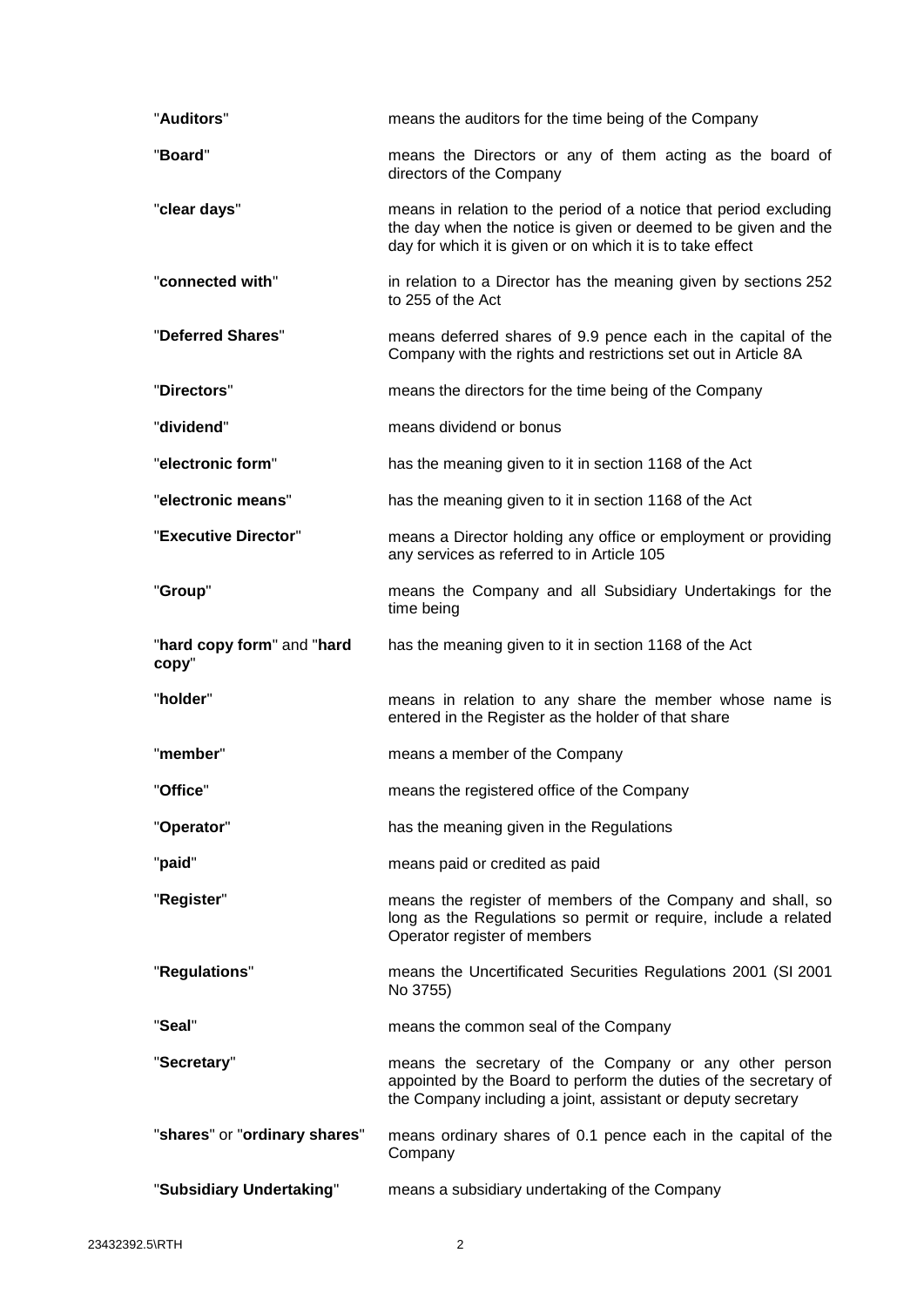<span id="page-9-0"></span>

| "Transfer Office" |                                        |  |  |  |  | means the place where the Company's issuer register of |  |  |
|-------------------|----------------------------------------|--|--|--|--|--------------------------------------------------------|--|--|
|                   | members is for the time being situated |  |  |  |  |                                                        |  |  |
| "United Kinadom"  |                                        |  |  |  |  | means Great Britain and Northern Ireland               |  |  |

"**year**" means any period of 12 consecutive months

- 2.2 words denoting the masculine gender shall include the feminine and neuter genders; words denoting the singular number shall include the plural number and vice versa; words denoting persons shall include corporations and unincorporated associations;
- 2.3 save as provided above any words or expressions defined in the Act or the Regulations shall, if not inconsistent with the subject or context, bear the same meaning;
- 2.4 all references to the Act, to any section or provision of the Act or to any other statute or statutory provision or subordinate legislation shall be deemed to include a reference to any statutory reenactment or modification thereof for the time being in force (whether coming into force before or after the adoption of these Articles);
- 2.5 references to a share (or a holding of a share) being in uncertificated form or in certificated form are references, respectively, to that share being an uncertificated unit of a security or a certificated unit of a security;
- 2.6 any reference to a meeting shall not be taken as requiring more than one person to be present in person if any quorum requirement can be satisfied by one person;
- 2.7 any reference to a signature or to something being signed includes in the case of a communication in electronic form, to it being authenticated as specified in the Act;
- 2.8 any reference to an "instrument" means, unless the contrary is stated, a written document having tangible form and not comprised in an electronic form;
- 2.9 subject to the Acts, a special resolution shall be effective for any purpose for which an ordinary resolution is expressed to be required; and
- 2.10 headings to these Articles are inserted for convenience only and shall not affect construction.

# **LIMITATION OF LIABILITY**

# **Liability of Members Limited**

3. The liability of the members of the Company is limited to the amount, if any, unpaid on the shares held by them.

## **NAME**

## 4. **Change of Name**

The Company may change its name by resolution of the Board.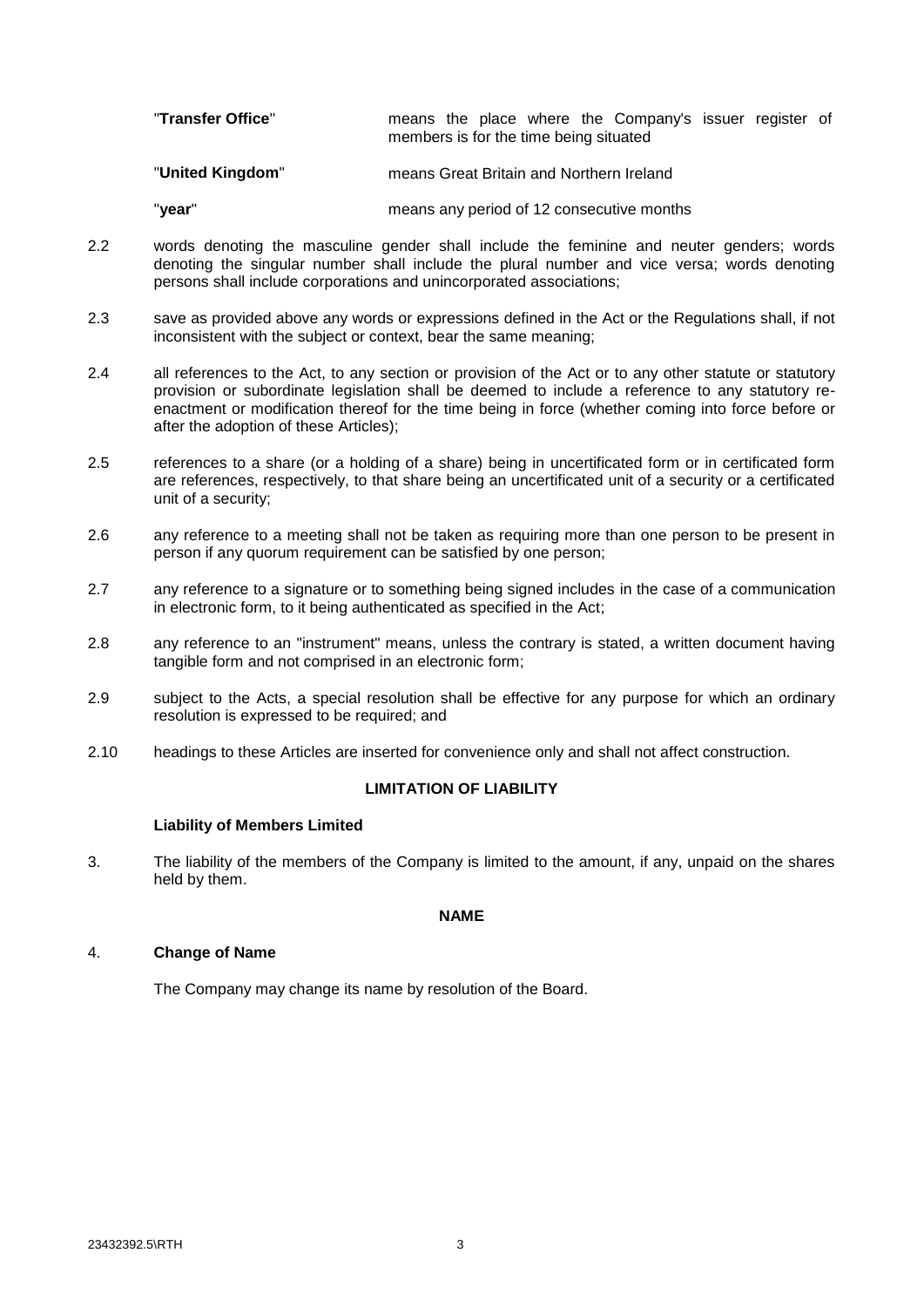# **VARIATION OF RIGHTS**

## <span id="page-10-2"></span><span id="page-10-0"></span>5. **Variation of Class Rights**

Whenever the capital of the Company is divided into different classes of shares, the rights attached to any class of shares in issue may (unless otherwise provided by the terms of issue of the shares of that class) from time to time be varied or abrogated, whether or not the Company is being wound up, either with the consent in writing of the holders of three-fourths in nominal value of the issued shares of the class (excluding any shares of that class held as treasury shares) or with the sanction of a special resolution passed at a separate meeting of such holders (but not otherwise).

## 6. **Issues of further shares**

The special rights conferred upon the holders of any shares or class of shares shall, unless otherwise provided by these Articles or the terms of issue of the shares concerned, be deemed to be varied by a reduction of capital paid up on those shares but shall be deemed not to be varied by the creation or issue of further shares ranking pari passu with them or subsequent to them. The special rights conferred on the holders of ordinary shares shall be deemed not to be varied by the creation or issue of any further shares ranking in priority to them nor shall any consent or sanction of the holders of ordinary shares be required under Article [5](#page-10-2) to any variation or abrogation effected by a resolution on which only the holders of ordinary shares are entitled to vote.

## **SHARES**

# 7. **Rights attaching to shares**

Subject to the provisions of the Acts and without prejudice to any rights attached to any existing shares, any share may be issued with such rights or restrictions as the Company may by ordinary resolution determine, or in the absence of such determination, or so far as any such resolution does not make specific provision, as the Board may determine.

## 8. **Redeemable shares**

Subject to the provisions of the Act, shares may be issued which are to be redeemed or are liable to be redeemed at the option of the Company or the holder on such terms and in such manner as the Board may determine.

# <span id="page-10-1"></span>8A **Deferred Shares**

(a) The rights of and restrictions affecting the Deferred Shares are as set out in this Article 8A.

# (b) A Deferred Share: -

- (i) does not entitle its holder to receive any dividend or other distribution;
- (ii) does not entitle its holder to receive notice of or to attend or vote at any general meeting of the Company;
- (iii) entitles its holder on a return of capital on a winding up (but not otherwise) only to the repayment of the amounts paid up on that share after repayment in respect of each ordinary share of the capital paid up on it and the further payment to holders of ordinary shares of £1,000,000 on each ordinary share;
- (iv) shall not, save as provided in Article 8A(c)(ii) below, be transferrable; and
- (v) does not entitle its holder to any further participation in the capital of the Company.
- (c) The Company may at its option at any time:-
	- (i) redeem or repurchase all the Deferred Shares in issue at an aggregate price of 1p on giving notice to one of the holders (such holder to be selected by the Company) of its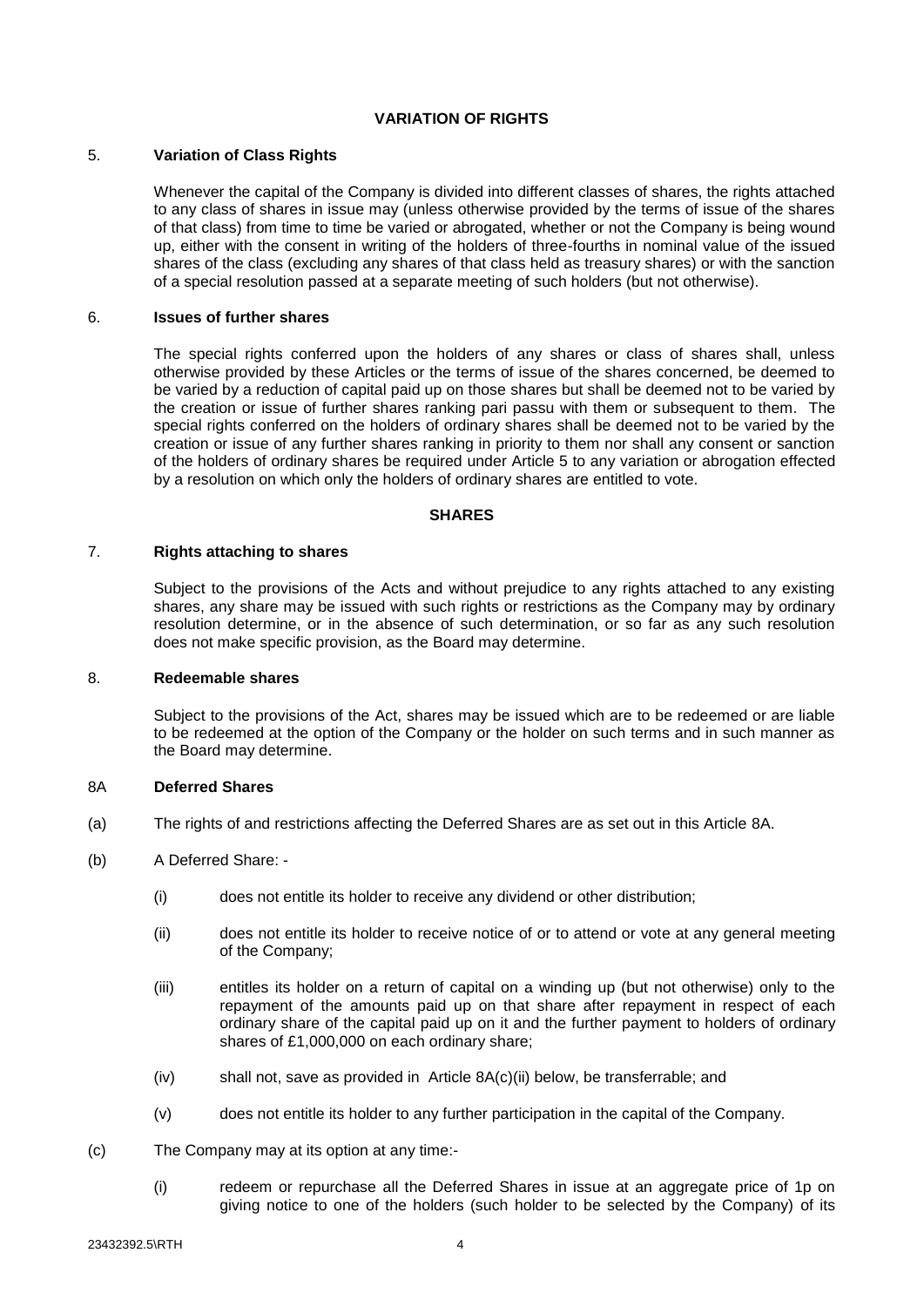<span id="page-11-0"></span>intention to do so, fixing a time for the redemption or repurchase (which shall also be announced by the Company to the London Stock Exchange) and at that time the Company shall pay the redemption or repurchase moneys to that holder so selected (and that holder shall be entitled to retain that sum for his or its own account);

- (ii) appoint a person on behalf of any holder of a Deferred Share to transfer that share for nil consideration to any person appointed by the Board to be the nominee holder of that share with power to deal with that share in accordance with the provisions of this Article 8A;
- (iii) without obtaining the sanction of the holder, but subject to the Acts, cancel any Deferred Share without making any payment to the holder; and
- (iv) pending any redemption, repurchase, transfer or cancellation of a Deferred Share, retain the certificate or other document of title for that share.

# 9. **Payment of Commission**

In addition to all other powers of paying commissions the Company may exercise the powers of paying commissions conferred by the Acts. Subject to the provisions of the Acts and the AIM Rules, any such commission may be satisfied by the payment of cash or by the allotment of fully or partly paid shares or partly in one way and partly in the other.

## 10. **Trusts not recognised**

Except as required by law, no person shall be recognised by the Company as holding any share upon any trust and (except as otherwise provided by these Articles or by law) the Company shall not be bound to recognise any interest in any share except an absolute right to the entirety of the share in the holder.

## 11. **Number of holders**

Shares may not be registered in the names of more than four persons jointly.

# **UNCERTIFICATED SHARES**

## 12. **Shares in dematerialised form**

The Company may:-

- 12.1 issue shares and other securities which do not have certificates;
- 12.2 permit existing shares and other securities to be held without certificates; and
- 12.3 permit any shares or other securities held without certificates to be transferred without an instrument of transfer

in each case in dematerialised form pursuant to the Regulations.

## 13. **Application of Articles**

If the Company has any shares in issue which are in uncertificated form, these Articles will continue to apply to such shares, but only insofar as they are consistent with:-

- 13.1 holding those shares in uncertificated form;
- 13.2 transferring ownership of those shares by using a relevant system;
- 13.3 any of the provisions of the Regulations; and
- 13.4 any regulation laid down by the Board under Article [16](#page-12-1)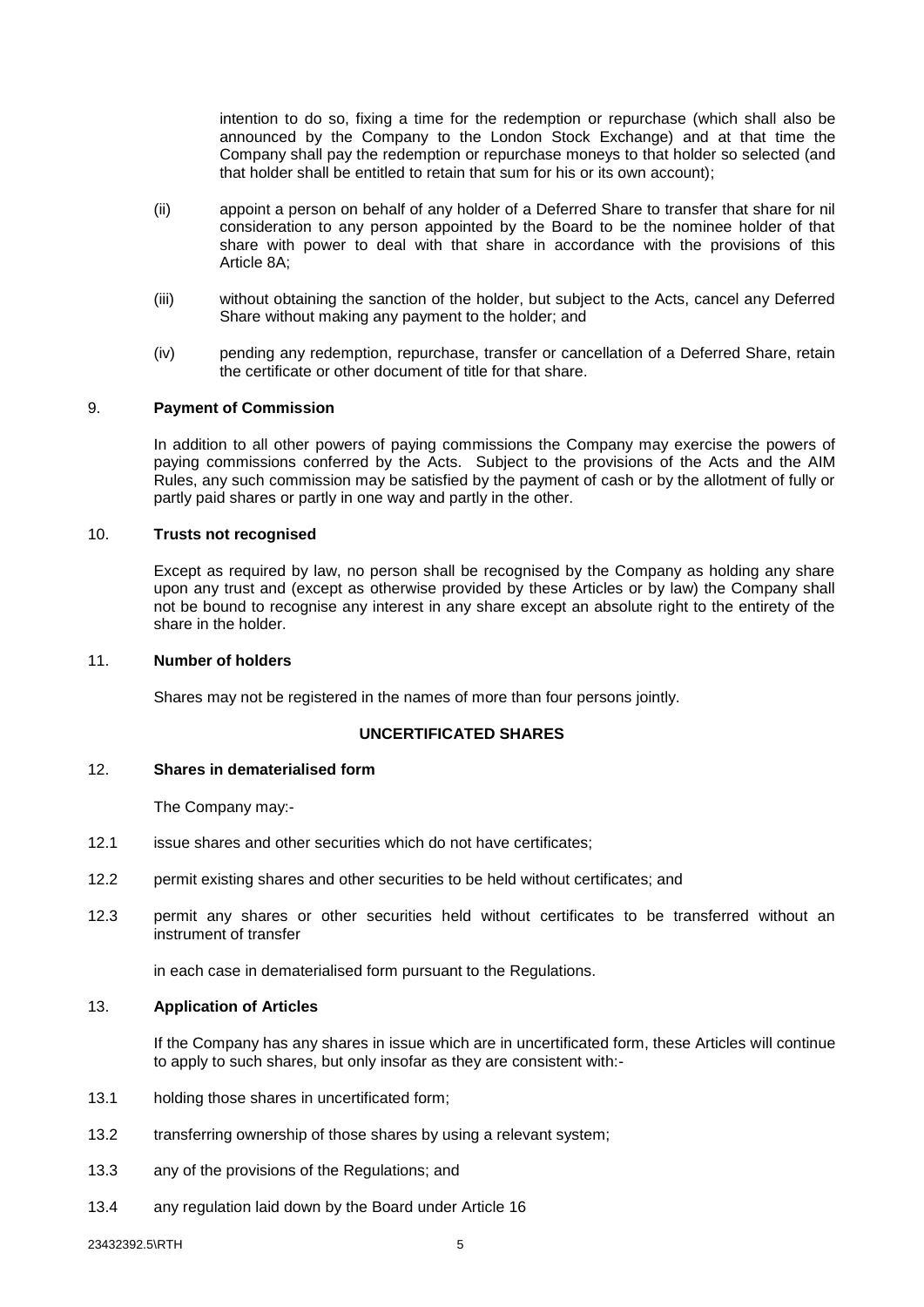<span id="page-12-0"></span>and, without prejudice to the generality of this Article, no provision of these Articles shall apply or have effect to the extent that it is in any respect inconsistent with the maintenance, keeping or entering up by the Operator, so long as that is permitted or required by the Regulations, of an Operator register of securities in respect of that class of shares in uncertificated form.

### 14. **Forfeiture, lien and other entitlements**

Where any class of shares in the capital of the Company is a participating security and the Company is entitled under any provisions of the Acts or the rules made and practices instituted by the Operator or under these Articles to dispose of, forfeit, enforce a lien or sell or otherwise procure the sale of any shares which are held in uncertificated form, such entitlement (to the extent permitted by the Regulations and the rules made and practices instituted by the Operator) shall include the right to:-

- 14.1 require the conversion of any shares held in uncertificated form which are the subject of any exercise by the Company of any such entitlement into certificated form to enable the Company to effect the disposal, sale or transfer of such shares;
- 14.2 direct the holder to take such steps, by instructions given by means of a relevant system or otherwise, as may be necessary to sell or transfer such shares;
- 14.3 appoint any person to take such other steps, by instruction given by means of a relevant system or otherwise, in the name of the holder of shares as may be required to effect the transfer of such shares and such steps shall be as effective as if they had been taken by the holder of the shares concerned;
- 14.4 transfer any shares which are the subject of any exercise by the Company of any such entitlement by entering the name of the transferee in the Register in respect of that share as a transferred share;
- 14.5 otherwise rectify or change the Register in respect of that share in such manner as may be appropriate; and
- 14.6 take such other action as may be necessary to enable those shares to be registered in the name of the person to whom the shares have been sold or disposed of or as directed by him.

#### 15. **Issuer record of securities**

The Company shall be entitled to assume that the entries on any record of securities maintained by it in accordance with the Regulations and regularly reconciled with the relevant Operator register of securities are a complete and accurate reproduction of the particulars entered in the Operator register of securities and shall accordingly not be liable in respect of any act or thing done or omitted to be done by or on behalf of the Company in reliance upon such assumption; in particular, any provision of these Articles which requires or envisages that action will be taken in reliance on information contained in the Register shall be construed to permit that action to be taken in reliance on information contained in any relevant record of securities (as so maintained and reconciled).

## <span id="page-12-1"></span>16. **Additional regulations**

The Board may also lay down regulations which:-

- 16.1 govern the issue, holding and transfer and, where appropriate, the mechanics of conversion and redemption of shares held in uncertificated form;
- 16.2 govern the mechanics for payments involving the relevant system; and
- 16.3 make any other provisions which the Board considers are necessary to ensure that these Articles are consistent with the Regulations, and with any rules or guidance of an Operator under the Regulations.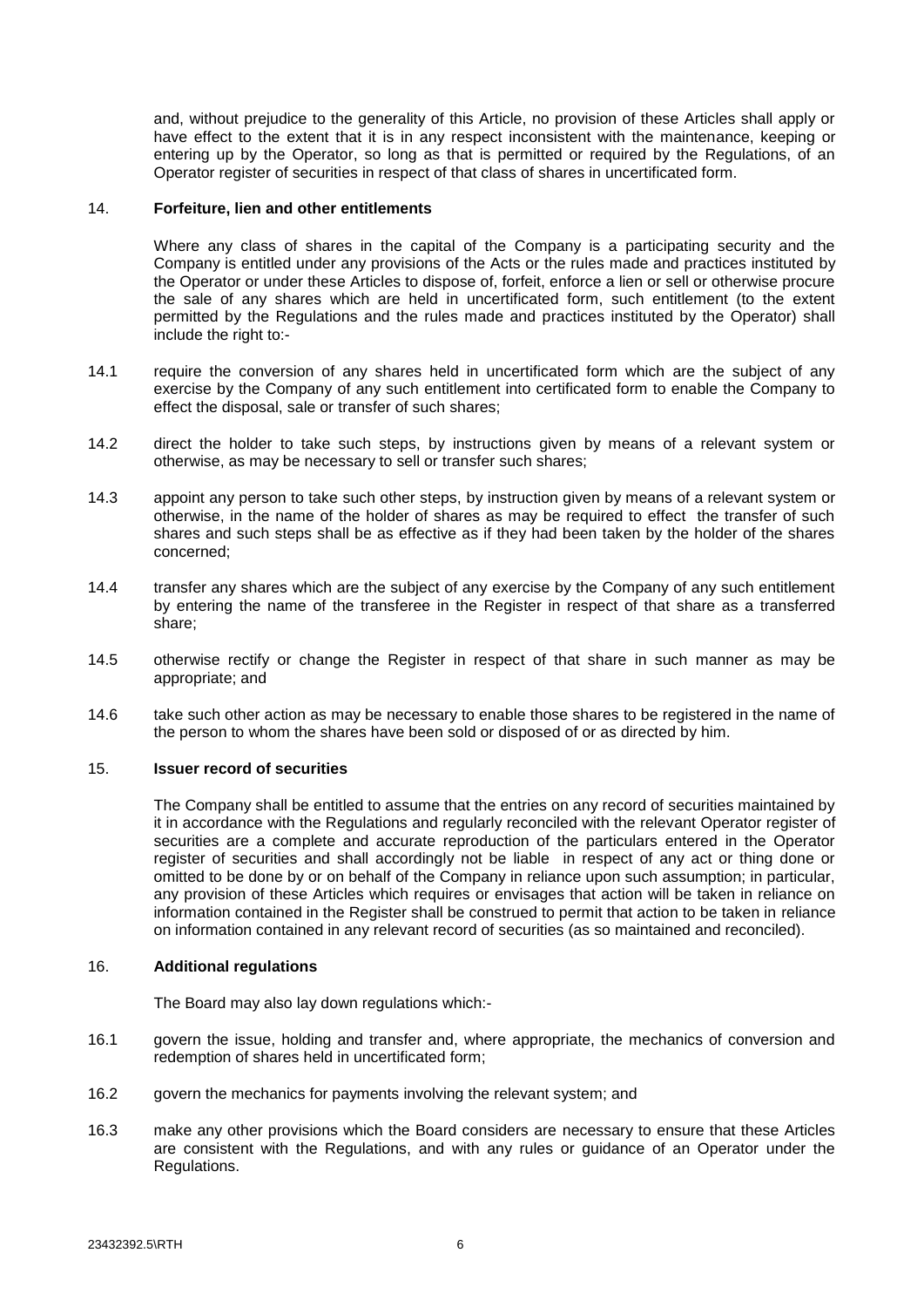<span id="page-13-0"></span>If stated expressly, such regulations will apply instead of other relevant provisions in these Articles relating to certificates and the transfer, conversion and redemption of shares and other securities and any other provisions which are not consistent with the Regulations.

## **SHARE CERTIFICATES**

## 17. **Right to share certificate**

Every member (other than a person who is not entitled to a certificate under the Acts) upon becoming the holder of any shares in certificated form shall be entitled without payment to one certificate for all the shares of each class held by him in certificated form and, upon transferring a part of the shares comprised in a certificate, to a certificate for the balance of such shares held in certificated form. Shares of different classes may not be included in the same certificate. The Company shall not be bound to issue more than one certificate for shares held jointly by several persons and delivery of a certificate to one joint holder shall be a sufficient delivery to all of them.

## 18. **Execution of share certificates**

Share certificates of the Company (other than letters of allotment, scrip certificates and other like documents) shall, unless the Board by resolution otherwise determines, either generally or in any particular case or cases, be issued under the Seal or under any official seal kept by the Company by virtue of section 50 of the Act. Whether or not share certificates are issued under a seal, the Board may by resolution determine, either generally or in any particular case or cases, that any signatures on any certificates for shares, stock or debenture or loan stock (except where the trust deed constituting any stock or debenture or loan stock provides to the contrary) or representing any other form of security of the Company need not be autographic but may be applied to the certificates by some mechanical means or may be printed thereon or that such certificates need not be signed by any person. Every share certificate shall specify the number and class of the shares to which it relates and the amount paid up on such shares.

## 19. **Replacement of share certificates**

If a share certificate is worn out, defaced, lost, stolen or destroyed, it may be renewed without payment of any fee but on such terms (if any) as to evidence and indemnity with or without security and otherwise as the Board requires and, in the case of a worn out or defaced certificate, on delivery up of that certificate. In the case of loss, theft or destruction, the person to whom the new certificate is issued may be required to pay to the Company any exceptional out of pocket expenses incidental to the investigation of evidence of loss, theft or destruction and the preparation of the requisite form of indemnity.

## 20. **Share certificates sent at holder's risk**

Every share certificate sent in accordance with these Articles will be sent out at the risk of the member or other person entitled to the certificate. The Company will not be responsible for any share certificate lost or delayed in the course of delivery.

## **LIEN ON SHARES**

## 21. **Company's lien on shares not fully paid**

The Company shall have a first and paramount lien on every share (not being a fully paid share) for all moneys (whether presently payable or not) payable at a fixed time or called in respect of that share. The Board may at any time declare any share to be wholly or in part exempt from the provisions of this Article. The Company's lien on a share shall extend to any amount payable in respect of it and to any share or security issued in right of it.

## 22. **Enforcing lien by sale**

The Company may sell in such manner as the Board determines any share on which the Company has a lien if the sum in respect of which the lien exists is presently payable and is not paid within 14 clear days after notice has been given to the holder of the share or to the person entitled to it in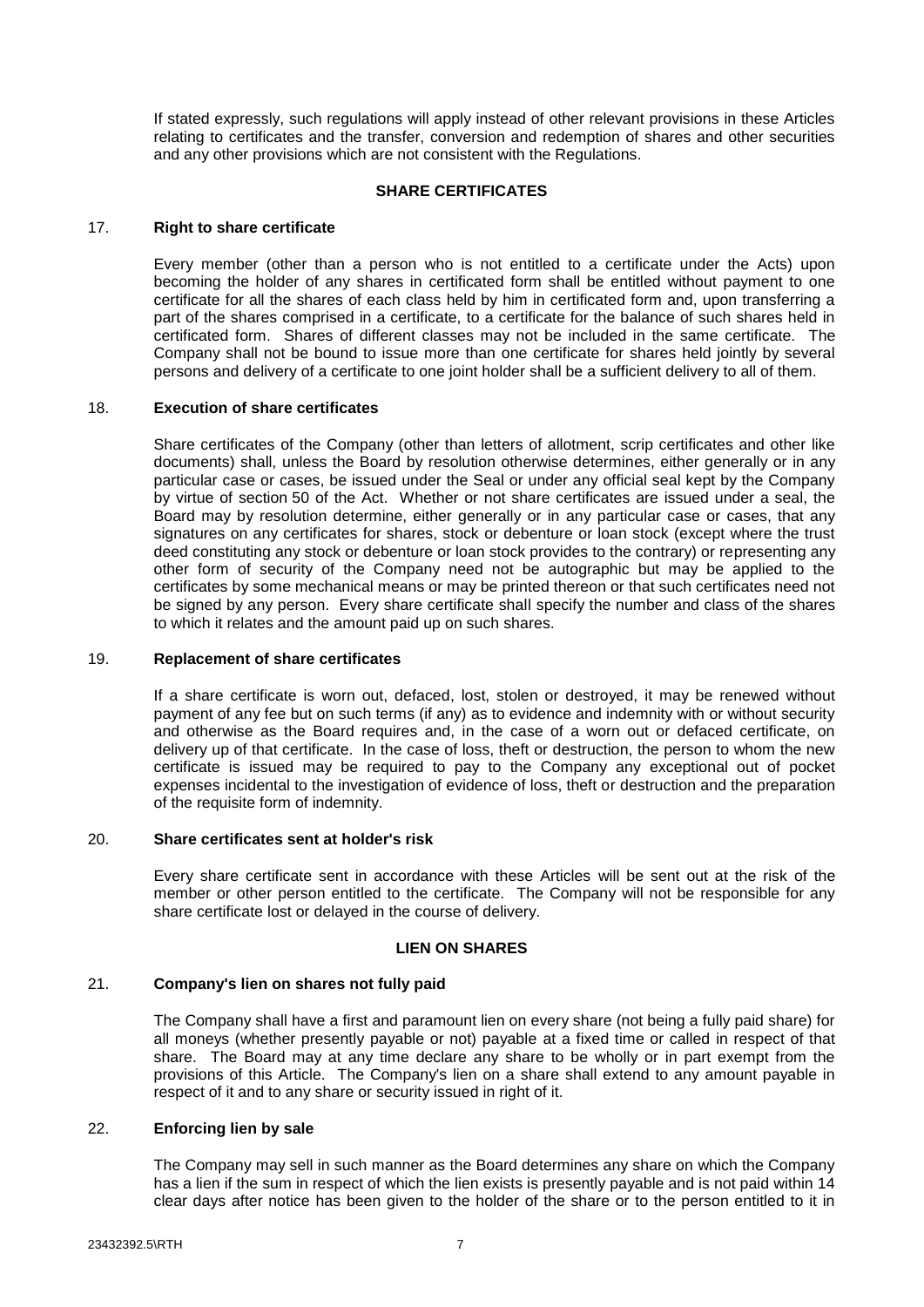consequence of the death or bankruptcy of the holder or otherwise by operation of law, demanding payment and stating that if the notice is not complied with the shares may be sold.

## <span id="page-14-0"></span>23. **Giving effect to a sale**

To give effect to a sale the Board may authorise some person to execute an instrument of transfer or otherwise effect the transfer of the shares sold to, or in accordance with the directions of, the purchaser. The purchaser shall not be bound to see to the application of the purchase moneys, and the title of the transferee to the shares shall not be affected by any irregularity in or invalidity of the proceedings relating to the sale.

## 24. **Application of proceeds of sale**

The net proceeds of the sale, after payment of the costs of sale, shall be applied in or towards payment of so much of the sum for which the lien exists as is presently payable, and any residue shall (upon surrender to the Company for cancellation of the certificate, if any, for the shares sold and subject to a like lien for any moneys not presently payable as existed upon the shares before the sale) be paid to the person entitled to the shares at the date of the sale.

## **CALLS ON SHARES**

#### 25. **Calls**

Subject to the terms of allotment, the Board may make calls upon the members in respect of any moneys unpaid on their shares (whether in respect of nominal value or premium) and each member shall (subject to at least 14 clear days' notice having been given specifying when and where payment is to be made) pay to the Company as required by the notice the amount called on his shares. A call may be required to be paid by instalments. A call may, before receipt by the Company of any sum due thereunder, be revoked in whole or part and payment of a call may be postponed in whole or part. A person upon whom a call is made shall remain liable jointly and severally with the successors in title to his shares for calls made upon him notwithstanding the subsequent transfer of the shares in respect of which the call was made.

## 26. **When call made**

A call shall be deemed to have been made at the time when the resolution of the Board authorising the call was passed.

## 27. **Liability of joint holders**

The joint holders of a share shall be jointly and severally liable to pay all calls in respect of that share.

## 28. **Interest due on non-payment**

If a call remains unpaid after it has become due and payable the person from whom the sum is due and payable shall pay interest on the amount unpaid from the day it became due and payable until it is paid at the rate fixed by the terms of allotment of the share or in the notice of the call or, if no rate is fixed, at the appropriate rate, but the Board may waive payment of the interest wholly or in part.

## 29. **Sums payable treated as calls**

An amount payable in respect of a share on allotment or at any fixed date, whether in respect of nominal value or premium or as an instalment of a call, shall be deemed to be a call and if it is not paid the provisions of these Articles shall apply as if that amount had become due and payable by virtue of a call.

## 30. **Power to differentiate**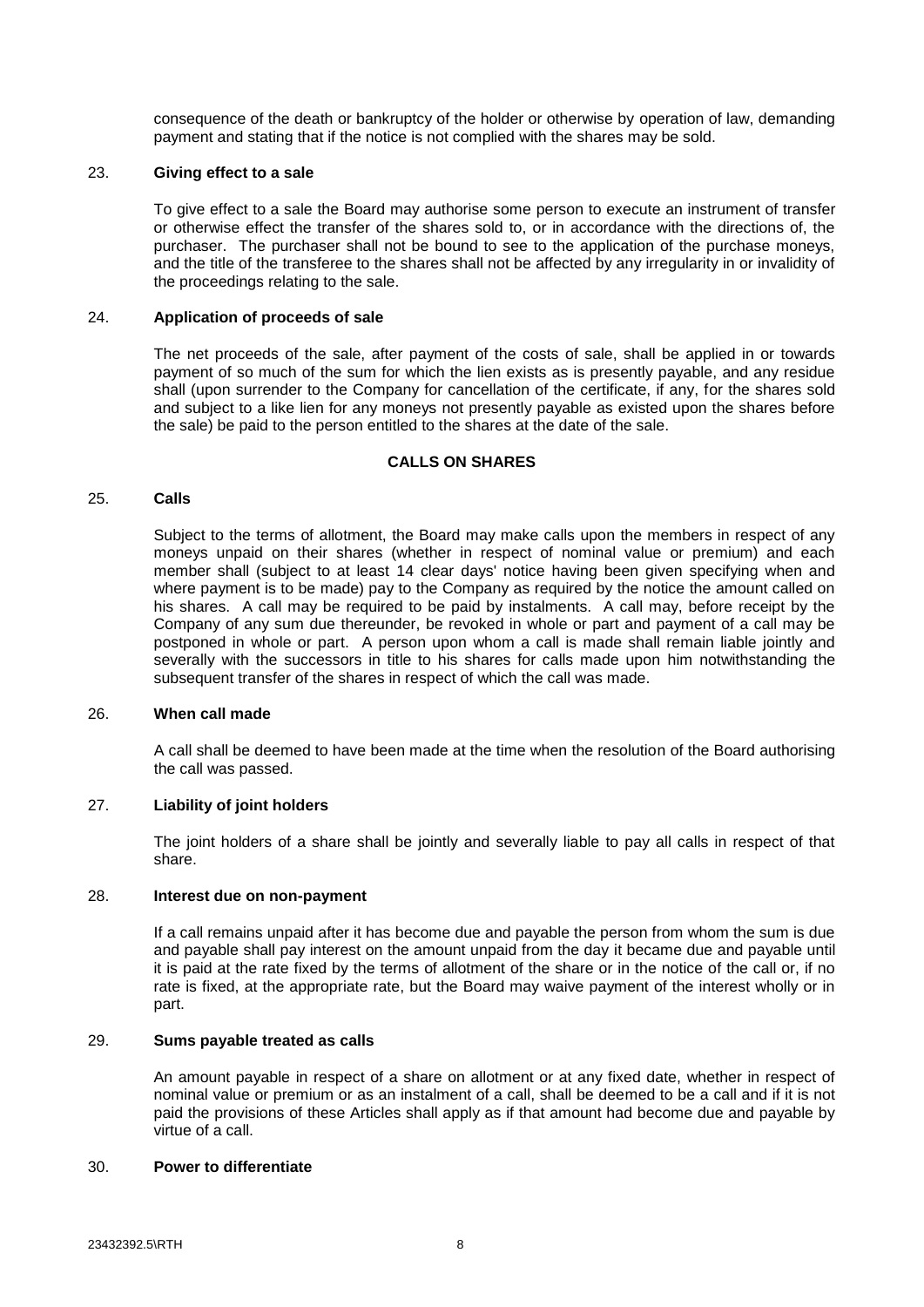Subject to the terms of allotment, the Board may make arrangements on the issue of shares for a difference between the holders in the amounts and times of payment of calls on their shares.

## <span id="page-15-0"></span>31. **Payment of calls in advance**

The Board may, if it thinks fit, receive from any member willing to advance it all or any part of the moneys uncalled and unpaid upon any shares held by him, and may pay upon all or any of the moneys so advanced (until the same would but for such advance become presently payable) interest at the appropriate rate or at such other rate as may be agreed between the Board and such member, subject to any directions of the Company in general meeting.

# **FORFEITURE AND SURRENDER OF SHARES**

## 32. **Notice if call not paid**

If a call remains unpaid after it has become due and payable the Board may give to the person from whom it is due not less than 14 clear days' notice requiring payment of the amount unpaid together with any interest which may have accrued and any costs, charges and expenses incurred by the Company by reason of such non-payment. The notice shall name the place where payment is to be made and shall state that if the notice is not complied with the shares in respect of which the call was made will be liable to be forfeited.

## 33. **Forfeiture on non-compliance with notice**

If the notice is not complied with any share in respect of which it was given may, before the payment required by the notice has been made, be forfeited by a resolution of the Board and the forfeiture shall include all dividends or other moneys payable in respect of the forfeited share and not paid before the forfeiture. The Board may accept upon such terms and conditions as may be agreed a surrender of any share liable to be forfeited and, subject to such terms and conditions, a surrendered share shall be treated as if it had been forfeited.

## 34. **Disposal of forfeited shares**

Subject to the provisions of the Acts, a forfeited share may be sold, re-allotted or otherwise disposed of on such terms and in such manner as the Board determines either to the person who was before the forfeiture the holder or to any other person and at any time before sale, re-allotment or other disposition the forfeiture may be cancelled on such terms as the Board thinks fit. Where for the purposes of its disposal a forfeited share is to be transferred to any person the Board may authorise some person to execute an instrument of transfer or otherwise effect the transfer of the share to that person.

## 35. **Effect of forfeiture**

A person any of whose shares have been forfeited shall cease to be a member in respect of them and shall surrender to the Company for cancellation the certificate, if any, for the shares forfeited but shall remain liable to the Company for all moneys which at the date of forfeiture were presently payable by him to the Company in respect of those shares with interest at the rate at which interest was payable on those moneys before the forfeiture or, if no interest was so payable, at the appropriate rate from the date of the forfeiture until payment but the Board may waive payment wholly or in part or enforce payment without any allowance for the value of the shares at the time of forfeiture or for any consideration received on their disposal.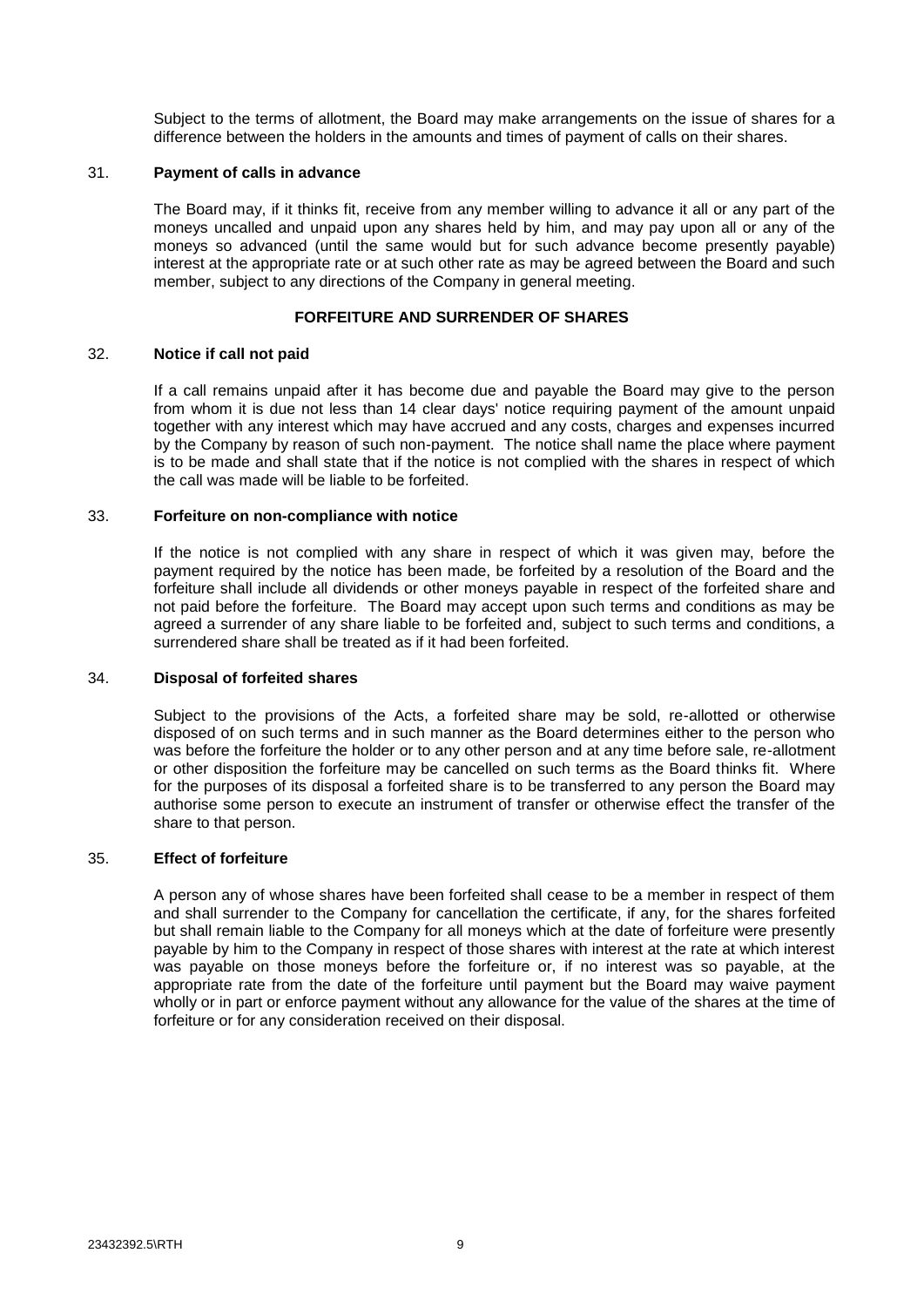## <span id="page-16-0"></span>36. **Statutory declaration as to forfeiture**

A statutory declaration by a Director or the Secretary that a share has been forfeited or sold to satisfy a lien of the Company on a specified date shall be conclusive evidence of the facts stated in it as against all persons claiming to be entitled to the share and the declaration shall (subject to the execution of an instrument of transfer if necessary) constitute a good title to the share and the person to whom the share is disposed of shall not be bound to see to the application of the consideration, if any, nor shall his title to the share be affected by any irregularity in or invalidity of the proceedings relating to the forfeiture, sale or disposal of the share.

## **TRANSFER OF SHARES**

### 37. **Form of transfer**

A share held in certificated form may be transferred by an instrument of transfer in any usual form or in any other form which the Board may approve, which shall be executed by or on behalf of the transferor and, unless the share is fully paid, by or on behalf of the transferee. A share held in uncertificated form may be transferred by means of a relevant system. The transferor shall be deemed to remain the holder of the share until the transferee is entered on the Register as its holder.

#### 38. **Refusal of registration of partly-paid share**

The Board may, in the case of shares held in certificated form, in its absolute discretion refuse to register the transfer of a share which is not fully paid provided that, where any such shares are admitted to trading on AIM, such discretion may not be exercised in such a way as to prevent dealings in the shares of that class from taking place on an open and proper basis.

## 39. **Rights to refuse registration of certificated shares**

- 39.1 The Board may also refuse to register a transfer of shares held in certificated form unless the instrument of transfer is:-
	- 39.1.1 duly stamped or duly certified or otherwise shown to the satisfaction of the Board to be exempt from stamp duty, lodged at the Transfer Office or at such other place as the Board may appoint and (save in the case of a transfer by a person to whom no certificate was issued in respect of the shares in question) accompanied by the certificate for the shares to which it relates, and such other evidence as the Board may reasonably require to show the right of the transferor to make the transfer and, if the instrument of transfer is executed by some other person on his behalf, the authority of that person so to do;
	- 39.1.2 in respect of only one class of shares; and
	- 39.1.3 in favour of not more than four transferees.

#### 40. **Notice of refusal**

If the Board refuses to register a transfer of shares held in certificated form, it shall as soon as practicable and in any event within two months after the date on which the transfer was lodged with the Company send to the transferee notice of the refusal together with its reasons for the refusal.

## 41. **No fee for registration**

No fee shall be charged for the registration of any instrument of transfer or other document relating to or affecting the title to any share or for making any entry in the Register affecting the title to any share.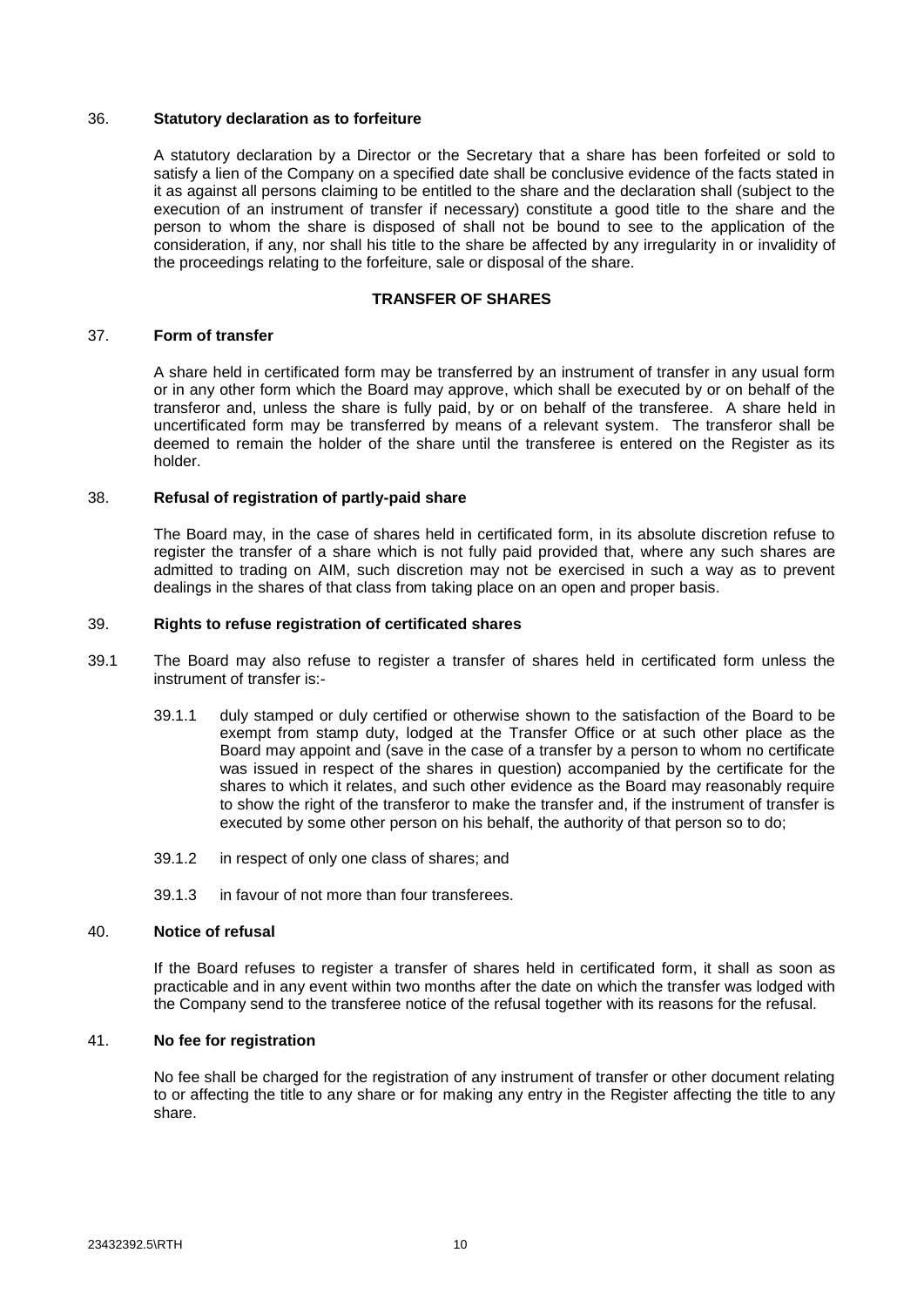## <span id="page-17-0"></span>42. **Retention of transfers**

The Company shall be entitled to retain any instrument of transfer which is registered, but any instrument of transfer which the Board refuses to register shall be returned to the person lodging it when notice of the refusal is given.

## 43. **Renunciation deemed to be a transfer**

For all purposes of these Articles relating to the registration of transfers of shares, the renunciation of the allotment of any shares by the allottee in favour of some other person shall be deemed to be a transfer and the Board shall have the same powers of refusing to give effect to such a renunciation as if it were a transfer.

# **TRANSMISSION OF SHARES**

## 44. **Transmission on death**

If a member dies the survivor or survivors where he was a joint holder, and his personal representatives where he was a sole holder or the only survivor of joint holders, shall be the only persons recognised by the Company as having any title to his interest; but nothing contained in these Articles shall release the estate of a deceased member from any liability in respect of any share which had been held (whether solely or jointly) by him.

## 45. **Election of person entitled by transmission**

A person becoming entitled to a share in consequence of the death or bankruptcy of a member or otherwise by operation of law may, upon such evidence being produced as the Board may properly require and subject as subsequently provided in these Articles, elect either to become the holder of the share or to have some person nominated by him registered as the transferee. If he elects to become the holder he shall give notice to the Company to that effect. If he elects to have another person registered he shall, if the share is held in certificated form, execute an instrument of transfer of the share to that person or, if the share is held in uncertificated form, transfer the share to that person by way of a relevant system. All the provisions of these Articles relating to the transfer and the registration of transfers of shares (including any right to refuse to register any transfer) shall apply to the notice or transfer as if it were a transfer by the member and the death or bankruptcy of the member or other event giving rise to the entitlement had not occurred.

## 46. **Rights of person entitled by transmission**

Subject to any other provisions of these Articles, a person becoming entitled to a share in consequence of the death or bankruptcy of a member or otherwise by operation of law shall have the rights to which he would be entitled if he were the holder of the share, except that he shall not, before being registered as the holder of the share, be entitled in respect of it to receive notice of or to attend or vote at any meeting of the Company or at any separate meeting of the holders of any class of shares in the Company. The Board may at any time give notice requiring any such person to elect either to be registered himself or to transfer the share and if the notice is not complied with within 60 days the Board may thereafter withhold payment of all dividends or other moneys payable in respect of the share until the requirements of the notice have been complied with.

# <span id="page-17-1"></span>**UNTRACEABLE SHAREHOLDERS**

## 47. **Power to sell shares**

- <span id="page-17-2"></span>47.1 The Company shall be entitled to sell at the best price reasonably obtainable any shares of a member or the shares to which a person is entitled by virtue of transmission on death or bankruptcy or otherwise by operation of law if and provided that:-
	- 47.1.1 for a period of twelve years, no cash dividend payable in respect of the shares has been claimed, no cheque or warrant sent by the Company through the post in a pre-paid envelope addressed to the member or to the person entitled to the shares at his address on the Register or (if different) the last known address given by the member or the person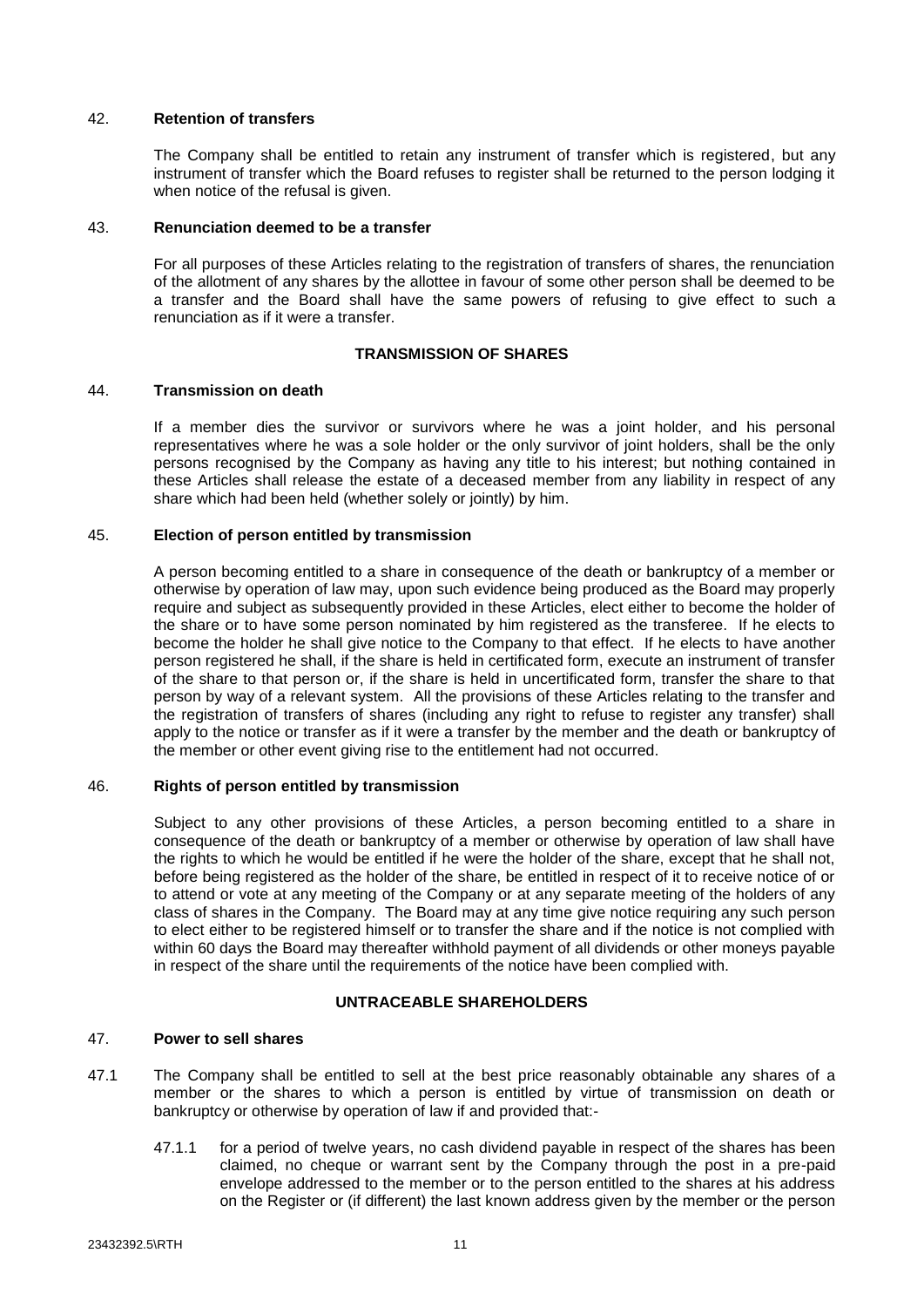<span id="page-18-0"></span>so entitled to which cheques and warrants are to be sent has been paid, each attempt to make a payment in respect of the shares by means of bank transfer or other method for the payment of dividends or other moneys in respect of shares has failed and no communication has been received by the Company from the member or the person so entitled (in his capacity as member or person entitled);

- 47.1.2 in such period of twelve years at least three dividends (whether interim or final) have become payable on the shares;
- 47.1.3 the Company has at the expiration of the said period of twelve years by advertisement in both a national newspaper and in a newspaper circulating in the area in which the address referred to in Article [47.1.1](#page-17-1) is located given notice of its intention to sell such shares; and
- <span id="page-18-1"></span>47.1.4 during the period of three months following the publication of the said advertisements the Company has received no communication in respect of such share from such member or person entitled.
- 47.2 If at any time during or after the said period of twelve years further shares have been issued in right of those held at the commencement of that period or of any issued in right during that period and, since the date of issue, the requirements of Articles [47.1.1](#page-17-2) to [47.1.4](#page-18-1) have been satisfied in respect of such further shares, the Company may also sell the further shares.

## 48. **Procedure on sale**

To give effect to a sale pursuant to the preceding Article the Board may authorise some person to execute an instrument of transfer or otherwise effect the transfer of the shares to be sold. If the shares concerned are in uncertificated form, in accordance with the Regulations, the Company may issue a written notification to the Operator requiring conversion of the shares into certificated form. The purchaser shall not be bound to see to the application of the purchase moneys and the title of the transferee to the shares shall not be affected by any irregularity in or invalidity of the proceedings relating to the sale. The net proceeds of sale shall belong to the Company which shall be obliged to account to the former member or other person previously entitled to the shares for an amount equal to the net proceeds, which shall be a debt of the Company, and shall enter the name of such former member or other person in the books of the Company as a creditor for such amount. No trust shall be created and no interest shall be payable in respect of the debt, and the Company shall not be required to account for any money earned on the net proceeds, which may be employed in the business of the Company or invested in such investments for the benefit of the Company as the Board may from time to time determine.

# **DISCLOSURE OF INTERESTS**

## 49. **Disclosure of interests**

- 49.1 For the purposes of this Article, unless the context otherwise requires:-
	- 49.1.1 "**disclosure notice**" means a notice issued by or on behalf of the Company requiring disclosure of interests in shares pursuant to section 793 and sections 821 to 825 of the Act;
	- 49.1.2 "**specified shares**" means all or, as the case may be, some of the shares specified in a disclosure notice;
	- 49.1.3 "**restrictions**" means one or more, as the case may be, of the restrictions referred to in Article [49.3;](#page-19-0)
	- 49.1.4 "**restriction notice**" means a notice issued by or on behalf of the Company stating, or substantially to the effect, that (until such time as the Board determines otherwise pursuant to Article [49.4\)](#page-20-0) the specified shares referred to therein shall be subject to one or more of the restrictions stated therein;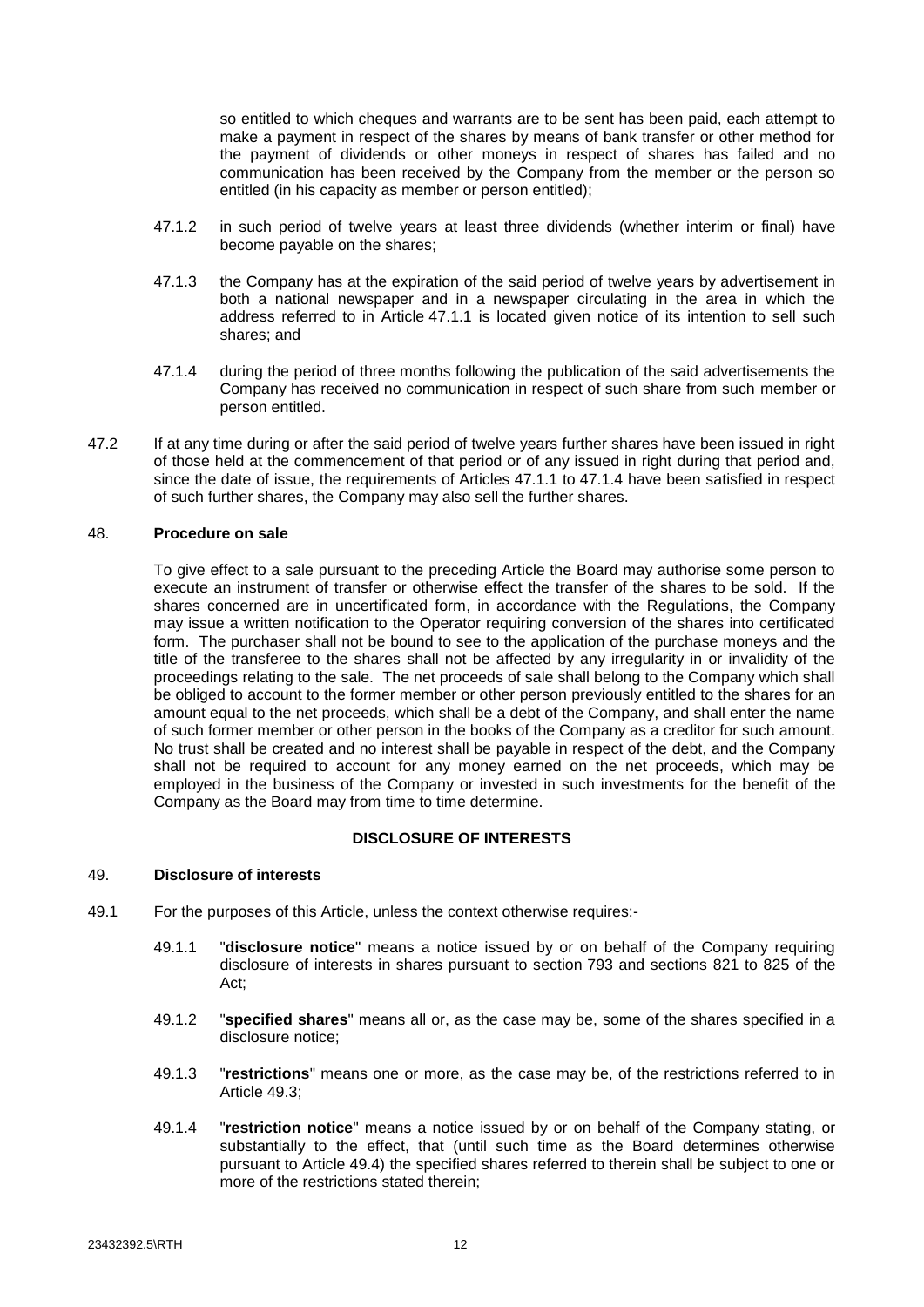- 49.1.5 "**restricted shares**" means all or, as the case may be, some of the specified shares referred to in a restriction notice;
- 49.1.6 a person other than the member holding a share shall be treated as appearing to be interested in that share if:-
	- (a) the member has informed the Company, whether under any statutory provision relating to disclosure of interests or otherwise, that the person is, or may be, or has been at any time during the three years immediately preceding the date upon which the disclosure notice is issued, so interested; or
	- (b) the Board (after taking account of any information obtained from the member or, pursuant to a disclosure notice, from any other person) knows or has reasonable cause to believe that the person is, or may be, or has been at any time during the three years immediately preceding the date upon which the disclosure notice is issued, so interested; or
	- (c) in response to a disclosure notice, the member or any other person appearing to be so interested has failed to establish the identities of all those who are so interested and (after taking into account the response and any other relevant information) the Board has reasonable cause to believe that such person is or may be so interested;
- 49.1.7 "**connected**" shall have the meaning given to it in sections 1122 and 1123 of the Corporation Tax Act 2010;
- 49.1.8 "**interested**" shall be construed as it is for the purpose of section 793 and sections 821 to 825 of the Act;
- 49.1.9 "**recognised investment exchange**" shall have the same meaning as in the Financial Services and Markets Act 2000; and
- 49.1.10 for the purposes of Articles [49.2.2](#page-19-1) and [49.4](#page-20-0) the Company shall not be treated as having received the information required by the disclosure notice in accordance with the terms of such disclosure notice in circumstances where the Board knows or has reasonable cause to believe that the information provided is false or materially incorrect.
- <span id="page-19-1"></span>49.2 Notwithstanding anything in these Articles to the contrary, if:-
	- 49.2.1 a disclosure notice has been served on a member or any other person appearing to be interested in the specified shares; and
	- 49.2.2 the Company has not received (in accordance with the terms of such disclosure notice) the information required therein in respect of any of the specified shares within 14 days after the service of such disclosure notice,

then the Board may (subject to Article [49.7\)](#page-20-1) determine that the member holding the specified shares shall, upon the issue of a restriction notice referring to those specified shares in respect of which information has not been received, be subject to the restrictions referred to in such restriction notice, and upon the issue of such restriction notice such member shall be so subject. As soon as practicable after the issue of a restriction notice the Company shall serve a copy of the notice on the member holding the specified shares.

- <span id="page-19-2"></span><span id="page-19-0"></span>49.3 The restrictions which the Board may determine shall apply to restricted shares pursuant to this Article shall be one or more, as determined by the Board, of the following:-
	- 49.3.1 that the member holding the restricted shares shall not be entitled, in respect of the restricted shares, to attend or be counted in the quorum or vote either personally or by proxy at any general meeting or at any separate meeting of the holders of any class of shares or upon any poll or to exercise any other right or privilege in relation to any general meeting or any meeting of the holders of any class of shares;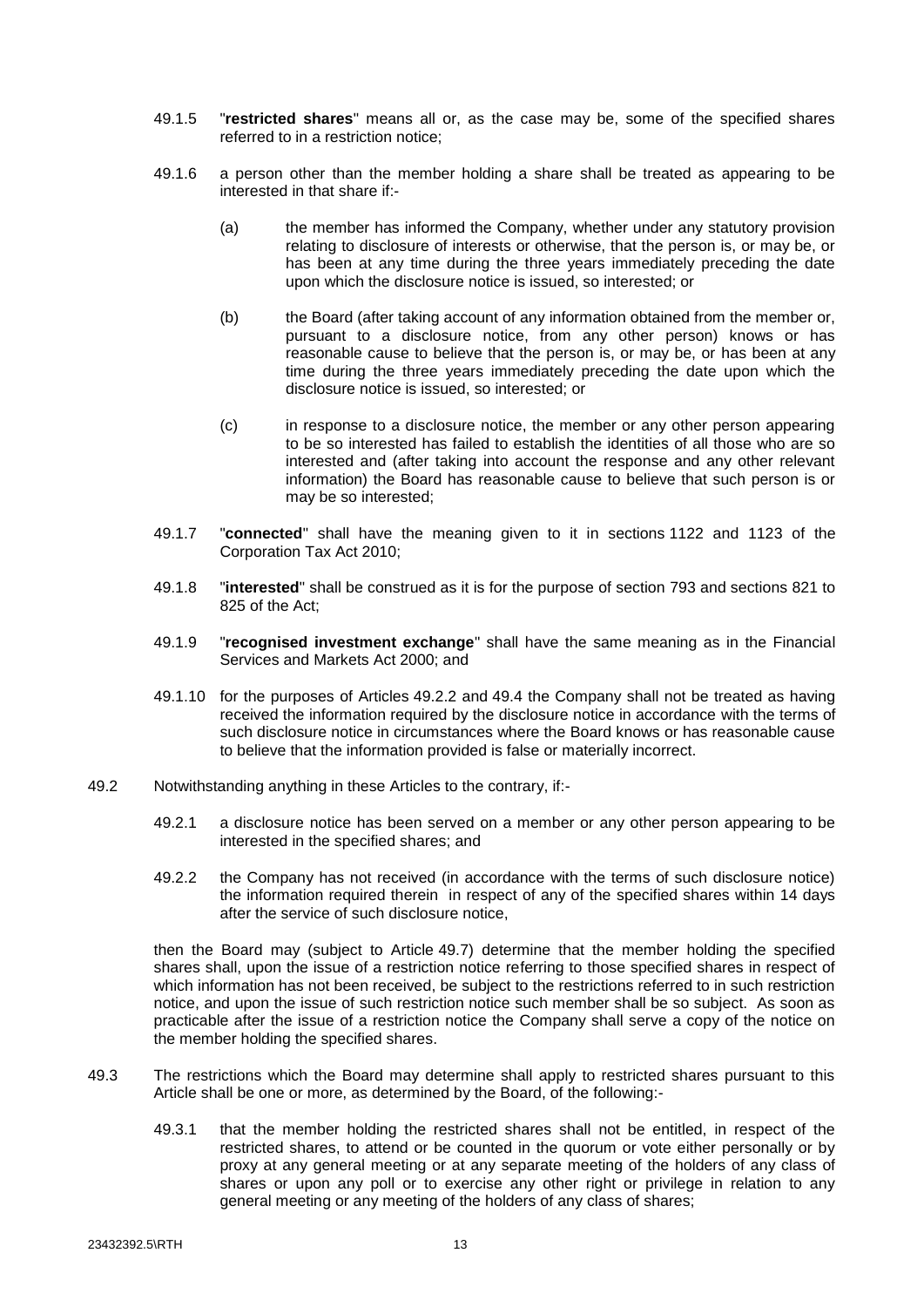- 49.3.2 that no transfer of the restricted shares shall be effective or shall be registered by the Company, provided that where the restricted shares are held in uncertificated form registration of a transfer may only be refused if permitted by the Regulations;
- 49.3.3 that no dividend (or other moneys payable) shall be paid in respect of the restricted shares and that, in circumstances where an offer of the right to elect to receive shares instead of cash in respect of any dividend is or has been made, any election made thereunder in respect of such specified shares shall not be effective.
- <span id="page-20-0"></span>49.4 The Board may determine that one or more of the restrictions imposed on restricted shares shall cease to apply at any time. If the Company receives in accordance with the terms of the relevant disclosure notice the information required therein in respect of the restricted shares all restrictions imposed on the restricted shares shall cease to apply seven days after receipt of the information. In addition, in the event that the Company receives notice of a transfer in respect of all or any restricted shares, which would otherwise be given effect to, pursuant to a sale:-
	- 49.4.1 on a recognised investment exchange; or
	- 49.4.2 on any stock exchange outside the United Kingdom on which the Company's shares are normally dealt; or
	- 49.4.3 on the acceptance of a takeover offer (as defined in sections 974 to 976 and 991 of the Act) for the shares of the class of which such restricted shares form part,

to a party not connected with the member holding such restricted shares or with any other person appearing to be interested in such restricted shares, then all the restrictions imposed on such restricted shares shall cease to apply with effect from the date on which any such notice as aforesaid is received by the Company provided always that if, within ten days after such receipt, the Board decides that it has reasonable cause to believe that the change in the registered holder of such restricted shares would not be as a result of an arm's length sale resulting in a material change in the beneficial interests in such restricted shares, the restrictions imposed on the restricted shares shall continue to apply.

- 49.5 Where the Board makes a decision pursuant to the proviso to Article [49.4,](#page-20-0) the Company shall notify the purported transferee of such decision as soon as practicable and any person may make representations in writing to the Board concerning any such decision. The Company shall not be liable to any person as a result of having imposed restrictions or deciding that such restrictions shall continue to apply if the Board acted in good faith.
- 49.6 Where dividends or other moneys are not paid as a result of restrictions having been imposed on restricted shares, such dividends or other moneys shall accrue and, upon the relevant restriction ceasing to apply, shall be payable (without interest) to the person who would have been entitled had the restriction not been imposed.
- <span id="page-20-1"></span>49.7 Where the aggregate number of shares of the same class as the specified shares in which any person appearing to be interested in the restricted shares (together with persons connected with him) appears to be interested represents less than 0.25 per cent. (in nominal value) of the shares of that class in issue (excluding any shares of that class held as treasury shares) at the time of service of the disclosure notice in respect of such specified shares only the restriction referred to in Article [49.3.1](#page-19-2) may be determined by the Board to apply.
- 49.8 Shares issued in right of restricted shares shall on issue become subject to the same restrictions whilst held by that member as the restricted shares in right of which they are issued. For this purpose, shares which are allotted or offered or for which applications are invited (whether by the Company or otherwise) pro rata (or pro rata ignoring fractional entitlements and shares not allocated to certain members by reason of legal or practical problems associated with offering shares outside the United Kingdom) shall be treated as shares issued in right of restricted shares.
- 49.9 The Board shall at all times have the right, at its discretion, to suspend, in whole or in part, any restriction notice given pursuant to this Article either permanently or for any given period and to pay to a trustee any dividend payable in respect of any restricted shares or in respect of any shares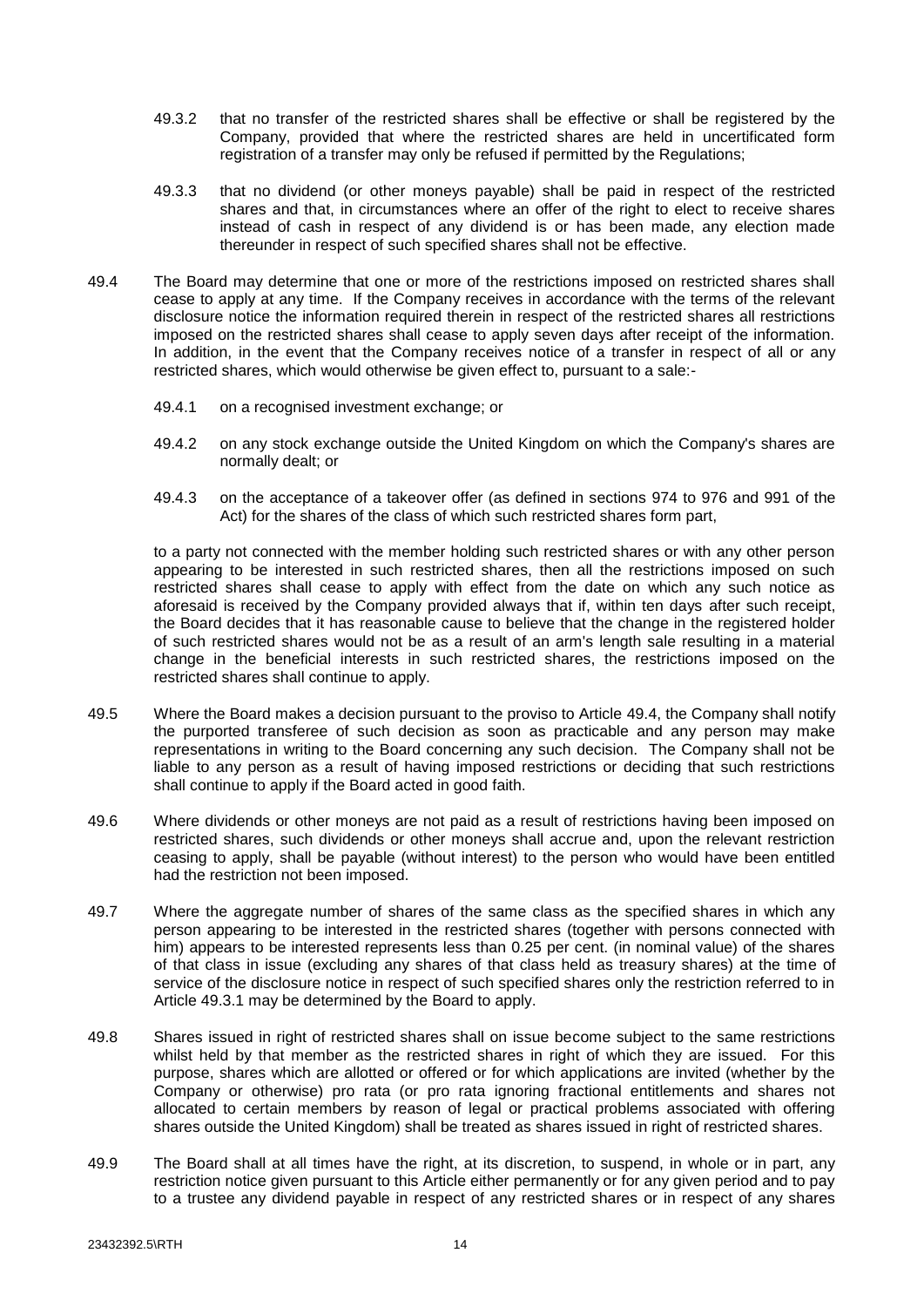<span id="page-21-0"></span>issued in right of restricted shares. Notice of any suspension, specifying the sanctions suspended and the period of suspension, shall be given to the relevant holder in writing within seven days after any decision to implement such a suspension.

49.10 The limitations on the powers of the Board to impose and retain restrictions under this Article are without prejudice to the Company's power to apply to the court pursuant to the Acts to apply these or any other restrictions on any conditions.

# **ALTERATION OF CAPITAL**

## 50. **Fractions of shares**

Upon any consolidation of shares into shares of larger amount the Board may settle any difficulty which may arise with regard to such consolidation and in particular may, as between the holders of shares so consolidated, determine which shares are consolidated into each consolidated share and in the case of any shares registered in the name of one member being consolidated with shares registered in the name of another member the Board may make such arrangements for the allotment, acceptance and/or sale of shares representing fractional entitlements to the consolidated share or for the sale of the consolidated share and may sell the fractions or the consolidated share either upon the market or otherwise to such person at such time and at such price as it may think fit. For the purposes of giving effect to any such sale the Board may authorise some person to execute an instrument of transfer of the shares or fractions sold to, or in accordance with the directions of, the purchaser. The purchaser shall not be bound to see to the application of the purchase moneys nor shall his title to such shares be affected by any irregularity in or invalidity of the proceedings relating to the sale. The Board shall distribute the net proceeds of sale among such members rateably in accordance with their rights and interests in the consolidated share or the fractions provided that the Board shall have power when making such arrangements to determine that no member shall be entitled to receive such net proceeds of sale unless his entitlement exceeds such amount as the Board shall determine (not exceeding £5 per holding) and if the Board exercises such power the net proceeds of sale not distributed to members as a result shall belong absolutely to the Company.

## **GENERAL MEETINGS**

## 51. **Annual general meetings**

All meetings other than annual general meetings shall be called general meetings.

# 52. **Calling of general meetings**

The Board may call general meetings and, on the requisition of members pursuant to the provisions of the Acts, shall forthwith convene a general meeting. If there are not sufficient Directors capable of acting to call a general meeting, any Director may call a general meeting. If there is no Director able to act, any two members may call a general meeting for the purpose of appointing Directors.

# **NOTICE OF GENERAL MEETINGS**

## 53. **Length of notice**

Unless consent to short notice is obtained in accordance with the provisions of the Act, an annual general meeting shall be called by at least 21 clear days' notice. Every other general meeting shall subject to the provisions of the Act, be called by at least 14 clear days' notice. Subject to the provisions of these Articles and to any restrictions imposed on any shares, every notice of meeting shall be given to all the members, all other persons who are at the date of the notice entitled to receive notices from the Company and to the Directors and Auditors.

## 54. **Contents of notice**

Every notice of meeting shall specify the place, the day and the time of the meeting and the general nature of the business to be transacted and, in the case of an annual general meeting,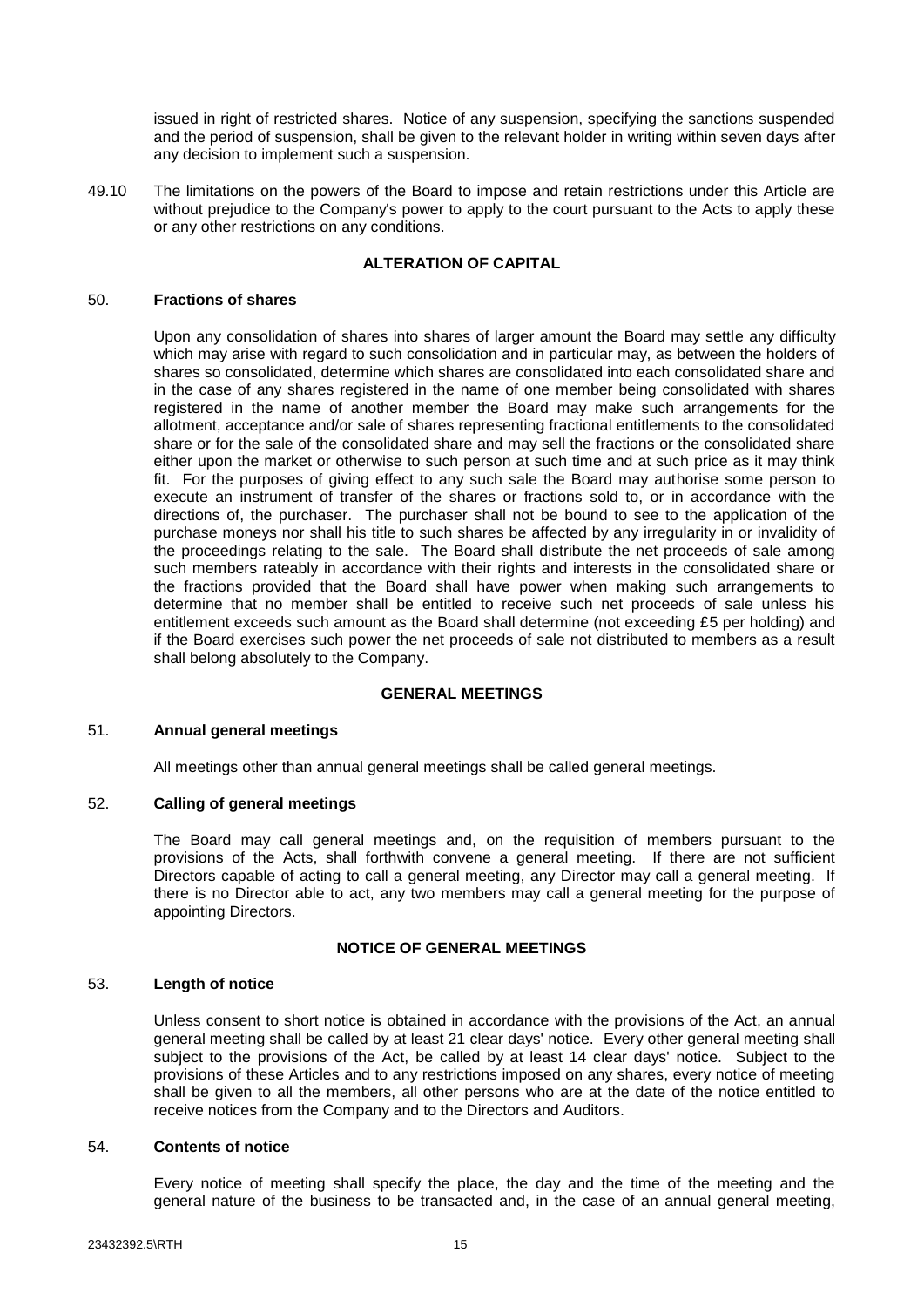<span id="page-22-0"></span>shall specify the meeting as such. Every notice calling a meeting for the passing of a special resolution shall specify the intention to propose the resolution as a special resolution and the terms of the resolution. Every notice of meeting shall state with reasonable prominence that a member entitled to attend and vote is entitled to appoint one or more proxies to attend and vote instead of him and that a proxy need not be a member.

### 55. **Omission or non receipt of notice**

The accidental failure to give notice of a meeting, or a resolution intended to be moved at a general meeting or to send an instrument of proxy or invitation to appoint a proxy as provided by these Articles, to any one or more persons entitled to receive the same, or the non-receipt of a notice of meeting or resolution or instrument of proxy or invitation to appoint a proxy by such persons, shall be disregarded for the purpose of determining whether notice of the meeting or of any resolution to be moved at the general meeting is duly given.

# **PROCEEDINGS AT GENERAL MEETINGS**

## 56. **Quorum**

No business shall be transacted at any general meeting unless a quorum is present when the meeting proceeds to business. The absence of a quorum shall not preclude the appointment of a chairman in accordance with the provisions of these Articles, which shall not be treated as part of the business of the meeting. Two members present in person or by proxy and entitled to vote upon the business to be transacted at the meeting shall be a quorum.

## 57. **Procedure if quorum not present**

If a quorum is not present within 15 minutes (or such longer time not exceeding one hour as the Chairman may decide to wait) from the time appointed for the meeting, the meeting, if convened on the requisition of or by the members shall be dissolved. In any other case, the meeting shall stand adjourned to such time, date (not being less than 10 clear days nor more than sixty days later), and place as the directors may, subject to the provisions of the Acts, determine. If at the adjourned meeting a quorum is not present within 15 minutes after the time appointed for the holding of the meeting, the meeting shall be dissolved.

## 58. **Security arrangements**

- 58.1 The Board may make any security arrangements which it considers appropriate relating to the holding of a general meeting of the Company including, without limitation, requirements for evidence of identity to be produced by those attending the meeting, arranging for any person attending a meeting to be searched and for items of personal property which may be taken into a meeting to be restricted. A Director or the Secretary may:-
	- 58.1.1 refuse entry to a meeting to any person who refuses to comply with any such arrangements; and
	- 58.1.2 eject from a meeting any person who causes the proceedings to become disorderly.

#### 59. **Chairman**

The chairman (if any) of the Board or in his absence the deputy chairman (if any) shall preside as chairman at every general meeting of the Company. If there is no such chairman or deputy chairman present and willing to act as chairman at any meeting within five minutes after the time appointed for holding the meeting the Directors present shall choose one of their number to be chairman and, if there is only one Director present and willing to act, he shall be chairman. If no Director is willing to act as chairman, or if no Director is present within five minutes after the time appointed for holding the meeting, the members present in person or by proxy and entitled to vote shall choose one of their number to be chairman of the meeting.

## 60. **Director's right to attend and speak**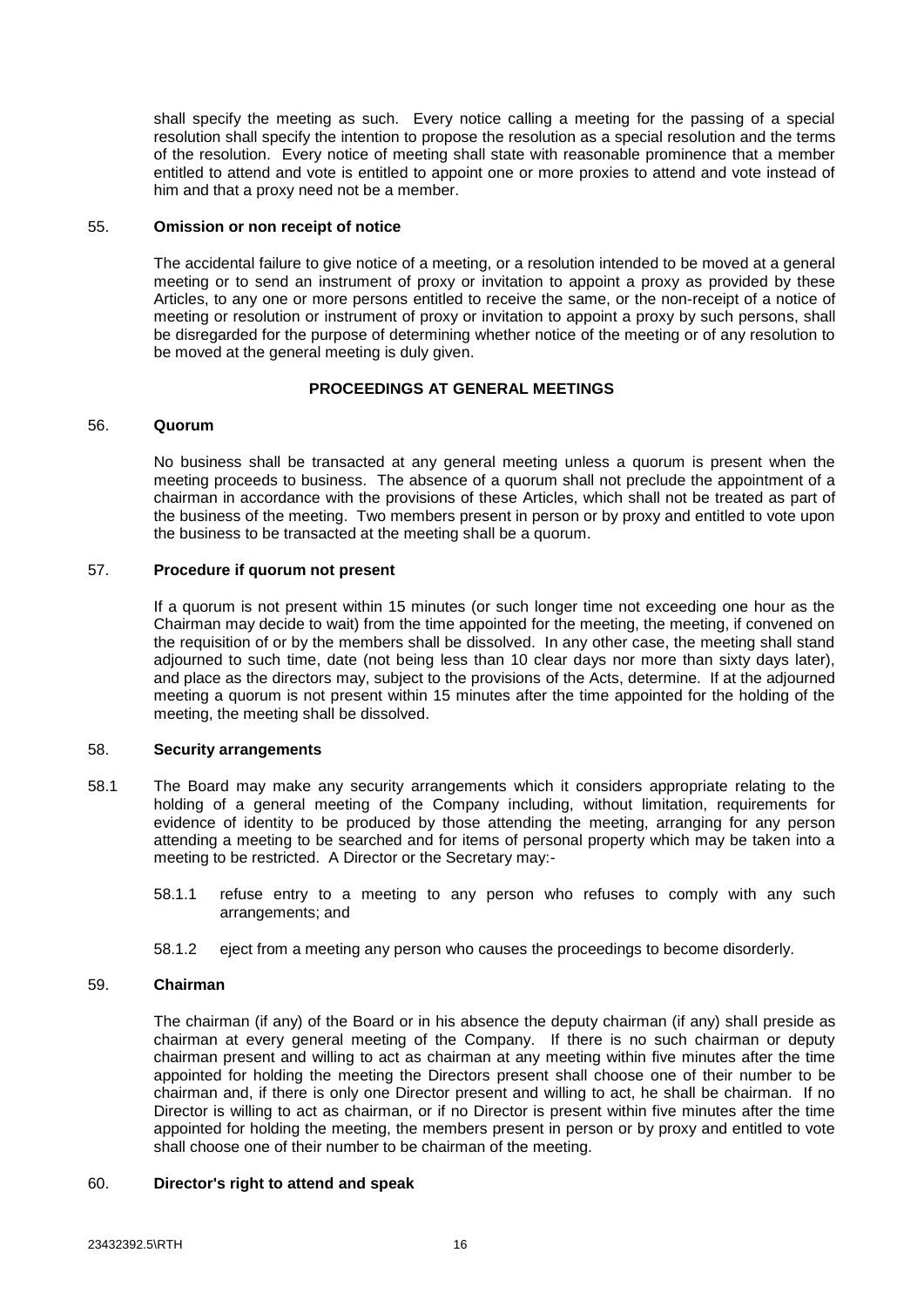- <span id="page-23-0"></span>60.1 A Director shall be entitled to attend and speak at any general meeting and at any separate meeting of the holders of any class of shares in the Company, notwithstanding that he is not a member, or not a holder of the class of shares in question.
- 60.2 The chairman of the meeting may permit other persons who are not:
	- 60.2.1 members of the Company, or
	- 60.2.2 otherwise entitled to exercise the rights of members in relation to general meetings,

to attend and speak at a general meeting.

## 61. **Adjournment If quorum is present**

The chairman of a meeting at which a quorum is present may, with the consent of the meeting (and shall if so directed by the meeting), adjourn the meeting from time to time and from place to place and, if it appears to the chairman that it is likely to be impracticable to hold or continue the meeting, because the number of persons attending or wishing to attend cannot be conveniently accommodated in the place appointed for the meeting, or the unruly conduct of persons attending the meeting prevents or is likely to prevent the continuation of the business of the meeting, he may adjourn the meeting to another time and place without the consent of the meeting. No business shall be transacted at any adjourned meeting other than business which might properly have been transacted at the meeting had the adjournment not taken place. When a meeting is adjourned for 30 days or more (otherwise than due to the absence of a quorum) or without a time and place for the adjourned meeting being fixed, at least seven clear days' notice of the adjourned meeting shall be given in the same manner as in the case of the original meeting. Otherwise it shall not be necessary to give any such notice.

## 62. **Meeting at more than one place**

A general meeting may be held at more than one place if:-

- 62.1 the notice convening the meeting specifies that it shall be held at more than one place; or
- 62.2 the Board resolves, after the notice convening the meeting has been given, that the meeting shall be held at more than one place; or
- 62.3 it appears to the chairman of the meeting that the place of the meeting specified in the notice convening the meeting is inadequate to accommodate all persons entitled and wishing to attend.

A general meeting held at more than one place is duly constituted and its proceedings are valid if (in addition to the other provisions of these Articles relating to general meetings) the chairman of the meeting is satisfied that there are adequate facilities to enable each person present at each place to participate in the business for which the meeting has been convened, hear and see all persons present who speak, whether by the use of microphones, loudspeakers, audio-visual communications equipment or otherwise (whether in use when these Articles are adopted or developed subsequently) and have access to all documents which are required by the Acts and these Articles to be made available at the meeting. Each person present at each place in person or by proxy and entitled to vote shall be counted in the quorum for, and shall be entitled to vote at, the meeting. The meeting is deemed to take place at the place at which the chairman of the meeting is present.

## 63. **Amendments to resolutions**

No amendment or proposed amendment to a resolution shall be considered or voted upon by the members at any general meeting or adjourned general meeting unless:-

63.1 in the case of a resolution duly proposed as a special resolution it is a mere clerical amendment to correct a patent error; or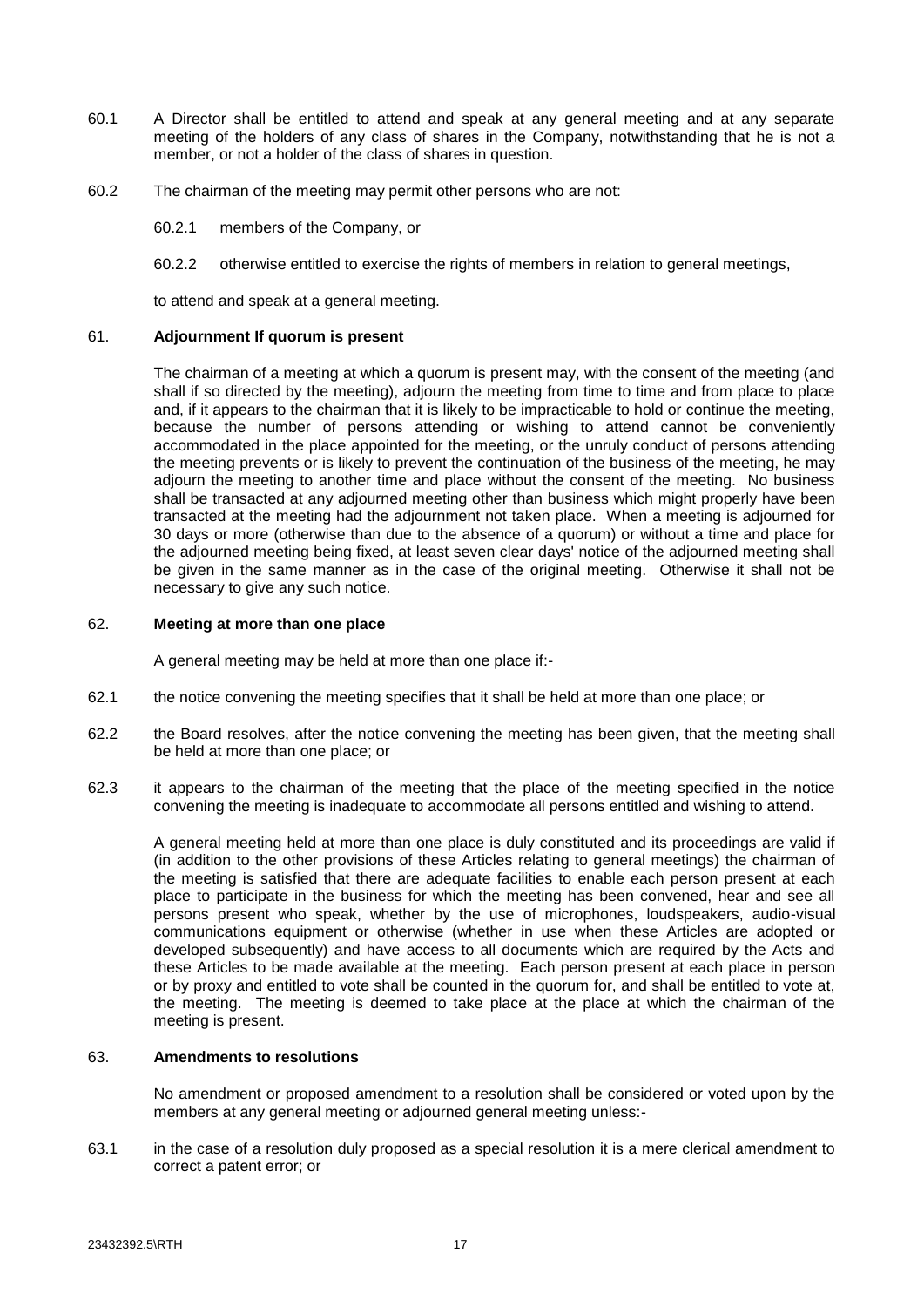<span id="page-24-0"></span>63.2 in the case of a resolution duly proposed as an ordinary resolution either the Company shall have received written notice of the amendment or proposed amendment and of the intention of the proposer to attend and propose it at least 48 hours before the time fixed for the general meeting or the chairman of the meeting in his absolute discretion shall decide that the amendment or amended resolution should be considered and put to the vote.

With the consent of the chairman, an amendment may be withdrawn by its proposer before it is put to the vote. If the chairman of the meeting in good faith rules an amendment to a resolution out of order, the proceedings on the substantive resolution shall not be invalidated by any error in such ruling.

## 64. **Method of voting and demand for a poll**

At any general meeting a resolution put to the vote of the meeting shall be decided on a show of hands unless before, or on the declaration of the result of, the show of hands, or on the withdrawal of any other demand for a poll, a poll is demanded by:-

- 64.1 the chairman of the meeting; or
- 64.2 at least three members present in person or by proxy having the right to vote at the meeting; or
- 64.3 a member or members present in person or by proxy and representing not less than one-tenth of the total voting rights of all the members having the right to vote at the meeting (excluding any voting rights attached to any shares held as treasury shares); or
- 64.4 a member or members present in person or by proxy holding shares in the Company conferring a right to vote at the meeting, being shares on which an aggregate sum has been paid up equal to not less than one-tenth of the total sum paid up on all the shares conferring that right (excluding any shares conferring a right to vote at the meeting which are held as treasury shares); or
- 64.5 any member present in person or by proxy in the case of a resolution to confer, vary, revoke or renew authority or approval for an off-market purchase by the Company of its own shares,

and a demand by a person as proxy for a member shall be the same as a demand by the member.

# 65. **Declaration by chairman**

Unless a poll is duly demanded and the demand is not withdrawn, a declaration by the chairman of the meeting that a resolution has been passed or passed unanimously, or by a particular majority, or lost, or not passed by a particular majority or an entry to that effect in the minutes of the meeting shall be conclusive evidence of the fact without proof of the number or proportion of the votes recorded in favour of or against the resolution.

## 66. **Withdrawal of demand for a poll**

The demand for a poll may, before the poll is taken, be withdrawn but only with the consent of the chairman of the meeting and a demand so withdrawn shall not be taken to have invalidated the result of a show of hands declared before the demand was made.

## 67. **Method of taking a poll**

A poll shall be taken as the chairman of the meeting directs and he may appoint scrutineers (who need not be members) and fix a time and place for declaring the result of the poll. The result of the poll shall be deemed to be the resolution of the meeting at which the poll was demanded.

## 68. **When poll to be taken**

A poll demanded on the election of a chairman of the meeting or on a question of adjournment shall be taken forthwith. A poll demanded on any other question shall be taken either forthwith or at such time and place as the chairman directs not being more than 30 days after the poll is demanded. The demand for a poll (other than on the election of a chairman of the meeting or on a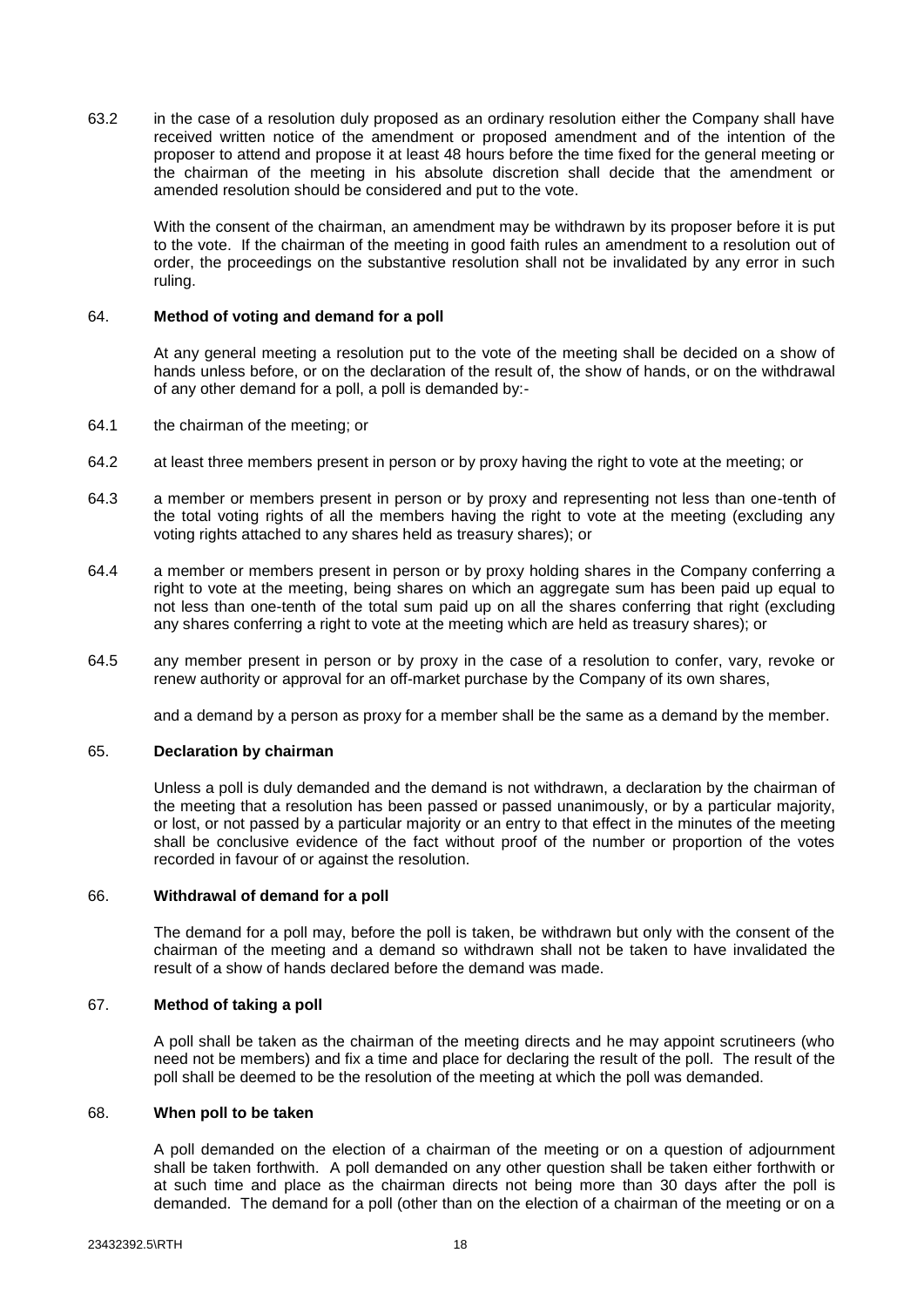<span id="page-25-0"></span>question of adjournment) shall not prevent the continuance of a meeting for the transaction of any business other than the question on which the poll has been demanded. If a poll is demanded before the declaration of the result of a show of hands and the demand is duly withdrawn, the meeting shall continue as if the demand had not been made.

### 69. **Notice of a poll**

No notice need be given of a poll not taken forthwith if the time and place at which it is to be taken are announced at the meeting at which it is demanded. In any other case at least seven clear days' notice shall be given specifying the time and place at which the poll is to be taken.

## **VOTES OF MEMBERS**

## 70.1 **Votes of members**

Subject to any rights or restrictions attached to shares and to Article [70.2,](#page-25-1) on a vote on a resolution on a show of hands at a meeting, every member who (being an individual) is present in person shall have one vote, and on a poll every member shall have one vote for every share of which he is the holder.

- <span id="page-25-1"></span>70.2 Subject to any rights or restrictions attached to shares, on a vote on a resolution on a show of hands at a meeting, every proxy present who has been duly appointed by one or more members entitled to vote on the resolution has one vote save that a proxy has one vote for and one vote against the resolution if:
	- 70.2.1 the proxy has been duly appointed by more than one member entitled to vote on the resolution; and
	- 70.2.2 the proxy has been instructed by one or more of those members to vote for the resolution and by one or more other of those members to vote against it.

## 71. **Joint holders**

In the case of joint holders the vote of the senior who tenders a vote, whether in person or by proxy, shall be accepted to the exclusion of the votes of the other joint holders; and for this purpose seniority shall be determined by the order in which the names of the holders stand in the Register in respect of the joint holding.

## 72. **Votes on behalf of incapable members**

A member in respect of whom an order has been made by any court having jurisdiction (whether in the United Kingdom or elsewhere) in matters concerning mental disorder may vote, whether on a show of hands or on a poll, and otherwise exercise all his rights as a member by his receiver or other person authorised in that behalf appointed by that court, and any such receiver or other person may, on a poll, vote by proxy. Evidence to the satisfaction of the Board of the authority of the person claiming to exercise the right to vote or act shall be deposited at the Office, or at such other place as is specified in accordance with these Articles for the deposit of instruments of proxy, not less than 48 hours before the time appointed for holding the meeting or adjourned meeting at which the right to vote is to be exercised, or, in the case of a poll, at least 48 hours before the time appointed for the taking of the poll and in default the right to vote shall not be exercisable.

## 73. **No right to attend or vote where sums overdue**

Unless the Board otherwise determines, no member shall attend or vote at any general meeting or at any separate meeting of the holders of any class of shares in the Company or upon a poll, either in person or by proxy, in respect of any share held by him or exercise any other right or privilege conferred by membership in relation to any such meeting or poll unless all moneys presently payable by him in respect of that share have been paid.

## 74. **Objections to voters**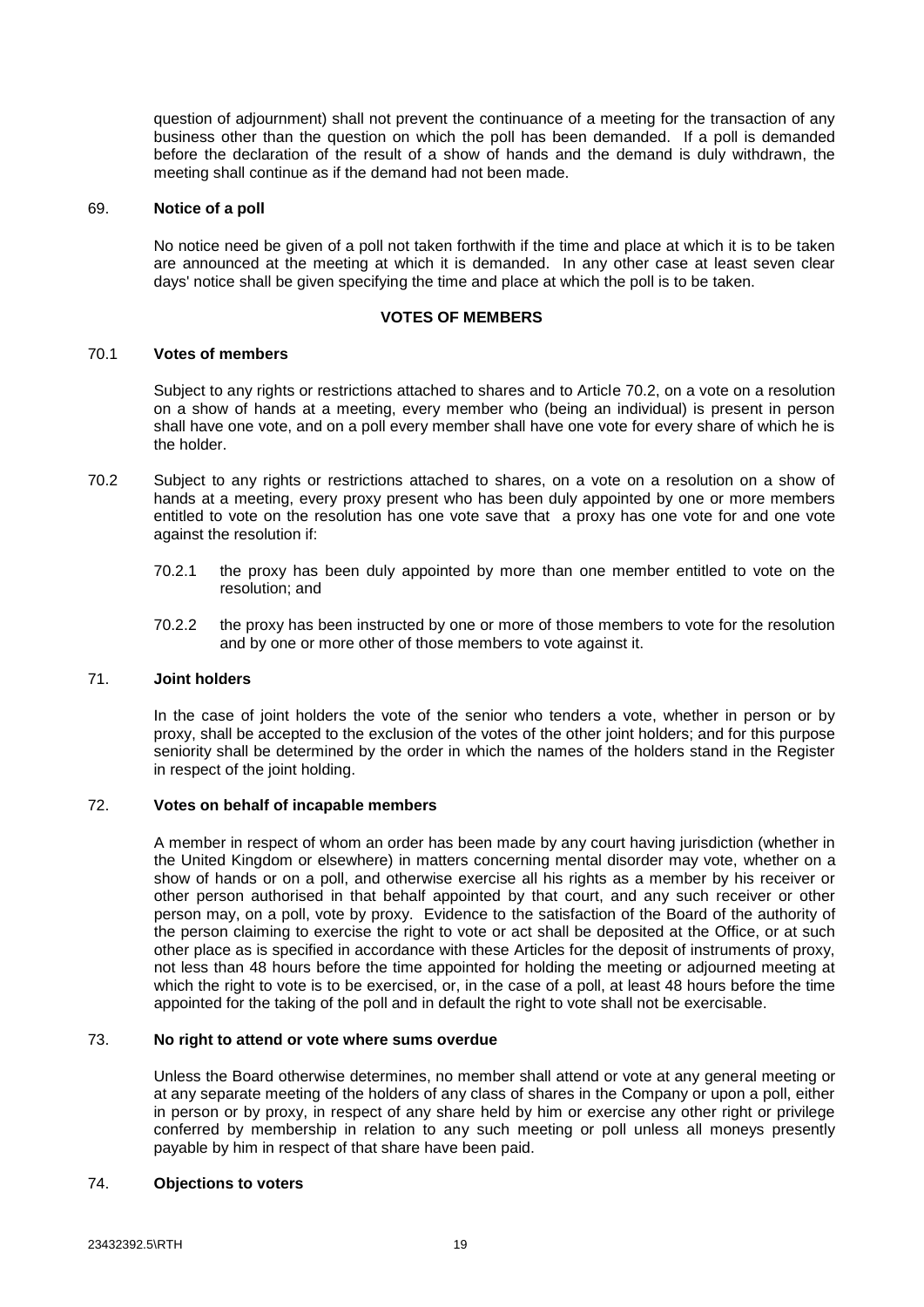<span id="page-26-0"></span>No objection shall be raised to the qualification of any voter except at the meeting or adjourned meeting or poll at which the vote objected to is tendered, and every vote not disallowed at the meeting or poll shall be valid. Any objection made in due time shall be referred to the chairman of the meeting whose decision shall be final and conclusive.

## **PROXIES**

## 75. **Appointment of proxy**

All votes may be given either personally or by proxy. A member may appoint more than one proxy to attend on the same occasion provided that each proxy is appointed to exercise the rights attached to a different share or shares held by that member and a person entitled to more than one vote need not use all his votes or cast all the votes he uses in the same way. A person appointed to act as a proxy need not be a member of the Company.

## 76. **Form of proxy**

The appointment of a proxy shall be in any common form or in any other form which the Board shall approve and may:-

- 76.1 be in hard copy form executed by or on behalf of the appointor or, if the appointor is a corporation, under the hand of a duly authorised officer or attorney; or
- 76.2 where an address has been specified for such purpose as set out in the following Article, be in electronic form, subject to such terms and conditions, including as to execution, as the Board may from time to time prescribe.
- 77. In respect of any general meeting the Board may, if it thinks fit, but subject to the Acts, at the Company's expense send instruments of proxy in hard copy form for use at the meeting and issue invitations in electronic form to appoint a proxy in relation to the meeting in such a form as may be approved by the Board. The appointment of a proxy shall be deemed (subject to any contrary intention contained in the appointment) to confer authority to demand or join in demanding a poll and to vote on any resolution or amendment of a resolution put to, or any other business which may properly come before, the meeting for which it is given as the proxy thinks fit. The appointment of a proxy shall, unless the contrary is stated therein, be valid as well for an adjournment of the meeting as for the meeting to which it relates. If a member appoints more than one person to act as his proxy the appointment of each such proxy shall specify the shares held by the member in respect of which each such proxy is authorised to vote and no member may appoint more than one proxy (save in the alternative) to vote in respect of any one share held by that member.

## 78. **Delivery of proxies**

The appointment of a proxy and (unless the Board otherwise decides) any authority under which it is executed or a copy of such authority certified notarially or in accordance with the Powers of Attorney Act 1971 or in some other way approved by the Board shall:-

- 78.1 in the case of an instrument in hard copy form and any authority or copy thereof be deposited at the Office or at such other place in the United Kingdom as may be specified in or by way of note to the notice of meeting or any form of proxy or other document accompanying the same not less than 48 hours before the time appointed for holding the meeting or adjourned meeting or the taking of the poll at which the person named in the appointment proposes to vote;
- 78.2 in the case of an appointment contained in electronic form be received at the address (if any) specified for the purpose of receiving such appointments in electronic form:
	- 78.2.1 in or by way of note to the notice of meeting;
	- 78.2.2 in any form of proxy sent by or on behalf of the Company in relation to the meeting;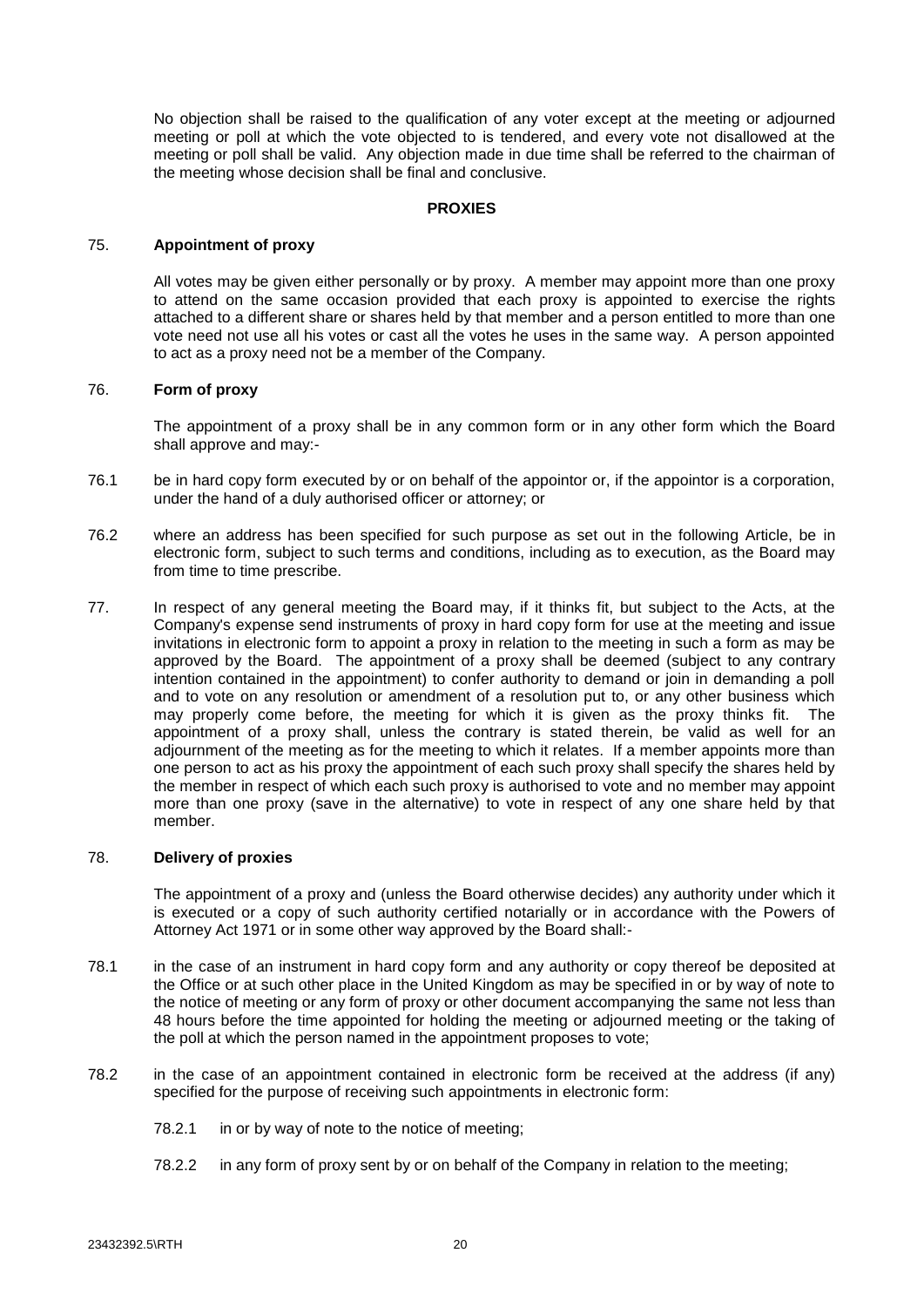- <span id="page-27-0"></span>78.2.3 in any invitation contained in electronic form to appoint a proxy issued by or on behalf of the Company in relation to the meeting; or
- 78.2.4 by means of a relevant system;

not less than 48 hours before the time appointed for holding the meeting or adjourned meeting or the taking of the poll at which the person named in the appointment proposes to vote;

- 78.3 in either case, where a poll is taken more than 48 hours after it is demanded, be deposited or received as aforesaid not less than 24 hours before the time appointed for the taking of the poll; or
- 78.4 in the case only of an instrument in hard copy form or any authority or copy thereof, where the poll is not taken forthwith but is taken not more than 48 hours after it was demanded, be delivered at the meeting at which the poll was demanded to the chairman of the meeting or to the Secretary or any Director;

and an appointment which is not, or in respect of which the authority or copy thereof is not, deposited, received or delivered in a manner so permitted shall be invalid.

## 79. **Multiple proxies**

Where two or more valid but differing appointments of proxies are deposited or received in respect of the same share for use at the same meeting or poll, the one which is last deposited or received (regardless of its date or the date of its execution) shall be treated as replacing and revoking the other as regards that share; if the Company is unable to determine which was last deposited or received, none of them shall be treated as valid in respect of that share. No appointment of a proxy shall be valid after the expiration of twelve months from the date stated in it as the date of its execution.

## 80. **Determination of proxy's authority**

A vote given or poll demanded by a proxy or by the duly authorised representative of a corporation shall be valid notwithstanding the previous determination of the authority of the person voting or demanding a poll unless notice of the determination was deposited or received not less than two hours before the time for holding the meeting or adjourned meeting at which the vote is given or the poll demanded or (in the case of a poll taken otherwise than at or on the same day as the meeting or adjourned meeting) the time appointed for taking the poll. Such notice of determination shall be by means of instrument deposited at the place, or contained in electronic form received at the address (if any), specified in accordance with these Articles for the deposit or receipt of appointments of a proxy at the meeting in question.

## 81. **No obligation to verify proxy voting in accordance with instructions**

The Company is not obliged to verify whether a proxy or corporate representative has voted in accordance with instructions given by the member by whom the proxy or corporate representative is instructed. Any vote (whether given by show of hands or on a poll) is not invalidated if a proxy or corporate representative does not vote in accordance with their instructions.

# **REPRESENTATIVES OF CORPORATIONS**

## 82. **Representatives of corporation**

Subject to the provisions of the Act, any corporation (other than the Company itself) which is a member of the Company may, by resolution of its directors or other governing body, authorise any person or persons it thinks fit to act as its representative or representatives at any meeting of the Company or at any separate meeting of the holders of any class of shares. The person or persons so authorised shall be entitled to exercise the same powers on behalf of the corporation which he or they represent as that corporation could exercise if it were an individual member of the Company present in person and shall for the purposes of these Articles be regarded as a member present in person. Such representative or representatives may be required to produce a copy of such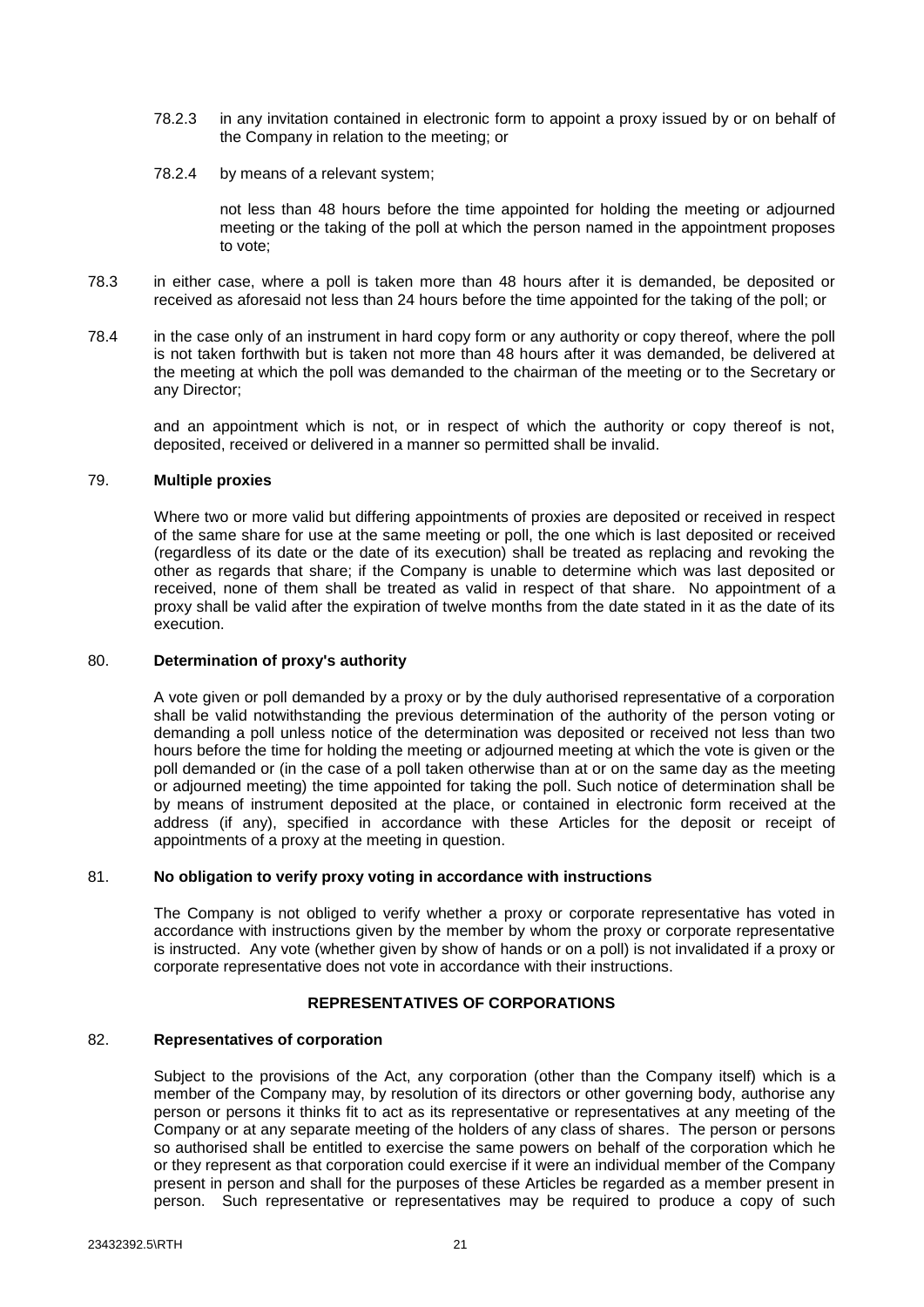<span id="page-28-0"></span>resolution certified by a proper officer of such corporation before being permitted to exercise his or their power.

## **CLASS MEETINGS**

## 83. **Class meetings**

Unless otherwise provided by the terms of issue of any class of shares of the Company, all the provisions of these Articles relating to general meetings of the Company or to the proceedings at general meetings shall, mutatis mutandis, apply to every separate meeting of the holders of any class of shares of the Company, except that in the case of a meeting held in connection with the variation or abrogation of the rights attached to the shares of the class:-

- 83.1 the necessary quorum shall be two persons at least holding or representing by proxy at least onethird in nominal amount of the issued shares of the class (excluding any shares of that class held as treasury shares) or, at any adjourned meeting of such holders, the holder or holders of shares of the class who are present in person or by proxy, whatever his or their holdings;
- 83.2 a poll may be demanded by any holder of shares of the class present in person or by proxy; and
- 83.3 the holders of shares of the class shall, on a poll, have one vote in respect of every share of the class held by them respectively.

## **NUMBER OF DIRECTORS**

## 84. **Number of directors**

Unless otherwise determined by ordinary resolution of the Company, the number of Directors shall not be subject to any maximum but shall not be less than two.

## **APPOINTMENT AND RETIREMENT OF DIRECTORS**

## 85. **Directors to retire at third annual general meeting**

Each Director shall retire from office and shall be eligible for reappointment at the third annual general meeting after the general meeting at which he was appointed or last reappointed. If the Company, at the meeting at which a Director retires under this Article, does not fill the vacancy the retiring Director shall, if willing to act, be deemed to have been reappointed unless at the meeting it is resolved not to fill the vacancy or unless a resolution for the reappointment of the Director is put to the meeting and lost.

## 86. **Timing of vacation of office**

A Director retiring at a meeting who is not reappointed shall retain office until the meeting appoints someone in his place or, if it does not do so, until the end of the meeting or of any adjournment thereof.

#### 87. **Age of directors**

No Director shall vacate or be required to vacate his office as a Director on or by reason of his attaining or having attained the age of 70 or any other age, and any Director retiring or liable to retire under the provisions of these Articles and any person proposed to be appointed a Director shall be capable of being appointed or reappointed notwithstanding that he has attained the age of 70 or any other age and no special notice need be given of any resolution for the appointment or reappointment as a Director of a person who shall have attained the age of 70 or any other age.

#### 88. **Persons eligible as directors**

No person other than a Director retiring at the meeting shall be appointed or reappointed a Director at any general meeting unless:-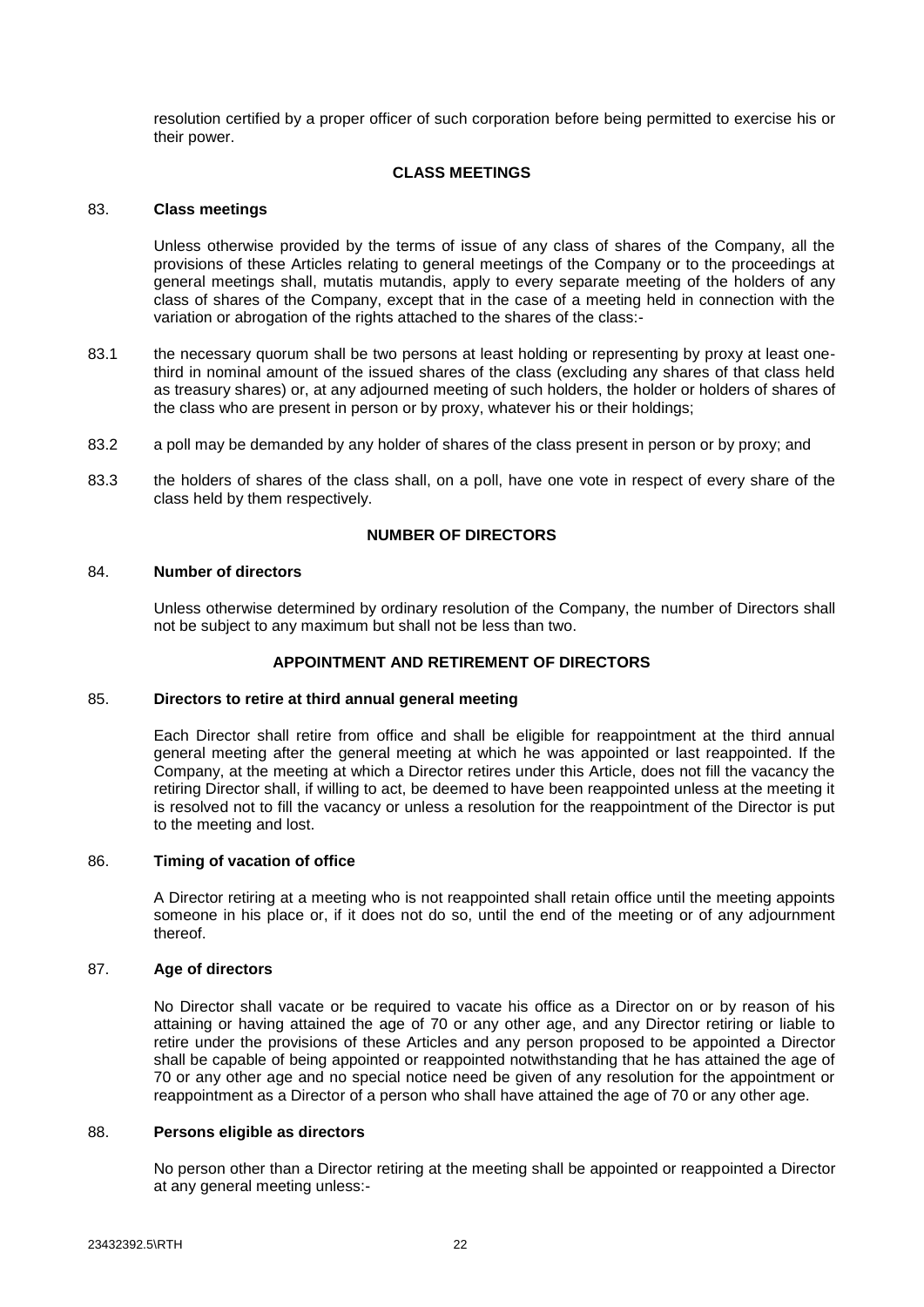#### <span id="page-29-0"></span>88.1 he is recommended by the Board; or

88.2 not less than seven nor more than 21 clear days before the date appointed for the meeting, notice executed by a member qualified to vote at the meeting has been given to the Company of his intention to propose that person for appointment or reappointment stating the particulars which would, if he were so appointed or reappointed, be required to be included in the Company's register of directors together with notice executed by that person confirming his willingness to be appointed or reappointed.

## 89. **Power of company to appoint directors**

Subject to the provisions of these Articles, the Company may by ordinary resolution appoint a person who is willing to act to be a Director either to fill a vacancy or as an additional Director. A Director so appointed shall hold office only until the next following annual general meeting when he shall retire from office and be eligible for reappointment. If not reappointed at such annual general meeting, he shall vacate office at its conclusion.

#### 90. **Power of Board to appoint directors**

The Board may appoint a person who is willing to act to be a Director, either to fill a vacancy or as an additional Director. A Director so appointed shall hold office only until the next following annual general meeting when he shall retire from office and be eligible for reappointment. If not reappointed at such annual general meeting, he shall vacate office at its conclusion.

## **DISQUALIFICATION AND REMOVAL OF DIRECTORS**

#### 91. **Power of removal by special resolution**

In addition to any power of removal conferred by the Acts, the Company may by special resolution remove any Director before the expiration of his period of office. Such removal shall be without prejudice to any claim such Director may have for damages for breach of any contract of service between him and the Company.

## 92. **Vacation of office**

The office of a Director shall be vacated if:-

- 92.1 that person ceases to be a director by virtue of any provision of the Act or these Articles or is prohibited from being a director by law;
- 92.2 a bankruptcy order is made against that person;
- 92.3 a composition is made with that person's creditors generally in satisfaction of that person's debts;
- 92.4 a registered medical practitioner who is treating that person gives a written opinion to the Company stating that that person has become physically or mentally incapable of acting as a director and may remain so for more than three months;
- 92.5 by reason of that person's mental health, a court makes an order which wholly or partly prevents that person from personally exercising any powers or rights which that person would otherwise have;
- 92.6 notification is received by the Company from the director that the director is resigning from office, and such resignation has taken effect in accordance with its terms:
- 92.7 he is convicted of a criminal offence (other than a motoring offence or series of offences not resulting in disqualification) and the directors resolve that his office be vacated; or
- 92.8 in the case of a person who is also an employee of the Company he ceases to be such an employee; or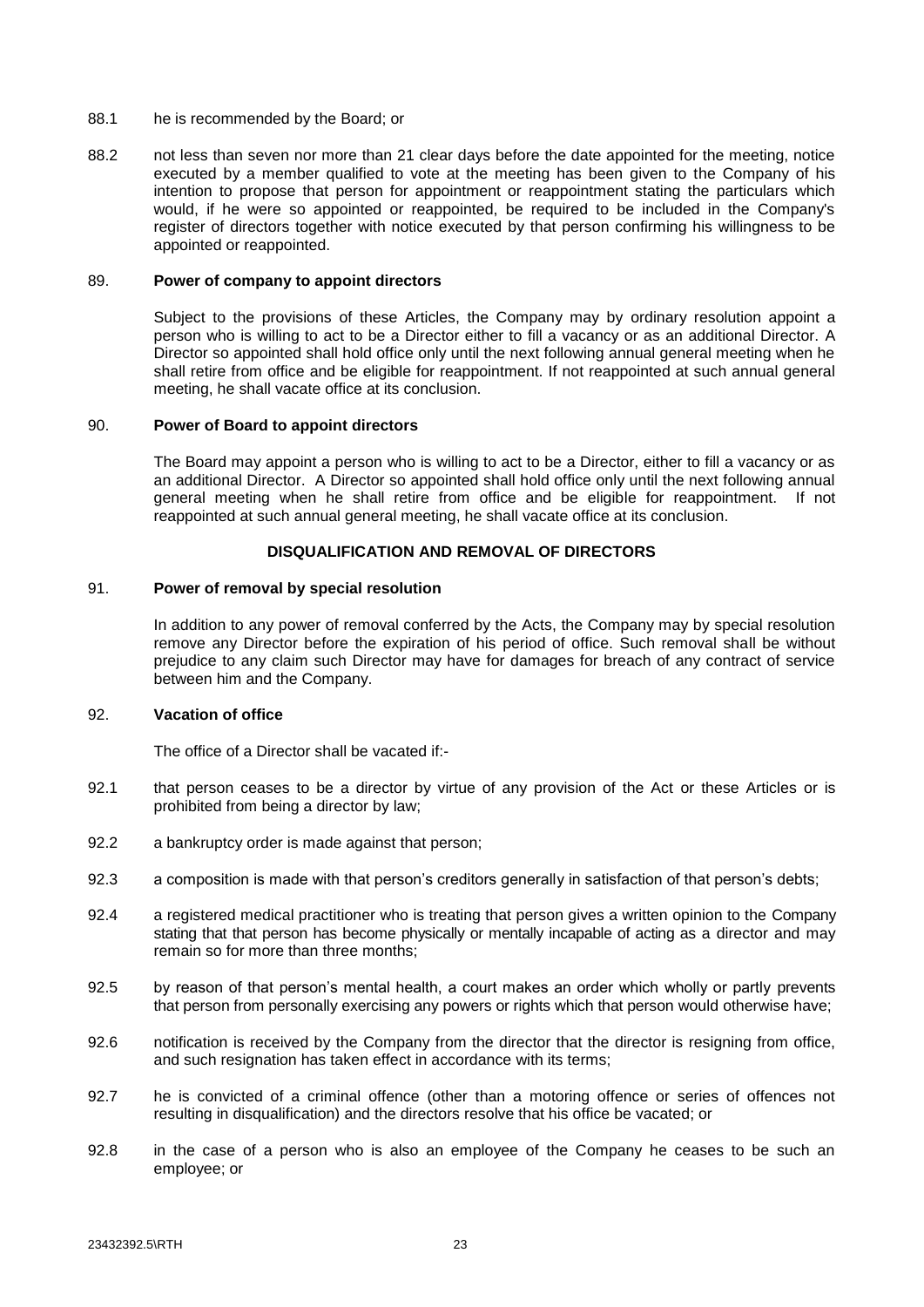- <span id="page-30-0"></span>92.9 he shall for more than six consecutive months have been absent without permission of the directors from meetings of directors held during that period and the directors resolve that his office be vacated; or
- 92.10 all the other directors unanimously resolve that his office be vacated.

## **ALTERNATE DIRECTORS**

## <span id="page-30-1"></span>93. **Appointment of alternate directors**

Any Director may appoint any other Director, or any other person approved by resolution of the Board and willing to act, to be an Alternate Director and may remove from office an Alternate Director so appointed by him.

#### 94. **Termination of appointment**

The appointment of an Alternate Director shall automatically determine in any of the following events:-

- 94.1 if his appointor terminates the appointment;
- 94.2 on the happening of any event which, if he were a Director, would cause him to vacate the office of Director;
- 94.3 if he resigns his appointment by notice to the Company;
- 94.4 if his appointor ceases for any reason to be a Director otherwise than by retiring and being reappointed or deemed to be reappointed at the meeting at which he retires; or
- 94.5 if he is not a Director and the Board revokes its approval of him by resolution.

## 95. **Effect of appointment**

An Alternate Director shall (subject to his giving to the Company an address within the United Kingdom at which notices may be served upon him) be entitled at his appointor's request to receive notice of all meetings of the Board and of all meetings of committees of the Board of which his appointor is a member, to attend and vote and (save as provided in these Articles) be counted in the quorum at any such meeting at which the Director appointing him is not personally present, and generally to perform all the functions of his appointor as a Director in his absence.

#### 96. **Expenses and remuneration**

An Alternate Director may be repaid by the Company such expenses as might properly have been repaid to him if he had been a Director and in respect of his office of Alternate Director may receive such remuneration from the Company as the Board may determine. An Alternate Director shall be entitled to be indemnified by the Company to the same extent as if he were a Director.

## 97. **Alternate director to be officer**

An Alternate Director shall, during his appointment, be an officer of the Company and shall alone be responsible for his own acts and defaults and he shall not be deemed to be the agent of the Director appointing him.

## 98. **Method of appointment and removal**

Any appointment or removal of an Alternate Director shall be in writing signed by the Director making or revoking the appointment or in any other manner approved by the Board and shall take effect (subject to any approval required by these Articles) upon receipt of such written appointment or removal at the Office or by the Secretary or at an address specified by the Company for the purpose of communication by electronic means.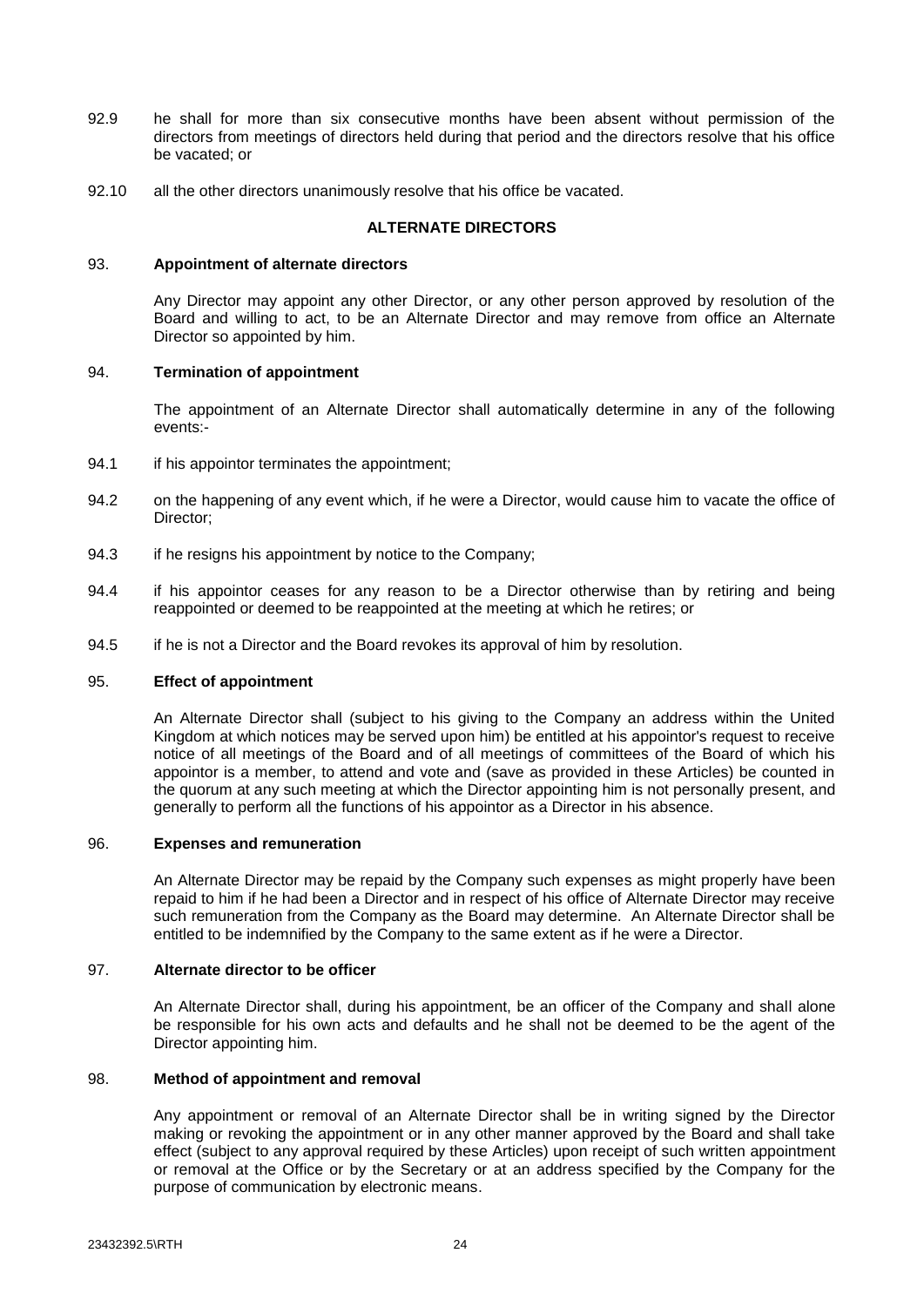## <span id="page-31-0"></span>99. **Appointee acting in more than one capacity**

A Director or any other person may act as Alternate Director to represent more than one Director and an Alternate Director shall be entitled at meetings of the Board or any committee of the Board to one vote for every Director whom he represents in addition to his own vote (if any) as a Director.

## **POWERS OF DIRECTORS**

## 100. **General powers of company vested in Board**

Subject to the provisions of the Acts and these Articles and to any directions given by special resolution, the business of the Company shall be managed by the Board which may exercise all the powers of the Company. No alteration of these Articles and no such direction shall invalidate any prior act of the Board which would have been valid if that alteration had not been made or that direction had not been given. The powers given by this Article shall not be limited by any special power given to the Board by these Articles and a duly convened meeting of the Board at which a quorum is present may exercise all powers exercisable by the Board.

## 101. **Local board**

The Board may make such arrangements as the Board thinks fit for the management and transaction of the Company's affairs and may for that purpose appoint local boards, managers and agents and delegate to them any of the powers of the Board with power to sub-delegate.

## 102. **Appointment of attorneys and agents**

The Board may from time to time, by power of attorney executed by the Company or otherwise, appoint any company, firm or person, or any fluctuating body of persons, whether nominated directly or indirectly by the Board, to be the attorney or agent of the Company for such purposes and with such powers, authorities and discretions (not exceeding those vested in or exercisable by the Board under these Articles) and for such period and subject to such conditions as it may think fit. Any such power of attorney or other authority may contain such provisions for the protection and convenience of persons dealing with any such attorney or agent as the Board may think fit and may also authorise any such attorney or agent to sub-delegate all or any of the powers, authorities and discretions vested in him.

# **DELEGATION OF DIRECTORS' POWERS**

## 103. **Delegation of directors' powers**

The Board may delegate any of its powers, authorities and discretions (including, without prejudice to the generality of the foregoing, all powers, authorities and discretions whose exercise involves or may involve agreement of the terms of service or termination of employment or appointment of or the payment of remuneration to or the conferring of any other benefit on all or any of the Directors) to any committee consisting of one or more Directors together with any other person or persons approved by the Board, with power to sub-delegate. Any such delegation may be made subject to any conditions the Board may impose, and either collaterally with or to the exclusion of its own powers and may be revoked or altered. Subject to any such conditions, the proceedings of a committee with two or more members shall be governed by the provisions of these Articles regulating the proceedings of the Board so far as they are capable of applying. Insofar as any power, authority or discretion is delegated to a committee, any reference in these Articles to the exercise by the Board of such power, authority or discretion shall be read and construed as if it were a reference to the exercise of such power, authority or discretion by such committee. Every such committee shall have as a majority of its membership persons who are Directors and no resolution of any such committee shall be effective unless the majority of the persons present (in person or by their Alternate Directors) at the meeting at which it is passed are Directors.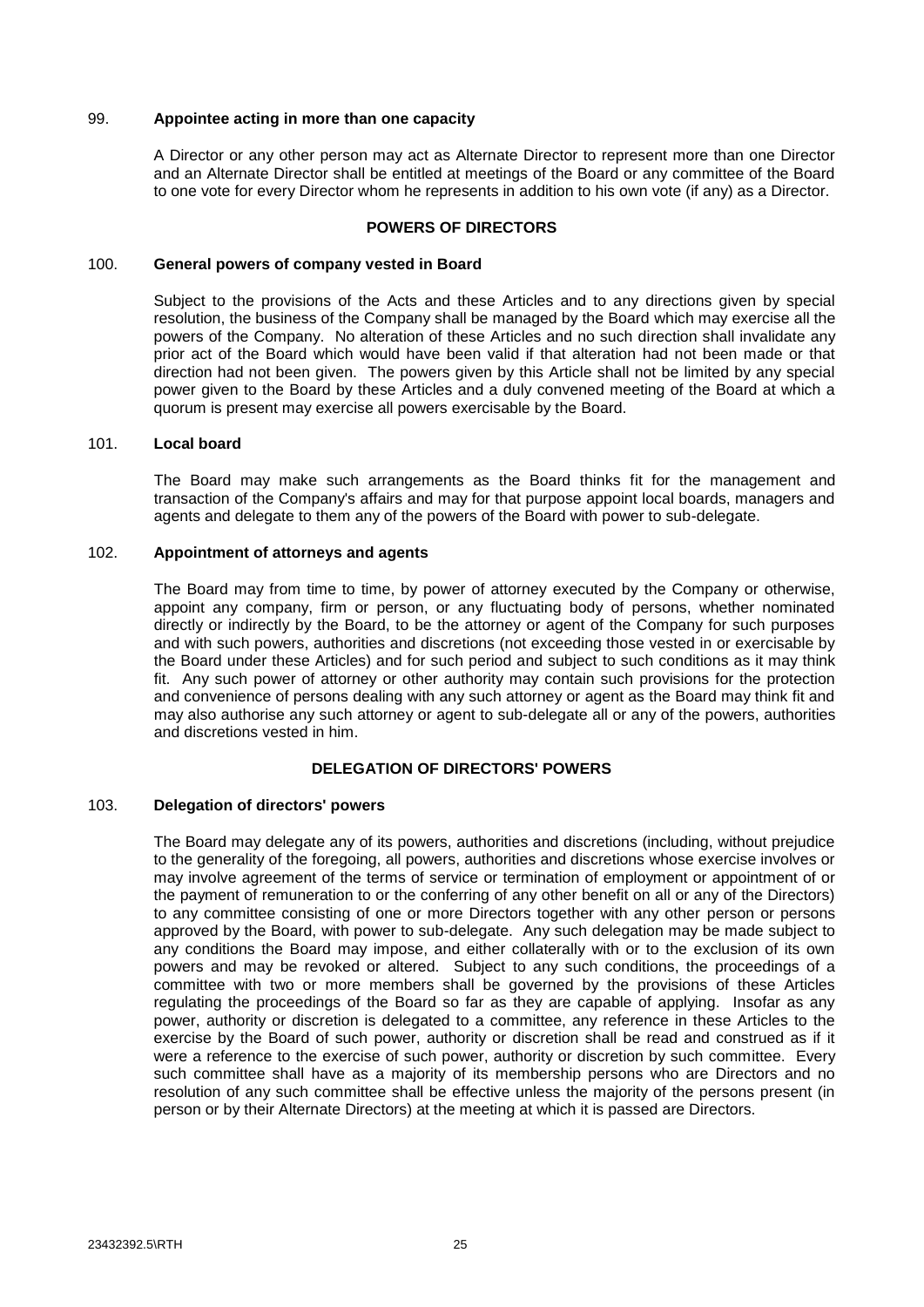## **BORROWING POWERS**

## <span id="page-32-0"></span>104.1 **Borrowing powers**

The Board shall restrict the borrowings of the Company, and shall so far as possible by the exercise of the Company's voting rights in and other rights or powers of control over its Subsidiary Undertakings secure that they restrict their borrowings, so that the aggregate principal amount at any time outstanding in respect of money borrowed by the Group shall not without the previous sanction of an ordinary resolution of the Company exceed a sum equal to three times the adjusted share capital and reserves.

- 104.2 For the purposes of this Article:-
	- 104.2.1 "**adjusted share capital and reserves**" means the aggregate of the amount paid up or credited as paid up on the allotted or issued share capital of the Company and the amount standing to the credit of each of the consolidated capital and revenue reserves (including any share premium account, capital redemption reserve, revaluation reserve and profit and loss account but net of any debit balance on profit and loss account) of the Group all as shown in the latest audited consolidated balance sheet of the Group but adjusted as may be necessary:-
		- (a) to take account of any variation in the paid up share capital, share premium account or capital redemption reserve of the Company since the date of that balance sheet and so that for this purpose if any issue or proposed issue of shares by the Company for cash has been underwritten (whether conditionally or not) then such shares shall be deemed to have been issued and the amount (including any premium) of the subscription money shall to the extent so underwritten be deemed to have been paid up on the date when the issue was underwritten;
		- (b) to take account in the case of Subsidiary Undertakings of the interests of participants outside the Group (if any) and any variation in the interest of the Company in any Subsidiary Undertaking between the date of the balance sheet and the date for which the calculation falls to be made; and
		- (c) to take account of any other factor which the Directors or the Auditors consider relevant;
	- 104.2.2 "**money borrowed**" shall include:-
		- (a) the nominal amount and any fixed or minimum premium payable on redemption or repayment of any debentures or loan capital issued by any member of the Group;
		- (b) the nominal amount of any issued share capital and the principal amount of any money borrowed the redemption or repayment of which is guaranteed or secured or the subject of an indemnity by the Company or any Subsidiary Undertaking (together in each case with any fixed or minimum premium payable on final redemption or repayment) except so far as such money borrowed is otherwise taken into account as money borrowed by the Company or a Subsidiary Undertaking,

<span id="page-32-1"></span>but the following shall be disregarded:-

- (c) money borrowed by a member of the Group from another member of the Group, other than amounts to be taken into account under Article [104.2.2\(e\);](#page-32-1)
- (d) any money borrowed intended to be applied within four months of being borrowed in the repayment of any money previously borrowed pending its application for such purpose within such period; and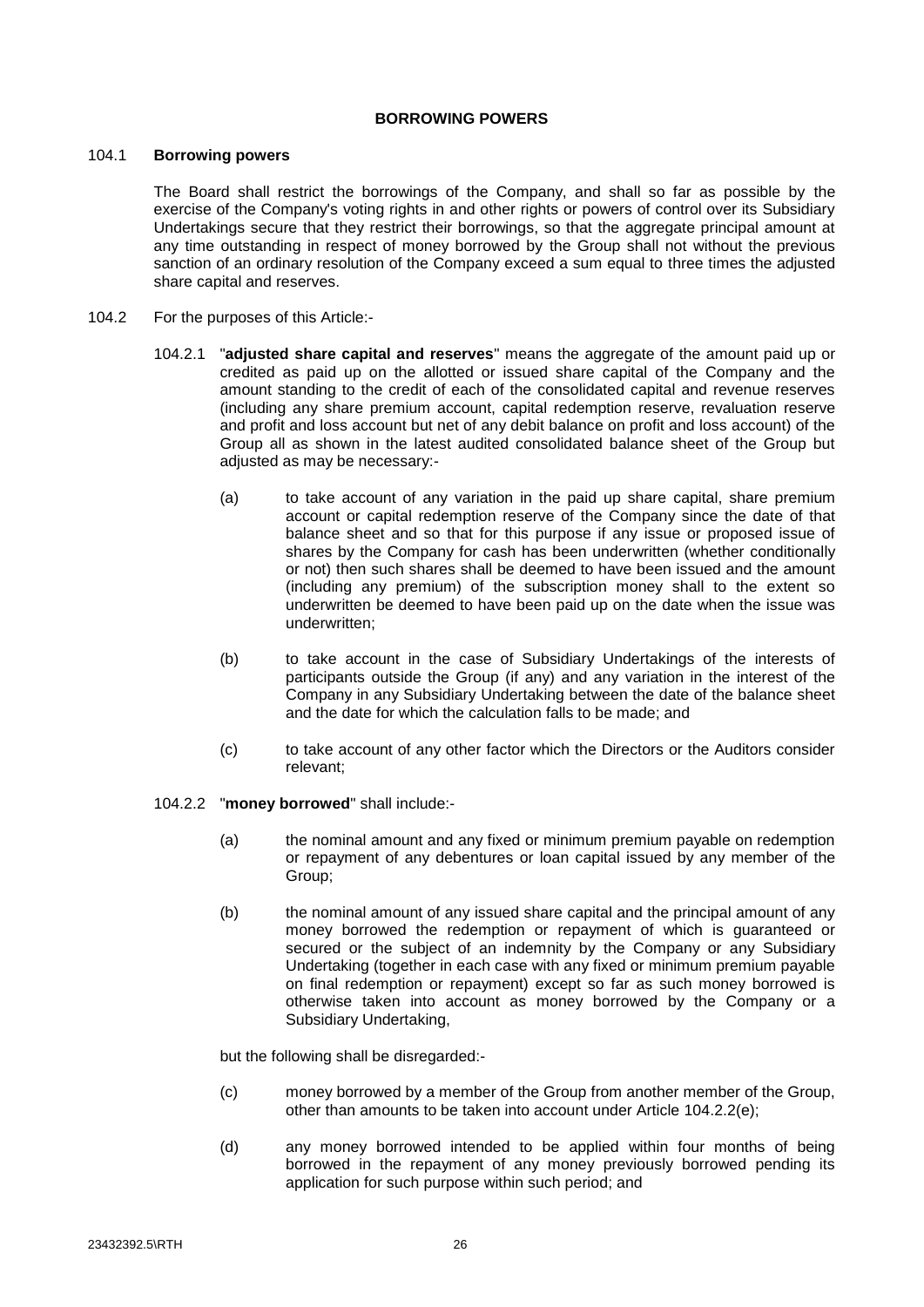- <span id="page-33-0"></span>(e) that proportion of the total money borrowed by any partly-owned Subsidiary Undertaking which its issued equity share capital not for the time being beneficially owned directly or indirectly by the Company bears to the whole of its issued equity share capital but a like proportion of any borrowings from such partly-owned Subsidiary Undertaking by the Company or any other Subsidiary Undertaking shall fall to be treated as borrowings of the Company or such other Subsidiary Undertaking notwithstanding the same would not otherwise be taken into account.
- 104.3 For the purposes of calculating the amount of money borrowed under this Article there shall be credited (subject, in the case of any item held or deposited by a partly-owned Subsidiary Undertaking, to the exclusion of a proportion thereof equal to the proportion of the issued equity share capital of the partly-owned Subsidiary Undertaking which is not directly or indirectly attributable to the Company) against the gross amount of money borrowed the aggregate of:-
	- 104.3.1 cash in hand of the Group;
	- 104.3.2 the realisable value of certificates of deposit and securities of governments and companies owned by a member of the Group; and
	- 104.3.3 cash deposits and the credit balance on each current account of the Group with banks in the United Kingdom or elsewhere if the remittance of the cash to the United Kingdom is not prohibited by any law, regulation, treaty or official directive; however, if the remittance of such cash is prohibited it shall nonetheless be deducted from amounts borrowed but only to the extent that it may be set-off against or act as security for such amounts.
- 104.4 No person dealing with the Company or any Subsidiary Undertakings shall by reason of the foregoing provisions be concerned to see or enquire whether this limit is observed and no debt incurred or security given in excess of such limit shall be invalid or ineffectual.
- 104.5 A report by the Auditors stating what is in their opinion, based on their examination of the accounting records of the Group or such other evidence as they may think appropriate, the amount of the adjusted share capital and reserves or the amount of money borrowed or to the effect that the limit imposed by this Article was not or will not be exceeded at any time or times shall be conclusive evidence of such amount or fact for the purposes of this Article.

## **EXECUTIVE DIRECTORS**

## <span id="page-33-1"></span>105. **Appointment to executive offices**

Subject to the provisions of the Acts, the Board may:-

- 105.1 appoint one or more of its body to the office of managing director or chief executive or to any other executive office (except that of auditor) of the Company and may enter into an agreement or arrangement with any Director for his employment by the Company or any Subsidiary Undertaking or for the provision by him of any services outside the scope of the ordinary duties of a Director. Any such appointment, agreement or arrangement may be made upon such terms as the Board determines and it may remunerate any such Director for his services as it thinks fit; and
- 105.2 permit any person appointed to be a Director to continue in any other office or employment held by him with the Company or any Subsidiary Undertaking before he was so appointed.

#### 106. **Managing director/Chief executive to be a director**

Any appointment of a Director to the office of managing director or chief executive shall terminate if he ceases to be a Director but without prejudice to any claim for damages for breach of contract of service between the Director and the Company and he shall not (unless any agreement between him and the Company shall otherwise provide) cease to hold his office as Director by reason only of his ceasing to be managing director or chief executive.

#### 107. **Other executive office not linked to directorship**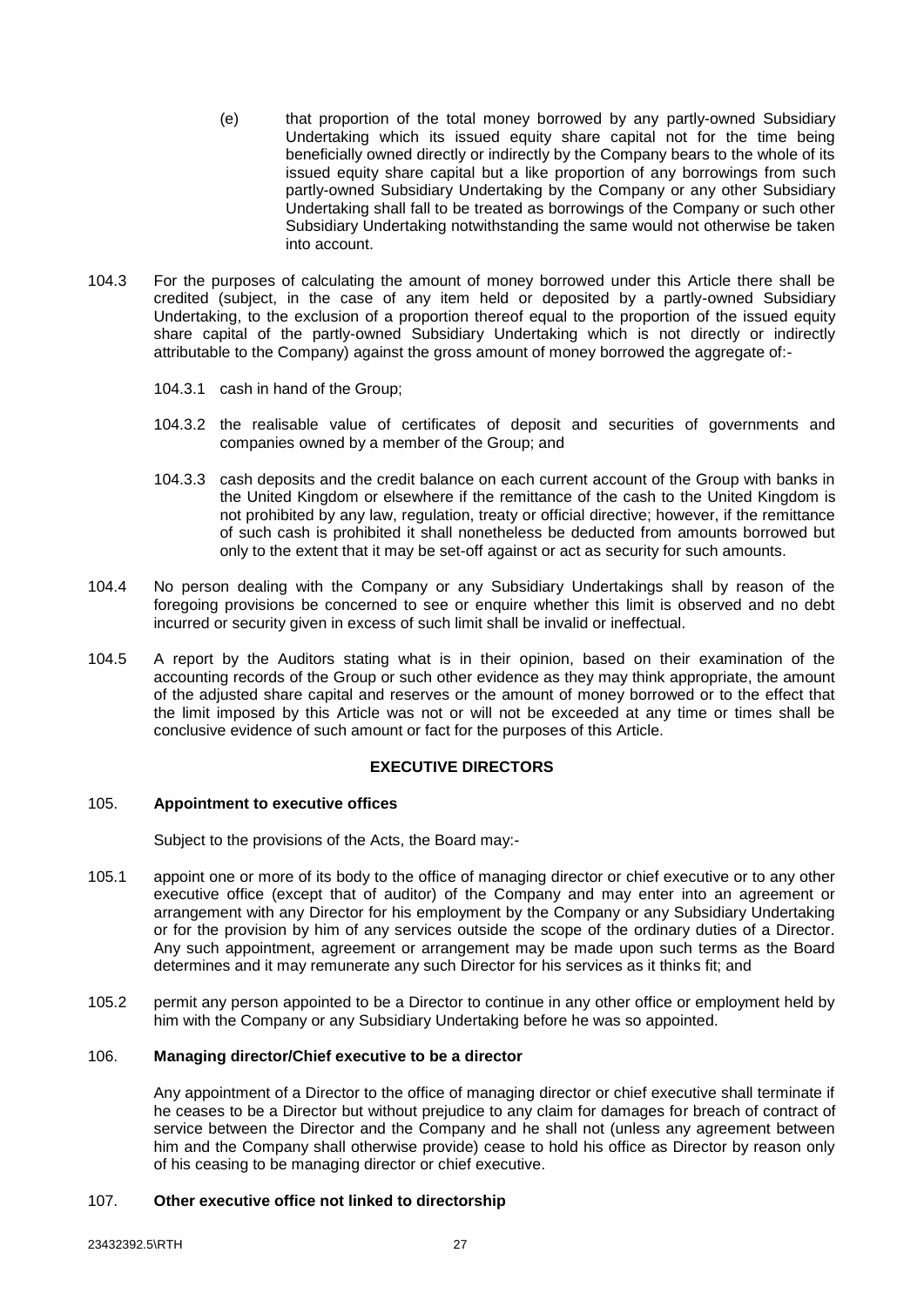<span id="page-34-0"></span>Save as provided in the foregoing Article, an Executive Director shall not (unless any agreement between him and the Company shall otherwise provide) cease to hold his office or employment with the Company by reason only of his ceasing to be a Director nor cease to be a Director if he ceases from any cause to hold the office or employment by virtue of which he is termed an Executive Director.

#### 108. **Emoluments of executive directors**

The emoluments and benefits of any Executive Director for his services as such shall be determined by the Board and may be of any description, and (without limiting the generality of the foregoing) may include membership of any scheme or fund instituted or established or financed or contributed to by the Company for the provision of pensions, life assurance or other benefits for employees or their dependants or, apart from membership of any such scheme or fund, the payment of a pension or other benefits to him or his dependants on or after retirement or death.

#### 109. **Delegation to executive directors**

The Board may delegate or entrust to and confer upon any Executive Director any of the powers, authorities and discretions exercisable by it (with power to sub-delegate) upon such terms and conditions and with such restrictions as it thinks fit and either collaterally with or to the exclusion of its own powers and may from time to time revoke, withdraw or vary all or any part of such powers.

## **ASSOCIATE DIRECTORS**

## 110. **Associate directors**

The Board may at any time and from time to time appoint any person to be an associate director having such title, including the word "director", as the Board may decide and may at any time remove any person so appointed. A person so appointed shall not be a Director of the Company and shall not be a member of the Board. Subject as aforesaid, the Board may define and limit the powers and duties of any associate director and may determine his remuneration which may be in addition to any other remuneration receivable by him from the Company or any Subsidiary Undertaking.

## **REMUNERATION OF DIRECTORS**

## 111. **Directors' fees**

The ordinary remuneration of the Directors (other than any Executive Directors appointed under these Articles) shall be such amount as the Directors shall from time to time determine provided that, unless otherwise approved by the Company in general meeting, the aggregate of the ordinary remuneration of such Directors shall not exceed £250,000 per year. The ordinary remuneration shall be divided among such Directors in such manner as the Directors may determine. A Director holding office for part only of a year shall be entitled to a proportionate part of a full year's remuneration.

## 112. **Extra remuneration**

Any Director who serves on any committee of the Board or, by request of the Board, performs special services or goes or resides abroad for any purposes of the Company may be paid such extra remuneration by way of salary, percentage of profits or otherwise as the Board may determine.

## **DIRECTORS' EXPENSES**

## 113. **Directors' expenses**

The Directors may be paid all travelling, hotel and other expenses as they may incur in connection with their attendance at meetings of the Board or of committees of the Board or general meetings or separate meetings of the holders of any class of shares or debentures of the Company or otherwise in connection with the discharge of their duties.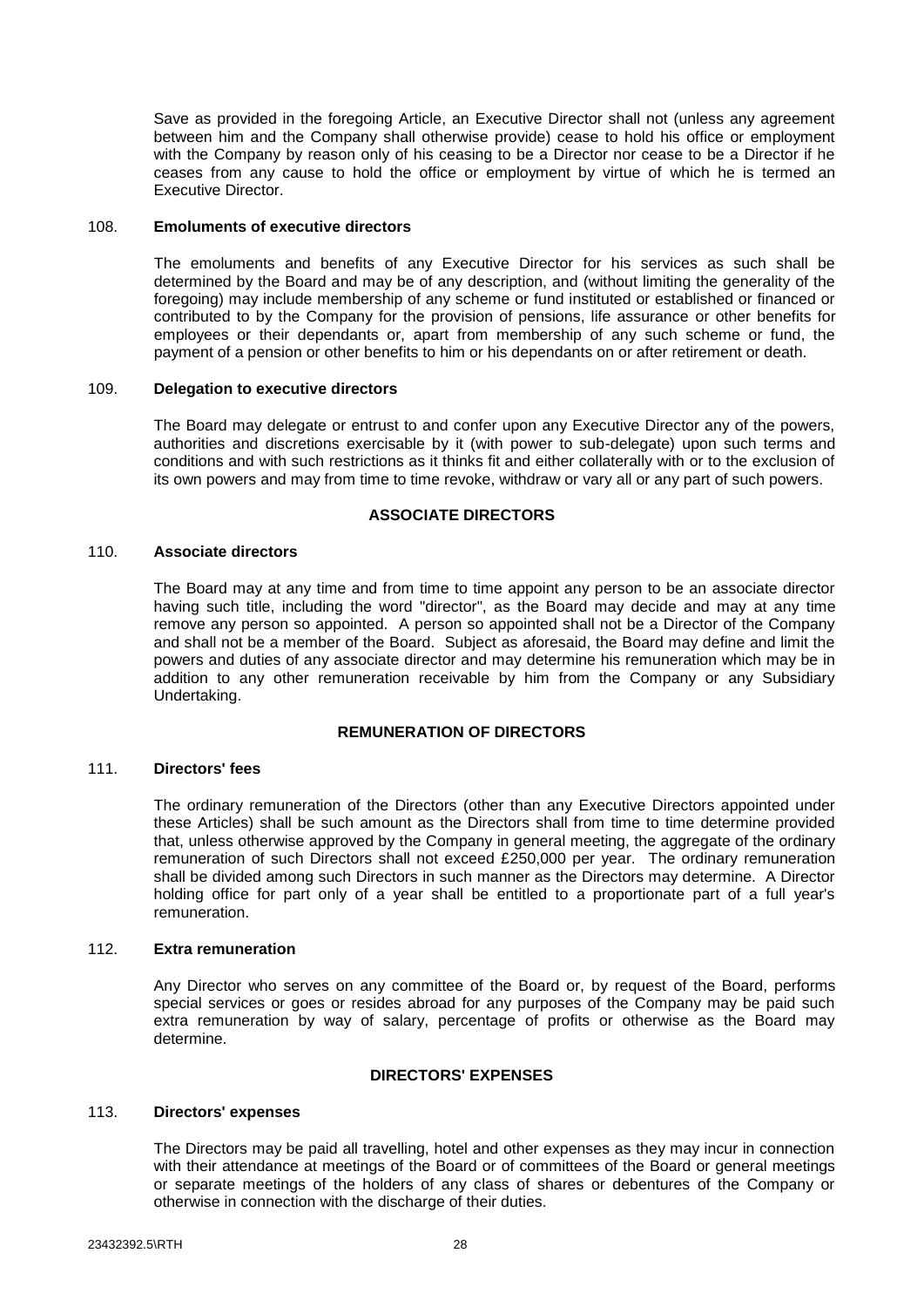### **DIRECTORS' GRATUITIES AND PENSIONS**

## <span id="page-35-0"></span>114. **Directors' gratuities and pensions**

The Board may provide benefits, whether by the payment of gratuities or pensions or by insurance or otherwise, for any Director who has held but no longer holds any executive office or employment with the Company or with any body corporate which is or has been a Subsidiary Undertaking or a predecessor in business of the Company or of any Subsidiary Undertaking, and for any member of his family (including a spouse and a former spouse) or any person who is or was dependent on him and may (as well before as after he ceases to hold such office or employment) contribute to any fund and pay premiums for the purchase or provision of any such benefit.

#### **DIRECTORS' INTERESTS**

#### <span id="page-35-1"></span>115. **Interests in proposed transactions to be disclosed**

A Director who is in any way, directly or indirectly, interested in a proposed transaction or arrangement with the Company must declare, in accordance with the Act, the nature and extent of his interest to the other Directors.

#### <span id="page-35-2"></span>116. **Interests in actual transactions to be disclosed**

A Director who is in any way, directly or indirectly, interested in a transaction or arrangement that has been entered into by the Company must declare, in accordance with the Act, the nature and extent of his interest to the other Directors unless the interest has been declared under Article [115](#page-35-1) above.

# 117. **Issues relating to declarations of interests**

For the purposes of Articles [115](#page-35-1) and [116:](#page-35-2)-

- 117.1 the declaration of interest must be made at a meeting of the Directors or by notice in writing to the Directors in accordance with section 184 of the Act or by general notice in accordance with section 185 of the Act;
- 117.2 if the declaration proves to be or becomes inaccurate or incomplete, a further declaration must be made;
- 117.3 a declaration in respect of a proposed transaction or arrangement must be made before the company enters into the transaction or arrangement;
- 117.4 a declaration in respect of an existing transaction or arrangement must be made as soon as is reasonably practicable;
- 117.5 a declaration of an interest of which the director is not aware or where the director is not aware of the transaction or arrangement in question is not required; and
- 117.6 an interest of a person who is connected with a Director shall be treated as an interest of the Director.

## 118. **When a declaration is not required**

A Director need not declare an interest under Articles [115](#page-35-1) and [116:](#page-35-2)-

- 118.1 if it cannot reasonably be regarded as likely to give rise to a conflict of interest;
- 118.2 if, or to the extent that, the other Directors are already aware of it (and for this purpose the other Directors are treated as aware of anything of which they ought reasonably to be aware); or
- 118.3 if, or to the extent that, it concerns terms of his service contract that have been or are to be considered:-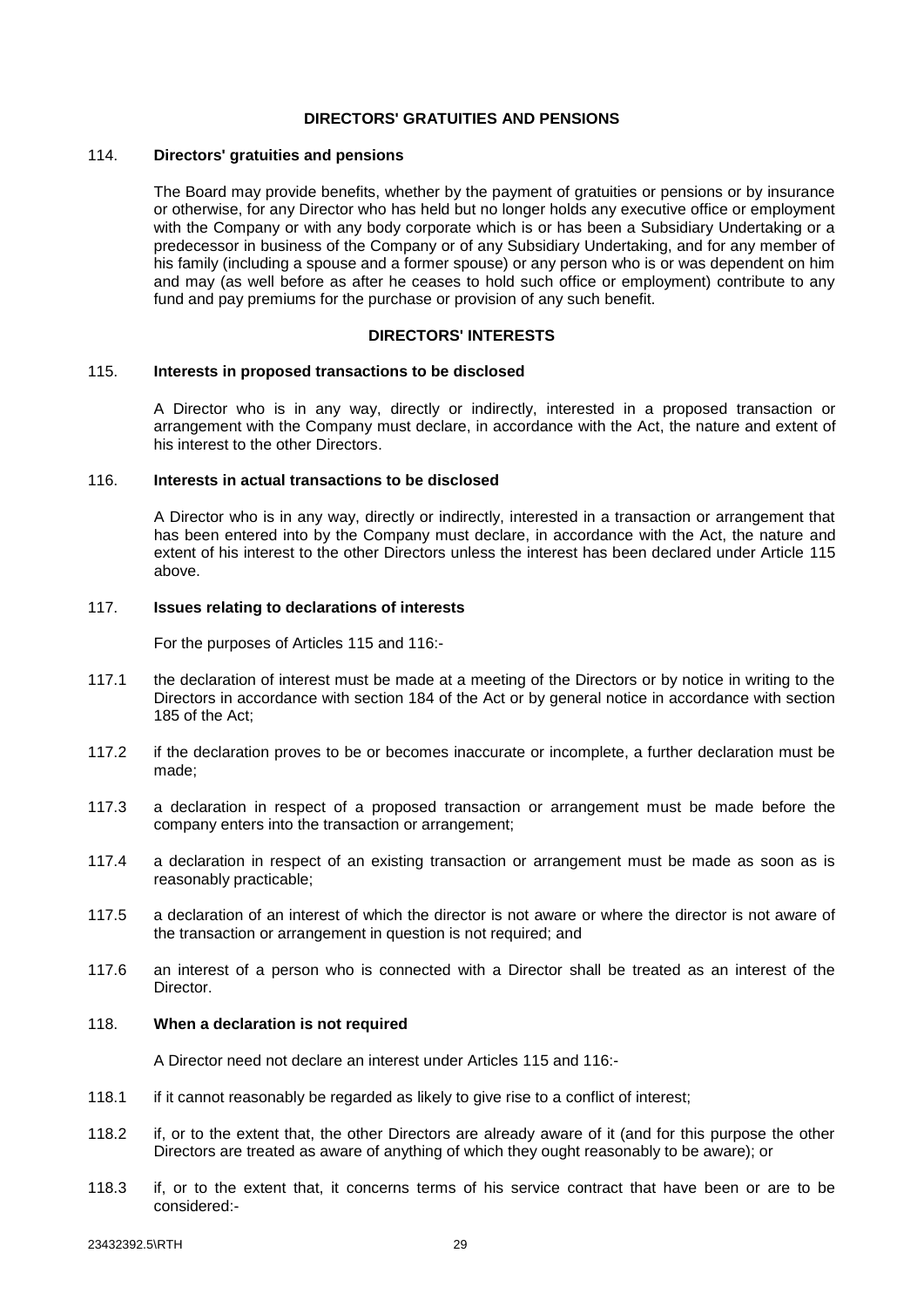- <span id="page-36-0"></span>118.3.1 by a meeting of the Directors; or
- 118.3.2 by a committee of the Directors appointed for the purpose under the Articles.

#### 119. **Permitted interests**

Subject to the provisions of the Act, and provided that he has disclosed to the Board the nature and extent of any interest of his in accordance with Articles [115](#page-35-1) and [116,](#page-35-2) a Director notwithstanding his office:-

- 119.1 may be a party to, or otherwise interested in, any transaction or arrangement with the Company or in which the Company is otherwise interested;
- 119.2 may be a director or other officer of, or employed by, or a party to any transaction or arrangement with, or otherwise interested in, any body corporate promoted by the Company or in which the Company is otherwise interested; and
- 119.3 shall not, by reason of his office, be accountable to the Company for any benefit which he derives from any such office or employment or from any such transaction or arrangement or from any interest in any such body corporate and no such transaction or arrangement shall be liable to be avoided on the ground of any such interest or benefit.

# 120. **Director may act in a professional capacity**

Any Director may act by himself or his firm in a professional capacity for the Company (otherwise than as auditor) and he or his firm shall be entitled to remuneration for professional services as if he were not a Director.

## 121. **Voting on matters where a director is interested**

In the case of interests arising under Article [115](#page-35-1) or [116,](#page-35-2) save as otherwise provided in these Articles, a Director shall not vote at a meeting of the Board or of a committee of the Board on any resolution concerning a matter in which he has, directly or indirectly, an interest which is material (otherwise than by virtue of his interest in shares, debentures or other securities of, or otherwise in or through, the Company) unless his interest or duty arises only because the case falls within one or more of the following paragraphs:-

- 121.1 the resolution relates to the giving to him or a person connected with him of a guarantee, security or indemnity in respect of money lent to, or an obligation incurred by him or such a person at the request of or for the benefit of, the Company or any Subsidiary Undertaking;
- 121.2 the resolution relates to the giving to a third party of a guarantee, security or indemnity in respect of a debt or obligation of the Company or any Subsidiary Undertaking for which the Director or a person connected with him has assumed responsibility in whole or part and whether alone or jointly with others under a quarantee or indemnity or by the giving of security;
- 121.3 his interest arises by virtue of him or a person connected with him subscribing or agreeing to subscribe for any shares, debentures or other securities of the Company or any Subsidiary Undertaking or by virtue of him or a person connected with him being, or intending to become, a participant in the underwriting or sub-underwriting of an offer of any such shares, debentures, or other securities by the Company or any Subsidiary Undertaking for subscription, purchase or exchange;
- 121.4 the resolution relates in any way to any other company in which he is interested, directly or indirectly and whether as an officer or shareholder or otherwise howsoever, provided that he and any persons connected with him do not to his knowledge hold an interest in shares (as that term is used in Part 22 of the Act) representing one per cent or more of any class of the equity share capital of such company or of the voting rights available to members of such company (excluding any shares in the company held as treasury shares and any voting rights attached thereto);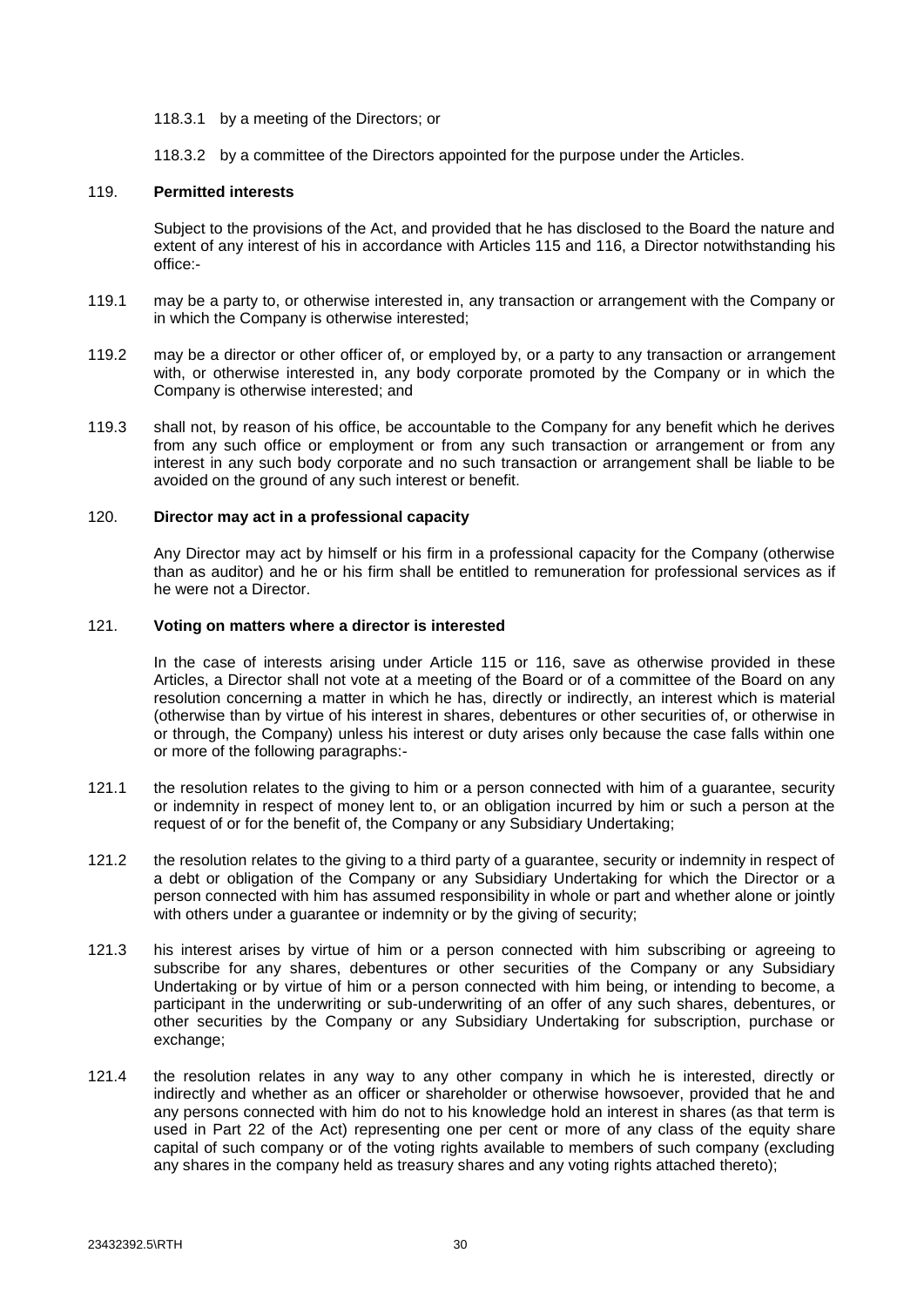- <span id="page-37-0"></span>121.5 the resolution relates in any way to an arrangement in whole or in part for the benefit of the employees of the Company or any Subsidiary Undertakings which does not award him as such any privilege or advantage not generally awarded to the employees to whom such arrangement relates;
- 121.6 the resolution relates in any way to the purchase or maintenance for the Directors of insurance against any liability which by virtue of any rule of law would otherwise attach to all or any of them in respect of any negligence, default, breach of duty or breach of trust in relation to the Company or any Subsidiary Undertaking.

## 122. **Quorum when a director is not entitled to vote**

A Director shall not be counted in the quorum present at a meeting in relation to a resolution on which he is not entitled to vote.

## 123. **Proposals may be considered separately**

Where proposals are under consideration concerning the appointment (including fixing or varying the terms of appointment) of two or more Directors to offices or employments with the Company or a body corporate in which the Company is interested the proposals may be divided and considered in relation to each Director separately and (provided he is not for another reason precluded from voting) each of the Directors concerned shall be entitled to vote and be counted in the quorum in respect of each resolution except that concerning his own appointment.

## 124. **Chairman to decide whether a director may vote**

If a question arises at a meeting of the Board or of a committee of the Board as to the right of a Director to vote or be counted in the quorum and such question is not resolved by his voluntarily agreeing to abstain from voting or not to be counted in the quorum, the question may (unless the Director concerned is the chairman of the meeting in which case he shall withdraw from the meeting and the Board shall elect a vice chairman to consider the question in place of the chairman), before the conclusion of the meeting, be referred to the chairman of the meeting and his ruling in relation to any Director other than himself shall be final and conclusive except in a case where the nature or extent of the interest of the Director concerned has not been fairly disclosed and provided that any such question shall, for the purposes of disclosure of the interest in the accounts of the Company, be finally and conclusively decided by a majority of the Board (other than the Director concerned).

## **DIRECTORS' POWERS TO AUTHORISE CONFLICTS OF INTEREST**

## <span id="page-37-1"></span>125. **Authorisation of interests**

The Directors may authorise, to the fullest extent permitted by law, any matter proposed to them which would otherwise result in a Director infringing his duty under section 175 of the Act to avoid a situation in which he has, or can have, a direct or indirect interest that conflicts, or possibly may conflict, with the interests of the Company and which may reasonably be regarded as likely to give rise to a conflict of interest.

## 126. **Requirement for authorisation to be effective**

Authorisation of a matter under Article [125](#page-37-1) is effective only if:-

- 126.1 the matter has been proposed to the Directors by its being submitted in writing for consideration at a meeting of the Directors or for the authorisation of the Directors by resolution in writing and in accordance with the Board's normal procedures or in such other manner as the Board may approve;
- 126.2 any requirement as to quorum at the meeting of the Directors at which the matter is considered is met without counting the Director in question and any other interested Director; and
- 126.3 the matter has been agreed to without the Director in question and any other interested Director voting or would have been agreed to if their votes had not been counted.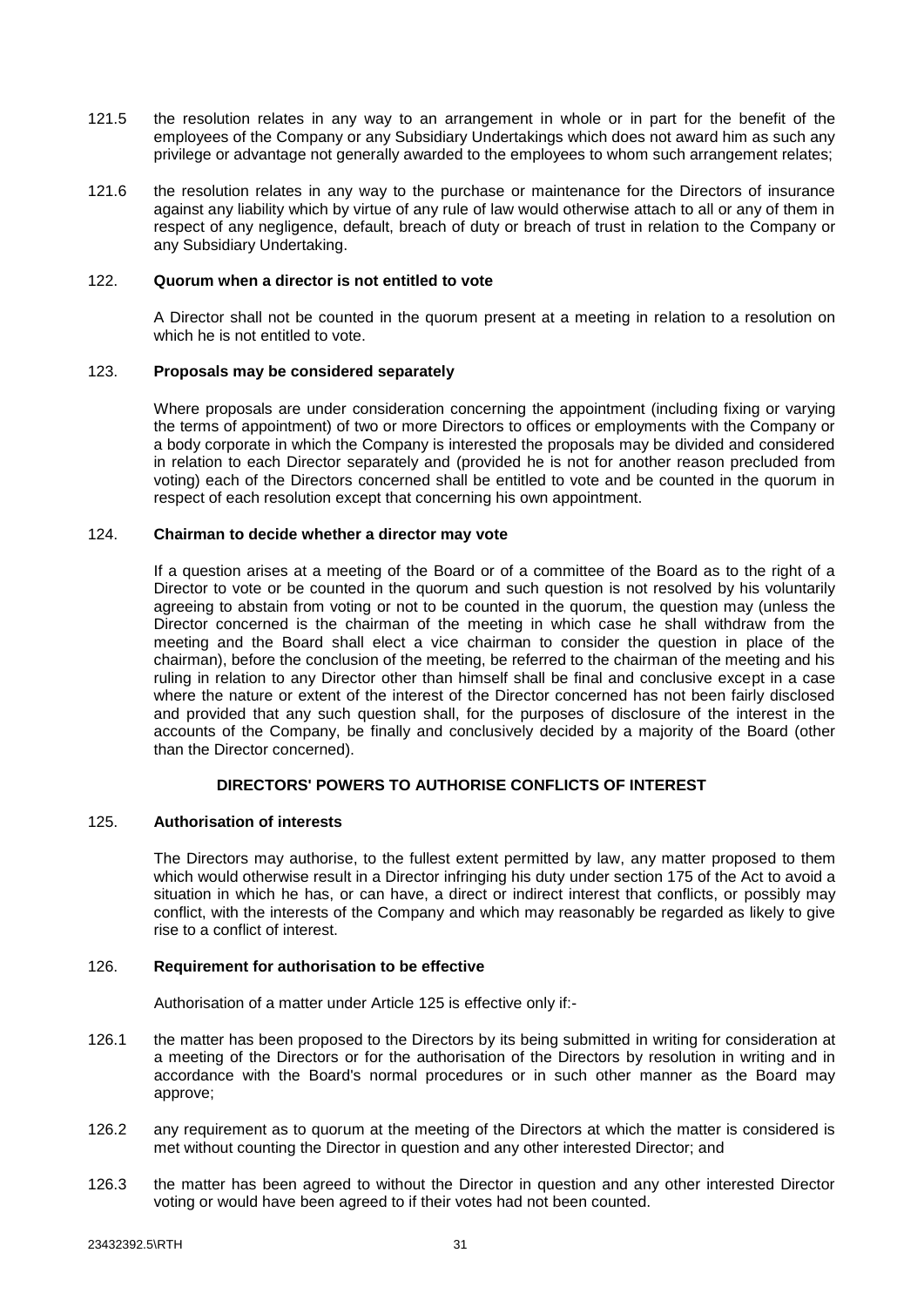### <span id="page-38-0"></span>127. **Conflicts arising out of authorised matter**

Any authorisation of a matter under Article [125](#page-37-1) shall extend to any actual or potential conflict of interest which may reasonably be expected to arise out of the matter so authorised.

#### <span id="page-38-1"></span>128. **Directors may impose terms on authorisation**

The Board may authorise a matter pursuant to Article [125](#page-37-1) on such terms and for such duration, or impose such limits or conditions on it, as it may decide and vary the terms or duration of such an authorisation (including any limits or conditions imposed on it) or revoke it. A Director shall comply with any obligations imposed on him by the Directors pursuant to any such authorisation.

### 129. **Examples of terms that may be imposed**

Any terms imposed by the Board under Article [128](#page-38-1) may include (without limitation):-

- 129.1 whether the Director may vote (or be counted in the quorum) at a meeting of the Board or any committee or sub-committee of the Board in relation to any resolution relating to the relevant matter;
- 129.2 whether the Director is to be given any documents or other information in relation to the relevant matter; and
- 129.3 whether the Director is to be excluded from discussions in relation to the relevant matter at a meeting of the Board or any committee or sub-committee of the Board or otherwise.

## 130. **Confidential information**

The Director shall not be required to disclose any confidential information obtained in relation to the relevant matter (other than through his position as a Director of the Company) to the Company or to use or apply it in performing his duties as a Director if to do so would result in a breach of a duty or obligation of confidence owed by him in relation to or in connection with that matter.

#### 131. **General duties**

A Director does not infringe any duty he owes to the Company by virtue of sections 171 to 177 of the Act if he acts in accordance with such terms, limits and conditions (if any) as the Board may impose in respect of its authorisation of the Director's conflict of interest or possible conflict of interest under Article [125.](#page-37-1)

## 132. **Accountability for benefits**

A Director shall not, save as otherwise agreed by him, be accountable to the Company for any benefit which he (or a person connected with him) derives from any matter authorised by the Directors under Article [125](#page-37-1) and any contract, transaction or arrangement relating thereto shall not be liable to be avoided on the grounds of any such benefit.

## <span id="page-38-2"></span>133. **Conflict of duties**

A reference in these Articles to a conflict of interest includes a conflict of interest and duty and a conflict of duties.

## **DIRECTORS' INTERESTS - GENERAL**

## 134. **Connected persons**

For the purposes of Articles [115](#page-35-1) to [133:](#page-38-2)-

- 134.1 an interest of a person connected with a Director shall be treated as an interest of the Director; and
- 134.2 section 252 of the Act shall determine whether a person is connected with a Director.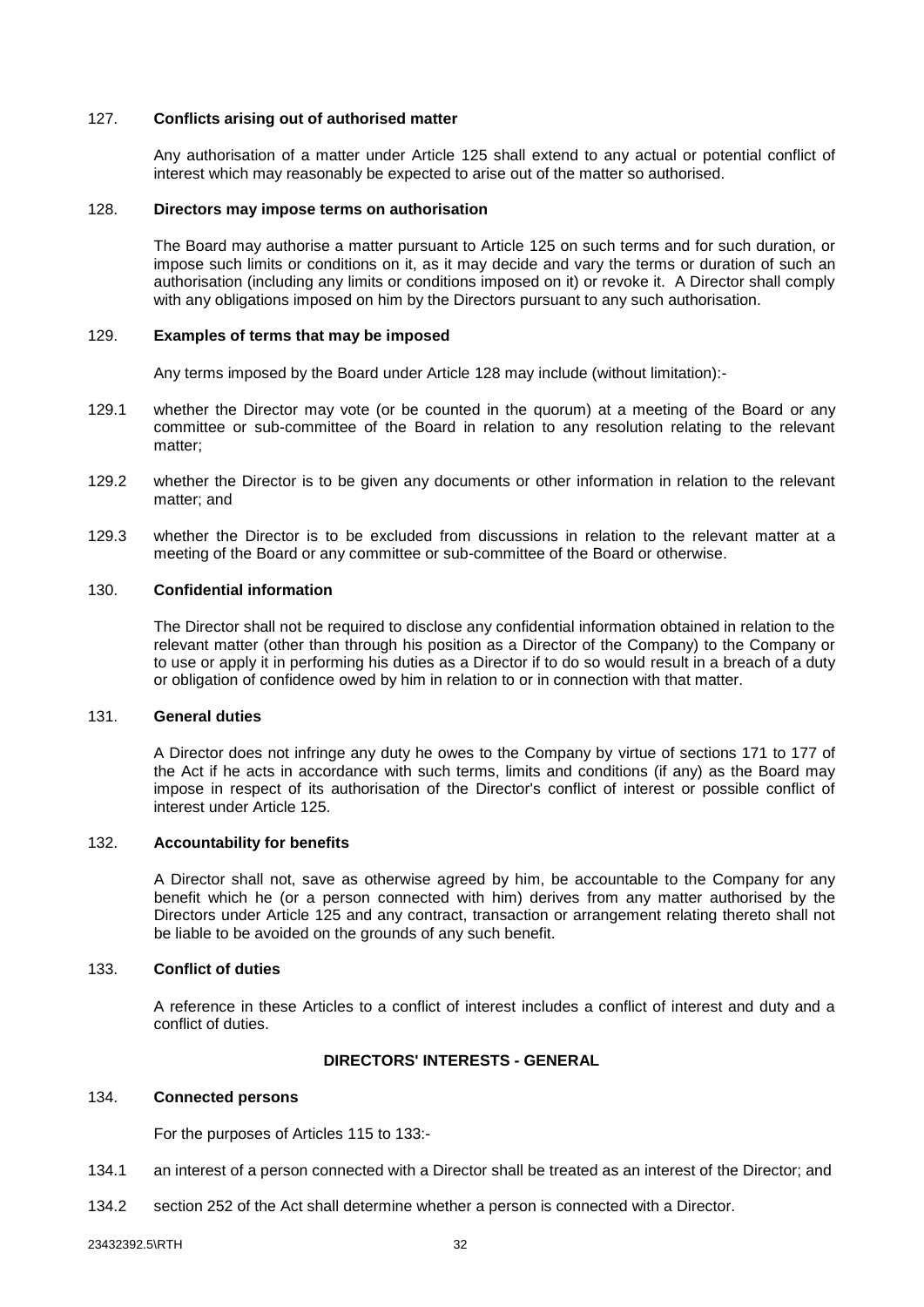### <span id="page-39-0"></span>135. **Suspension or ratification by ordinary resolution**

The Company may by ordinary resolution suspend or relax to any extent, either generally or in respect of any particular matter, any provision of these Articles prohibiting a Director from voting at a meeting of the Board or of a committee of the Board or ratify any contract, transaction or arrangement, or other proposal, not duly authorised by reason of a contravention of any provisions of these Articles.

# **PROCEEDINGS OF THE BOARD**

### 136. **Notice of board meetings**

Subject to the provisions of these Articles, the Board may regulate its proceedings as it thinks fit. A Director may, and the Secretary at the request of a Director shall, call a meeting of the Board. Notice of a board meeting may be given to a director personally or by word of mouth or sent by instrument to him at such address as he may from time to time specify for this purpose (or if he does not specify an address, at his last known address) or sent in electronic form to such address (if any) as may for the time being be notified by him or on his behalf to the Company for that purpose. A Director absent or intending to be absent from the United Kingdom may request the Board that notices of board meetings shall during his absence be given by instrument or in electronic form to him (or to his alternate) at an address given by him to the Company for this purpose, but if no such request is made it shall not be necessary to give notice of a board meeting to any Director who is for the time being absent from the United Kingdom. A Director may waive notice of any meeting either prospectively or retrospectively.

## 137. **Voting at board meetings**

Questions arising at a meeting shall be decided by a majority of votes. In the case of an equality of votes, the chairman of the meeting shall have a second or casting vote.

## 138. **Quorum at board meetings**

The quorum for the transaction of the business of the Board may be fixed by the Board and unless so fixed at any other number shall be two. A person who holds office as an Alternate Director shall, if his appointor is not present, be counted in the quorum provided that a Director or Alternate Director who attends a meeting of the Board shall for the purposes of a quorum be counted as one person notwithstanding that he also attends such meeting as an Alternate Director or that he attends as an Alternate Director appointed by more than one Director.

## 139. **Participation in meetings by telephone**

Any Director or other person may participate in a meeting of the Board by means of conference telephone or similar communications equipment whereby all persons participating in the meeting can hear each other and any person participating in the meeting in this manner shall be deemed to be present in person at that meeting. Such a meeting shall be deemed to take place where the largest group of those participating is assembled, or, if there is no such group, at the place where the chairman of the meeting is at the time the meeting is held.

## 140. **Number of directors below quorum**

The continuing Directors or a sole continuing Director may act notwithstanding any vacancies in the Board but, if the number of Directors is less than the number fixed as the quorum, the continuing Directors or Director may act only for the purpose of filling vacancies in the Board or of calling a general meeting.

## 141. **Chairman**

The Board may appoint one of its number to be the chairman of the Board and one or more deputy chairmen and may at any time remove them from office. Unless he is unwilling to do so, the chairman of the Board shall preside at every meeting of the Board at which he is present. But if there is no chairman of the Board or deputy chairman holding office, or if at any meeting neither the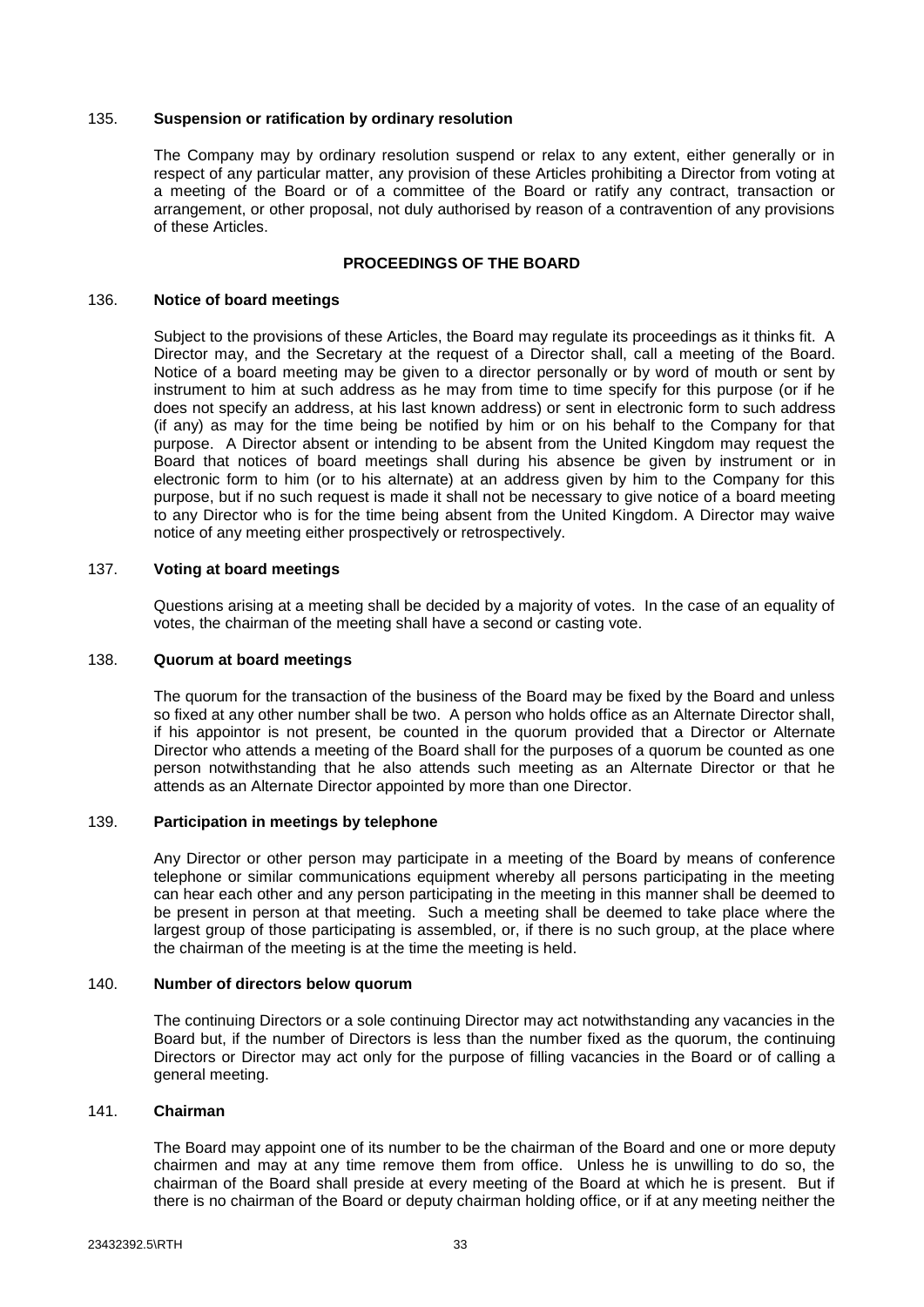<span id="page-40-0"></span>chairman of the Board nor a deputy chairman is present and willing to preside within five minutes after the time appointed for the meeting, the Directors present may appoint one of their number to be chairman of the meeting.

## 142. **Resolution in writing**

A resolution in writing signed by all the Directors entitled to receive notice of a meeting of the Board (not being less than the number required to form a quorum of the Board) or all members of a committee of the Board shall be as valid and effectual as if it had been passed at a meeting of the Board or (as the case may be) a committee of the Board duly convened and held and may consist of several documents in hard copy form and/or sent by electronic means in the like form each signed by one or more Directors provided that all those signing or agreeing to the resolution would have formed a quorum at such a meeting. A resolution signed by an Alternate Director need not also be signed by his appointor and, if it is signed by a Director who has appointed an Alternate Director, it need not be signed by the Alternate Director in that capacity.

## 143. **Validity of acts**

All acts done by a meeting of the Board, or of a committee of the Board, or by a person acting as a Director, Alternate Director or member of a committee shall, notwithstanding that it be afterwards discovered that there was a defect in the appointment or continuance in office of any Director, Alternate Director or person acting as aforesaid, or that any of them were disqualified from holding office, or had vacated office, or were not entitled to vote, be as valid as if every such person had been duly appointed and was qualified and had continued to be a Director, Alternate Director or member of a committee and had been entitled to vote.

## **SECRETARY**

#### 144. **Secretary**

Subject to the provisions of the Acts, the Secretary shall be appointed by the Board for such term, at such remuneration and upon such conditions as it may think fit and any Secretary so appointed may be removed by the Board. Two or more persons may be appointed as joint secretaries and the Board may also appoint from time to time on such terms as it may think fit one or more temporary or assistant or deputy secretaries.

## **MINUTES**

## 145. **Minutes**

The Board shall cause minutes to be kept:-

- 145.1 of all appointments of officers made by the Board; and
- 145.2 of all proceedings at meetings of the Company, of the holders of any class of shares in the Company, and of the Board, and of committees of the Board, including the names of the Directors present at each such meeting.

Any such minutes, if purporting to be signed by the chairman of the meeting to which they relate or of the meeting at which they are approved, shall be sufficient evidence without any further proof of the facts stated in them.

## **THE SEAL**

## 146. **Use of seal**

If the Company has a Seal it shall only be used by the authority of the Board or of a committee of the Board authorised by the Board in that behalf. The Board may determine who shall sign any instrument to which the Seal is affixed and unless otherwise so determined it shall be signed by a Director and by the Secretary or by a second Director or by such other persons as the Board may approve.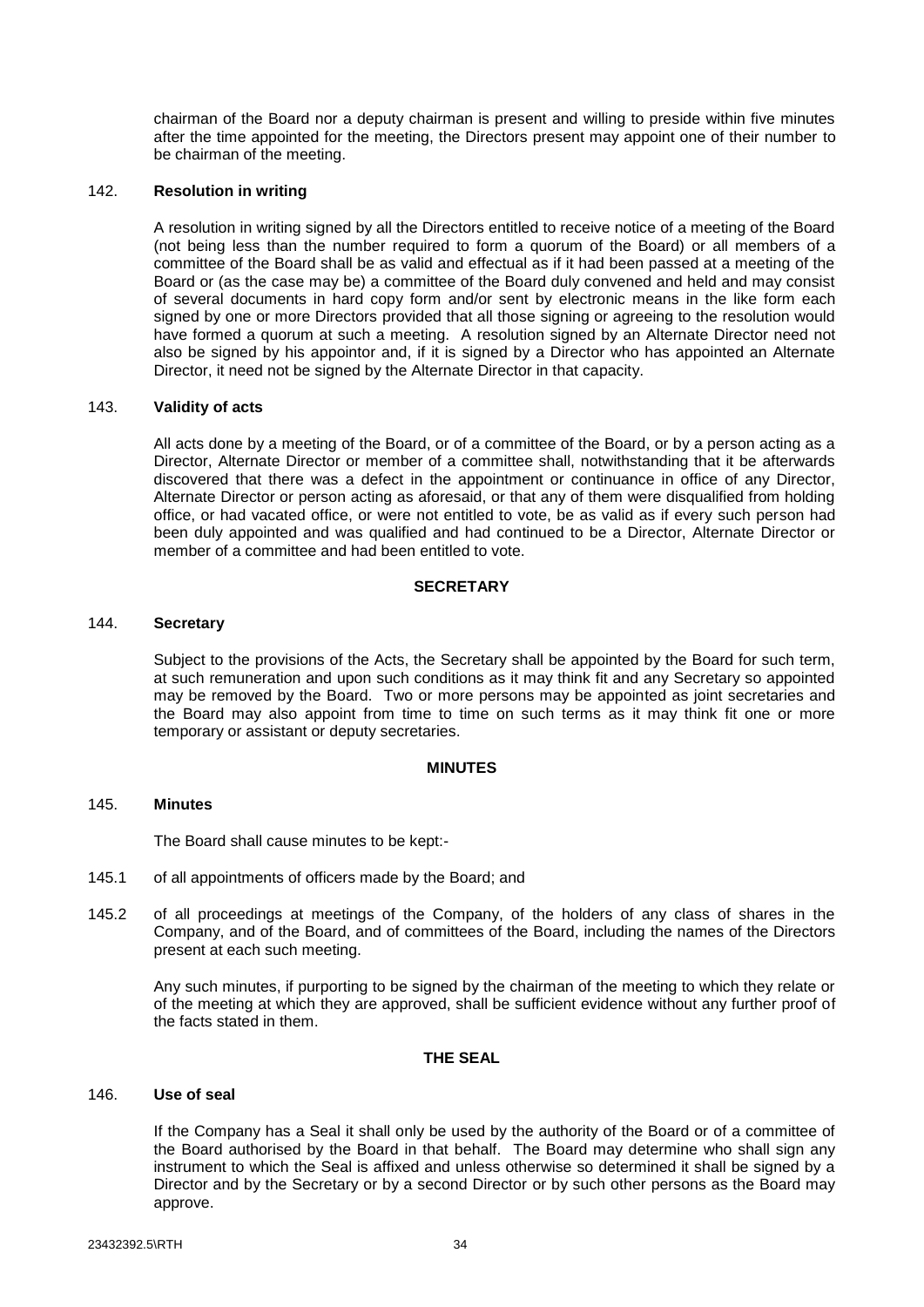## <span id="page-41-0"></span>147. **Official seal**

If the company has an official seal for use abroad, it may only be affixed to a document if its use on that document, or documents of a class to which it belongs, has been authorised by a decision of the Board, or of a committee of the Board authorised by the Board in that behalf.

#### 148. **Securities seal**

If the company has a securities seal, it may only be affixed to securities by the company secretary or a person authorised to apply it to securities by the company secretary.

#### 149. **Affixing of securities seal**

For the purposes of the Articles, references to the securities seal being affixed to any document include the reproduction of the image of that seal on or in a document by any mechanical or electronic means which has been approved by the directors in relation to that document or documents of a class to which it belongs.

## **DIVIDENDS**

#### 150. **Declaration of dividends by the Company**

Subject to the provisions of the Acts, the Company may by ordinary resolution declare dividends in accordance with the respective rights of the members, but no dividend shall exceed the amount recommended by the Board.

## 151. **Calculation of dividends**

Except as otherwise provided by the rights attached to the shares, all dividends shall be declared and paid according to the amounts paid up on the shares (excluding any premium) on which the dividend is paid but (for the purposes of this Article only) no amount paid on a share in advance of calls shall be treated as paid on the share. All dividends shall be apportioned and paid proportionately to the amounts paid up on the shares (excluding any premium) during any portion or portions of the period in respect of which the dividend is paid; but, if any share is issued on terms providing that it shall rank for dividend as from a particular date, that share shall rank for dividend accordingly.

## 152. **Board may pay interim and fixed dividends**

Subject to the provisions of the Acts, the Board may pay interim dividends if it appears to the Board that they are justified by the profits of the Company available for distribution. If the share capital is divided into different classes of shares, the Board may pay interim dividends on shares which confer deferred or non-preferred rights with regard to dividend as well as on shares which confer preferential rights with regard to dividend, but no interim dividend shall be paid on shares carrying deferred or non-preferred rights if, at the time of payment, any preferential dividend is in arrears. The Board may also pay at intervals settled by it any dividend payable at a fixed rate if it appears to it that the profits available for distribution justify the payment. Provided the Board acts in good faith the Directors shall not incur any liability to the holders of shares conferring preferred rights for any loss that they may suffer by the lawful payment of an interim dividend on any shares having deferred or non-preferred rights. Dividends may be declared or paid in any currency.

#### 153. **Amounts due on shares may be deducted**

The Board may deduct from any dividend or other moneys payable on or in respect of a share to any member all sums of money (if any) presently payable by him to the Company on account of calls or otherwise in relation to shares of the Company.

## 154. **No interest on dividends**

No dividend or other moneys payable in respect of a share shall bear interest as against the Company unless otherwise provided by the rights attached to the share. All unclaimed dividends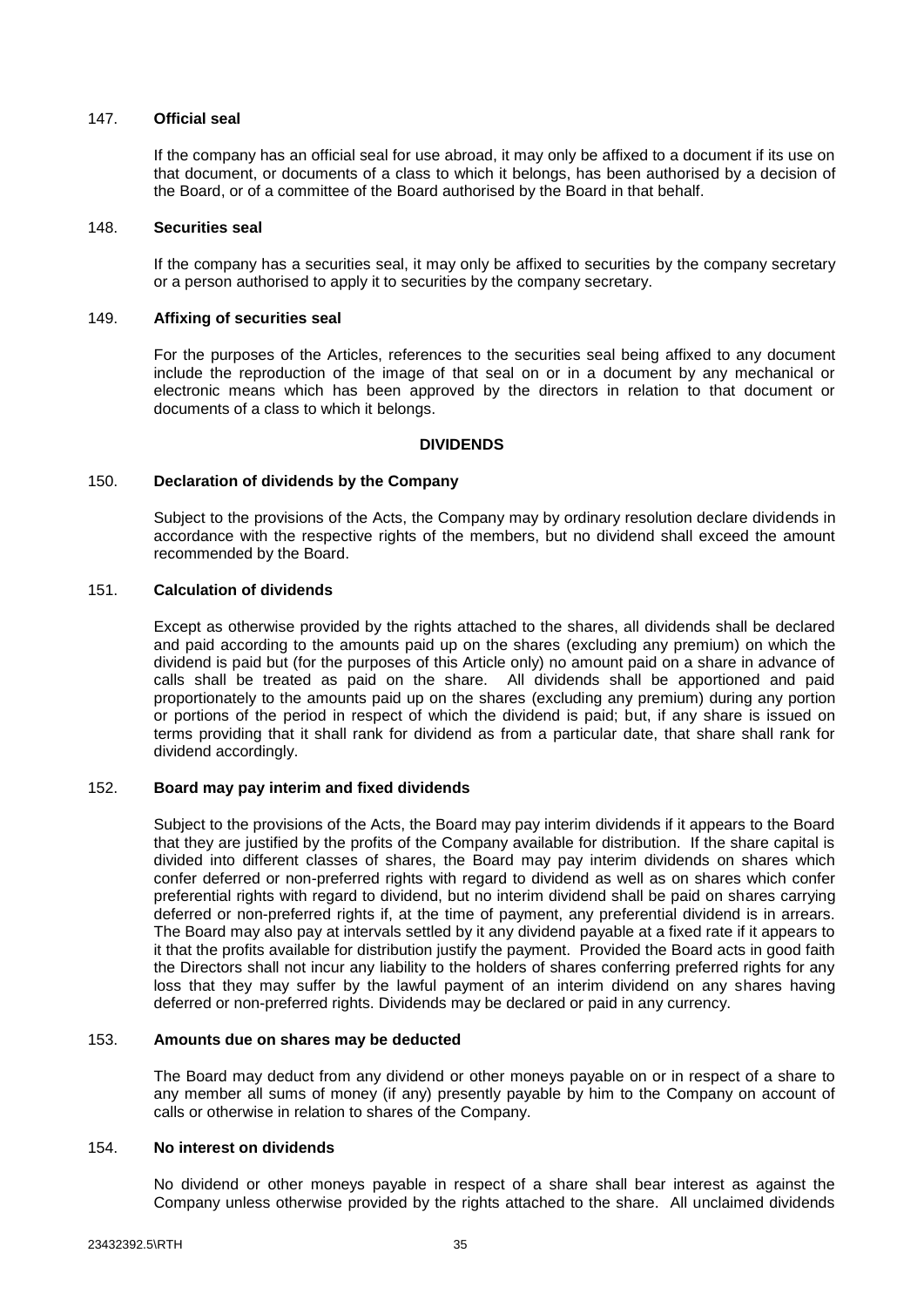<span id="page-42-0"></span>may be retained by the Company or invested or made use of by the Company as the Board may think fit until they are claimed and so that the Company shall not be obliged to account for any interest or other income derived from them nor shall it be constituted a trustee in respect of them or be responsible for any loss thereby arising. Any interest or profits earned on unclaimed dividends invested or otherwise made use of shall belong to the Company. Any dividend which has remained unclaimed for twelve years from the date when it became due for payment shall be forfeited and cease to remain owing by the Company.

## 155. **Record dates**

Without prejudice to any rights attached to any shares, the Company or the Board may fix a date, or a particular time on a date, as the record date by reference to which a dividend will be declared or paid or a distribution, allotment or issue made, and that date may be before, on or after the date on which the dividend, distribution, allotment or issue is declared, paid or made. In the absence of a record date being fixed, entitlement to any dividend, distribution, allotment or issue shall be determined by reference to the date on which the dividend is declared or the distribution, allotment or issue is made.

## 156. **Payment to persons entitled by transmission**

The Board may pay the dividends or other moneys payable on shares in respect of which any person is entitled to be registered as holder by transmission to such person upon production of such evidence as would be required if such person desired to be registered as a member in respect of such shares.

## 157. **Payment procedure**

Any dividend or other moneys payable in respect of a share may be paid :-

- 157.1 in cash;
- 157.2 by cheque or warrant sent by post to the address in the Register of the person entitled to the moneys or, if two or more persons are the holders of the share or are jointly entitled to it by reason of the death or bankruptcy of the holder or otherwise by operation of law, to the address in the Register of that one of those persons who is first named in the Register in respect of the joint holding or to such person and to such address as the person or persons entitled to the moneys may in writing direct. Every such cheque or warrant shall be made payable to the person or persons entitled to the moneys or to such other person as the person or persons so entitled may in writing direct and shall be sent at the risk of the person or persons so entitled. Any such cheque or warrant may be crossed "account payee" although the Company shall not be obliged to do so;
- 157.3 by bank transfer to such account (of a type approved by the Board) as the person or persons entitled to the moneys may in writing direct; or
- 157.4 by such other method of payment approved by the Board as the person or persons entitled to the moneys may in writing agree to.

Payment of a cheque or warrant by the bank on which it was drawn or the transfer of funds by the bank instructed to make the transfer shall be a good discharge to the Company.

## 158. **Uncashed dividends**

If in respect of dividends or other moneys payable in respect of any shares cheques or warrants have been sent through the post in accordance with the provisions of the preceding article but have been returned undelivered or left uncashed during the periods for which they are valid or bank transfers or other methods of payment have failed either:-

- 158.1 on two consecutive occasions; or
- 158.2 on any one occasion and reasonable enquiries have failed to establish another address or account of the person entitled to the moneys,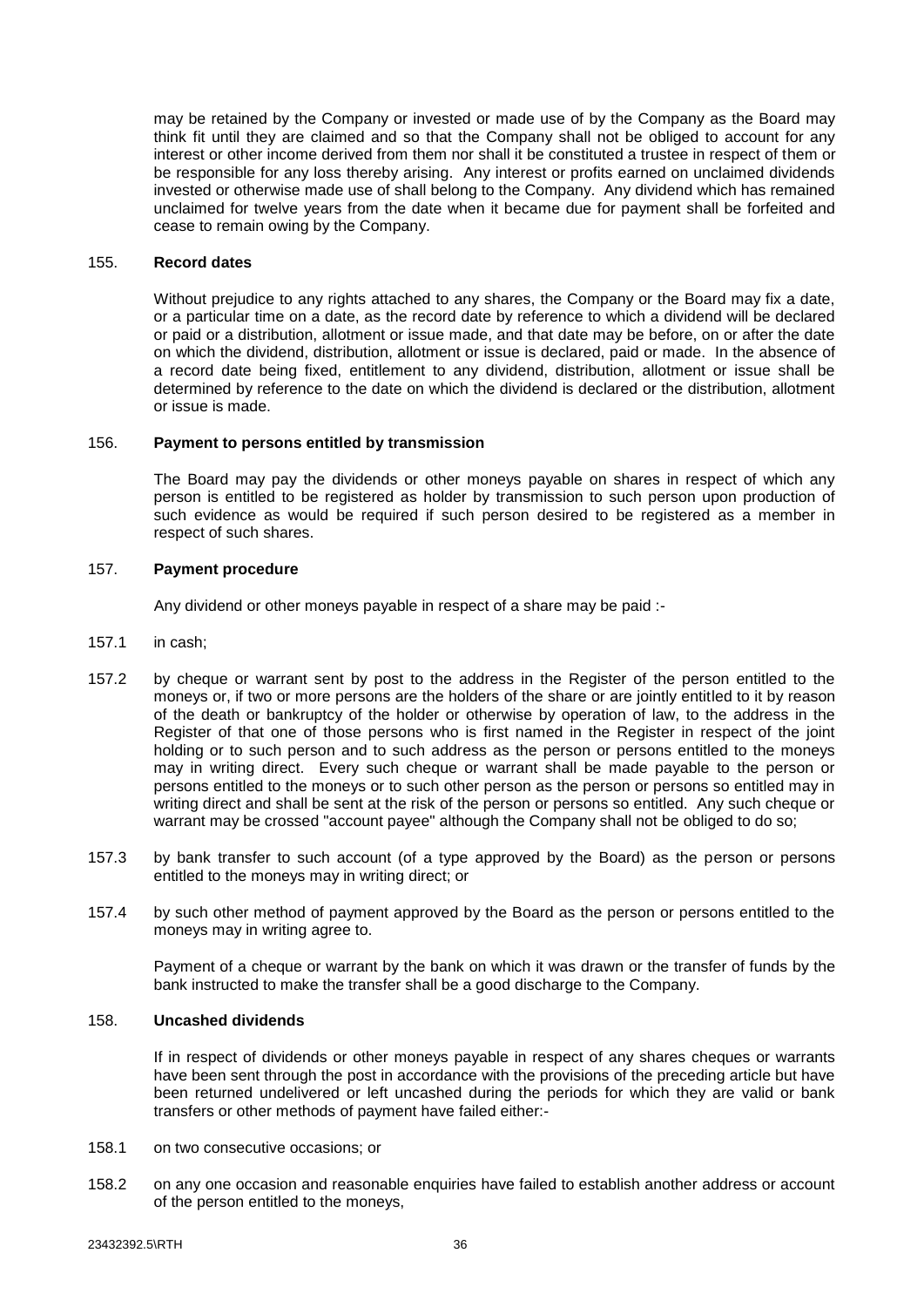<span id="page-43-0"></span>the Company need not thereafter despatch further cheques or warrants or give instructions for bank transfers or other methods of payment in payment of dividends or other moneys payable on or in respect of the shares in question until the member or other person entitled thereto shall have communicated with the Company and supplied in writing to the Transfer Office a new address or account to be used for the purpose.

#### 159. **Dividends other than in cash**

Any general meeting declaring a dividend may, upon the recommendation of the Board, direct payment or satisfaction of such dividend wholly or in part by the distribution of specific assets and in particular of fully paid shares or debentures of any other company, and the Board shall give effect to such directions. Where any difficulty arises in regard to the distribution, the Board may settle the same as it thinks expedient, and in particular may fix the value for distribution of such specific assets or any part thereof and may determine that cash payment shall be made to any members upon the footing of the value so fixed in order to adjust the rights of those entitled to participate in the dividend, and may vest any such specific assets in trustees, upon trust for the members entitled to the dividend, as may seem expedient to the Board.

#### 160. **Scrip dividends**

The Board may, with the sanction of an ordinary resolution of the Company, offer the holders of shares the right to elect to receive shares, credited as fully paid, instead of cash in respect of the whole (or some part, to be determined by the Board) of such dividend or dividends as are specified by such resolution. The following provisions shall apply:-

- 160.1 the resolution may specify a particular dividend, or may specify all or any dividends declared or paid within a specified period, but such period shall end not later than the beginning of the annual general meeting in the fifth year following that in which such resolution is passed;
- 160.2 the entitlement of each holder of shares to new shares shall be such that the value of such new shares shall be as nearly as possible equal to (but not in excess of) the cash amount that such holder would otherwise have received by way of dividend. For this purpose the value of a share shall be the average of the middle market quotations for such a share as derived from the London Stock Exchange Daily Official List on such five consecutive dealing days as the Directors shall determine provided that the first of such dealing days shall be on or after the day when the shares are first quoted "ex" the relevant dividend;
- 160.3 no fraction of a share may be allotted and the Board may make such provision as it thinks fit for any fractional entitlements including provision:-
	- 160.3.1 for the whole or part of the benefit of fractional entitlements to be disregarded or to accrue to the Company; or
	- 160.3.2 for the value of fractional entitlements to be accumulated on behalf of a member (without entitlement to interest) and applied in paying up new shares in connection with a subsequent offer by the Company of the right to receive shares instead of cash in respect of a future dividend;
- 160.4 the Board, after determining the basis of allotment, shall notify the holders of shares in writing of the right of election offered to them and (except in the case of any holder from whom the Company has received written notice in such form as the Board may require which is effective for the purposes of the relevant dividend that such holder wishes to receive shares instead of cash in respect of all future dividends in respect of which the Board offers the holders of shares the right to elect to receive shares as aforesaid) shall send with, or following, such notification, forms of election and specify the procedure to be followed and the place or address at which, and the latest date and time by which, duly completed forms of election must be received in order to be effective;
- 160.5 the dividend (or that part of the dividend in respect of which a right of election has been offered) shall not be payable on shares in respect of which such election has been duly made (the "elected shares") and instead additional shares shall be allotted to the holders of the elected shares on the basis of allotment determined as provided above. For such purpose the Board shall capitalise out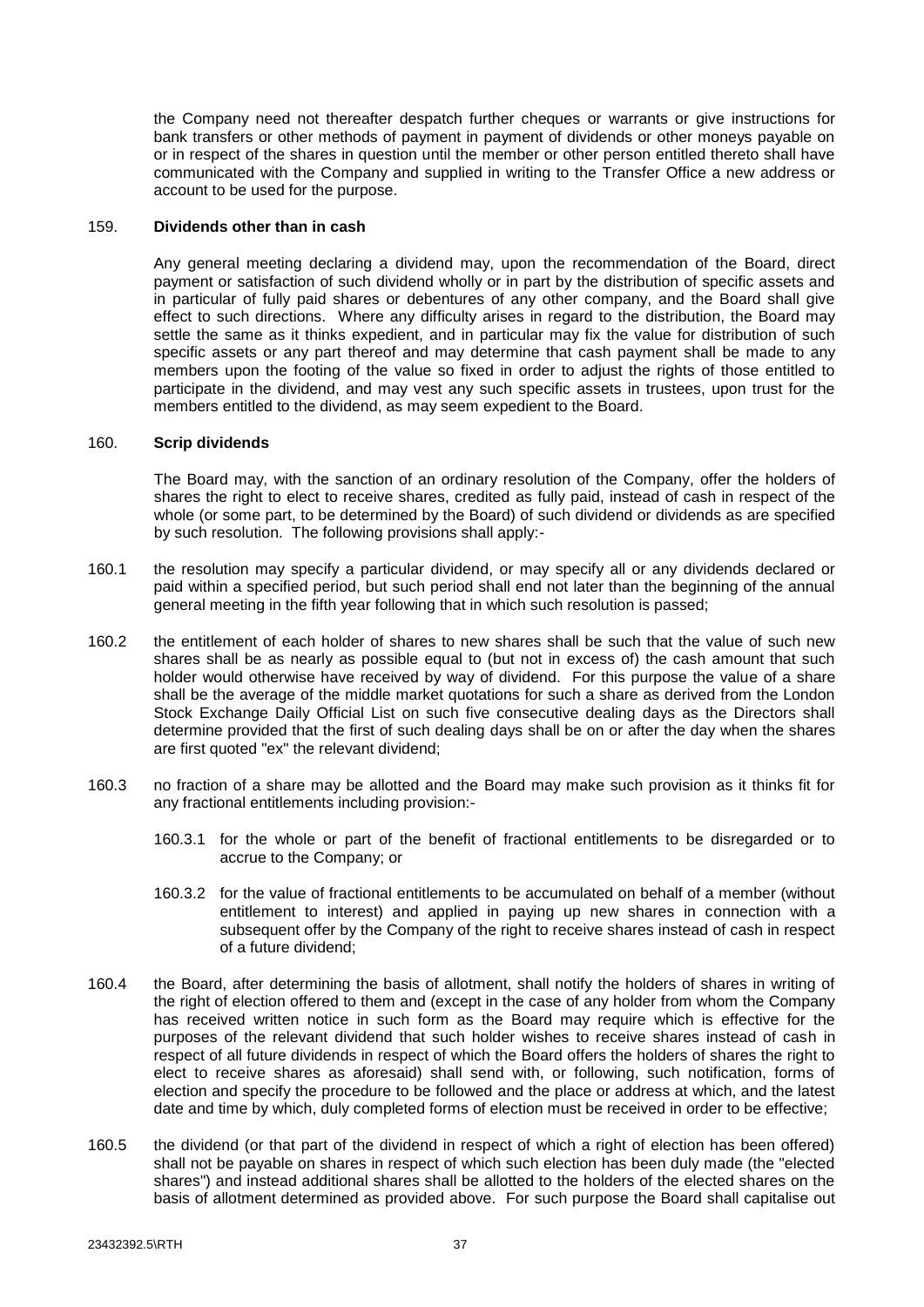<span id="page-44-0"></span>of such of the sums standing to the credit of reserves (including any share premium account or capital redemption reserve) or any of the profits which could otherwise have been applied in paying dividends in cash as the Board may determine a sum equal to the aggregate nominal amount of the additional shares to be allotted on such basis and shall apply the same in paying up in full the appropriate number of unissued shares for allotment and distribution to and amongst the holders of the elected shares on such basis;

- 160.6 the additional shares so allotted shall rank pari passu in all respects with the fully-paid shares of that class then in issue save only as regards participation in the relevant dividend; and
- 160.7 the Board may on any occasion determine that rights of election shall only be made available subject to such exclusions, restrictions or other arrangements as it may in its absolute discretion deem necessary or desirable in order to comply with legal or practical problems under the laws of, or the requirements of any recognised regulatory body or any stock exchange in, any territory.

#### 161. **Joint holders**

If several persons are entered in the Register as joint holders of any share or are jointly entitled to a share, any one of them may give receipts for any dividend or other moneys payable in respect of the share and the Board may deduct from the dividends or other moneys payable in respect of any share held jointly by several persons all sums of money (if any) presently payable to the Company from any one or more of the registered holders on account of calls or otherwise in relation to shares in the Company held in the joint names of all (but not some only) of such registered holders.

#### **ACCOUNTS**

#### 162. **Members have no rights to inspect records**

No member shall (as such) have any right of inspecting any accounting records or other book or document of the Company except as conferred by the Acts or authorised by the Board or by ordinary resolution of the Company.

#### <span id="page-44-1"></span>163.1 **Delivery of accounts**

Save as provided in this Article, a copy of the annual accounts of the Company together with a copy of the Auditors' report and the Directors' report and any other documents required to accompany or to be annexed to them shall, not less than 21 days before the date of the general meeting at which copies of those documents are to be laid, be sent to every member and to every debenture holder of the Company and to every other person who is entitled to receive notices from the Company of general meetings.

- 163.2 Copies of the documents referred to in Article [163.1](#page-44-1) need not be sent:-
	- 163.2.1 to a person who is not entitled to receive notices of general meetings and of whose address the Company is unaware; or
	- 163.2.2 to more than one of the joint holders of shares or debentures in respect of those shares or debentures,

provided that any member or debenture holder to whom a copy of such documents has not been sent shall be entitled to receive a copy free of charge on application at the Office.

163.3 The Company may, in accordance with sections 426 and 426A of the Act and any regulations made under it, send a strategic report with supplementary information to any of the persons otherwise entitled to be sent copies of the documents referred to in Article [163.1](#page-44-1) instead of or in addition to those documents and, where it does so, the statement shall be delivered or sent to such person not less than 21 days before the general meeting at which copies of those documents are to be laid.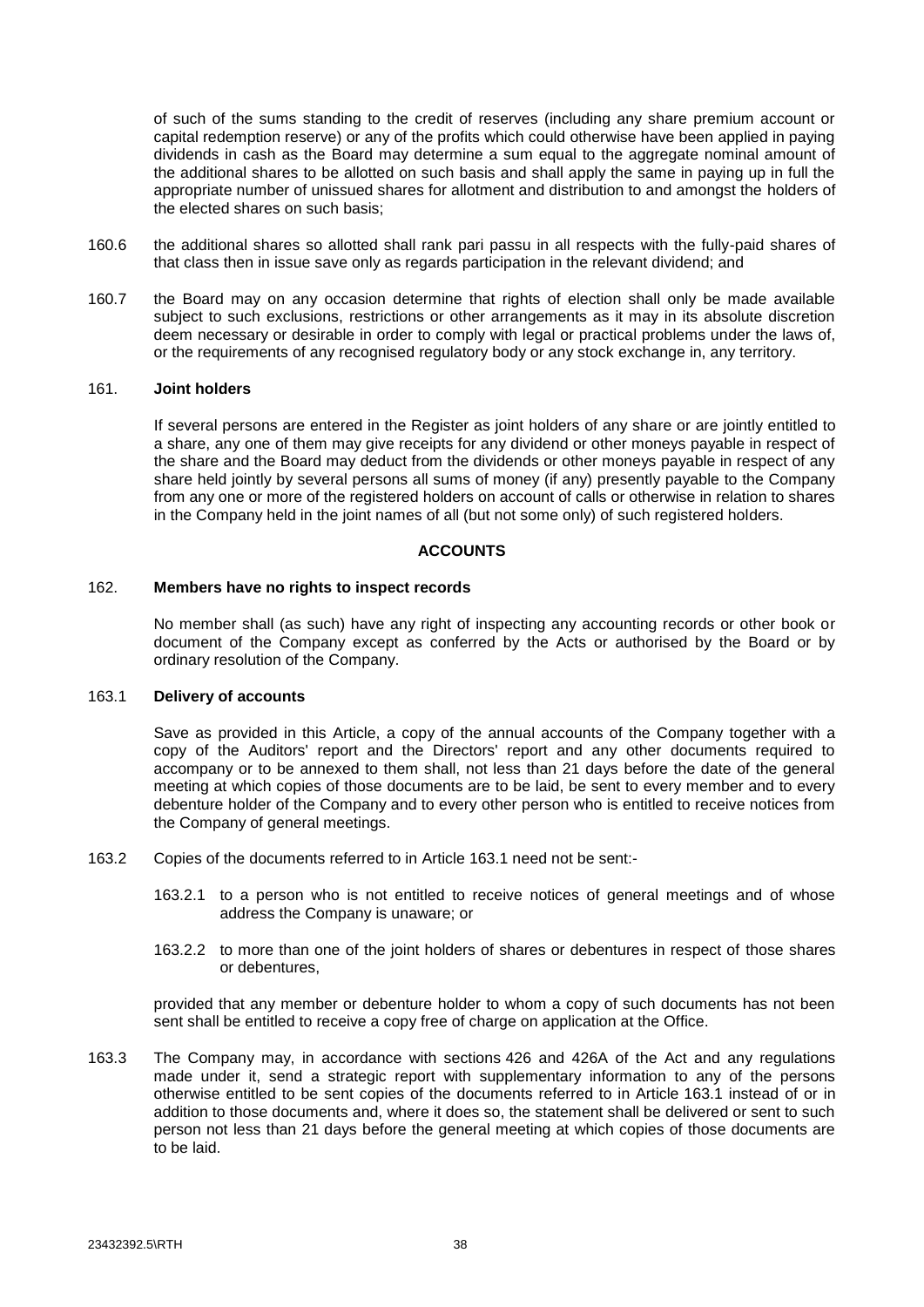## **CAPITALISATION OF PROFITS**

## <span id="page-45-0"></span>164. **Procedure**

The Board may with the authority of an ordinary resolution of the Company:-

- 164.1 subject as subsequently provided in these Articles, resolve to capitalise all or any part of the profits of the Company to which this Article applies;
- 164.2 appropriate the sum resolved to be capitalised to the members who would have been entitled to it if it were distributed by way of dividend and in the same proportions and apply such sum on their behalf either:-
	- 164.2.1 in or towards paying up the amounts, if any, for the time being unpaid on any shares held by them respectively; or
	- 164.2.2 in paying up in full unissued shares or debentures of the Company of a nominal amount equal to that sum, and allot the shares or debentures credited as fully paid to those members, or as they may direct, in those proportions,

or partly in one way and partly in the other;

- 164.3 in respect of any shares held as treasury shares, include, to the extent permitted by the Act, the Company among the members entitled to the sum resolved to be capitalised notwithstanding that it is not entitled to any dividend in respect of such shares;
- 164.4 make such provision by the issue of fractional securities or by payment in cash or otherwise as it determines in the case of shares or debentures otherwise becoming distributable under this Article in fractions; and
- 164.5 authorise any person to enter on behalf of all the members concerned into an agreement with the Company providing for the allotment to them respectively, credited as fully paid, of any shares or debentures to which they are entitled upon such capitalisation, any agreement made under such authority being binding on all such members.

## 165. **Profits which may be capitalised**

The profits of the Company to which the preceding Article applies shall be any undivided profits of the Company not required for paying fixed dividends on any preference shares or other shares issued on special conditions and shall be deemed to include:-

- 165.1 any reserves arising from appreciation in capital assets or ascertained by valuation; and
- 165.2 any other amounts for the time being standing to any reserve or reserves including capital redemption reserve and share premium account,

provided that to the extent required by the Acts the Company shall not apply an unrealised profit in paying up debentures or any amounts unpaid on any of its issued shares and the only purpose to which sums standing to share premium account or capital redemption reserve shall be applied pursuant to the preceding Article shall be the payment up in full of unissued shares to be allotted and distributed as aforesaid.

## **NOTICES**

# 166. **Form of notice**

Any notice or other document to be sent or given pursuant to these Articles (other than a notice calling a meeting of the Board) shall be in writing and, subject to the Act, may be sent in electronic form to such address (if any) as may for the time being be notified for that purpose to the person sending the notice or other document by or on behalf of the person to whom the notice or document is sent. The Board may from time to time specify the form and manner in which a notice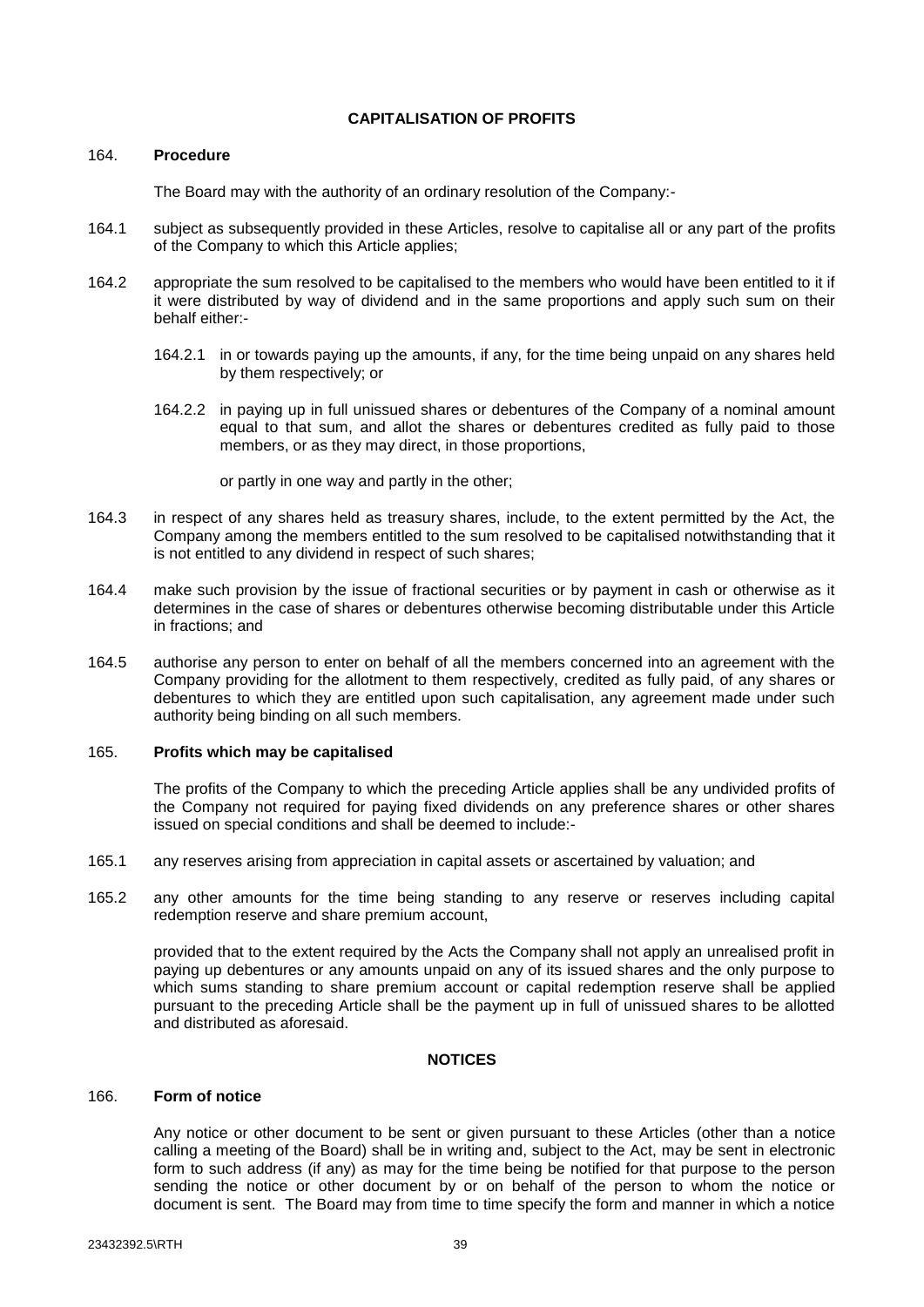<span id="page-46-0"></span>may be given by or to the Company in electronic form and may prescribe such procedures as it thinks fit for verifying the authenticity or integrity of any such communication in electronic form. A notice may be given to the Company in electronic form only if it is given to an address specified for the receipt of communications in electronic form of that type and in accordance with the requirements specified by the Board.

## 167. **Method of service**

The Company may give any notice in writing, document or other communication to a member:

- 167.1 personally;
- 167.2 by sending it by post in a prepaid envelope addressed to the member at his address in the Register;
- 167.3 by leaving it at that address;
- 167.4 by sending it in electronic form to such address (if any) as may for the time being be notified to the Company by or on behalf of the member for that purpose; or
- 167.5 by making it available on a website and notifying the member of its availability in accordance with the Act. A member shall be deemed to have agreed that the Company may send or supply a document or information by means of a website if the conditions set out in the Act have been satisfied.

In the case of joint holders of a share, all notices and other documents shall be given to the joint holder whose name stands first in the Register in respect of the joint holding and notice so given shall be sufficient notice to all the joint holders.

#### 168. **Members with overseas addresses**

A member whose postal address in the Register is not within the United Kingdom and who gives to the Company a postal address within the United Kingdom at which notices may be given to him shall be entitled to have notices given to him at that postal address, but otherwise no such member shall be entitled to receive any notice from the Company through the postal system.

## 169. **Member present deemed to have notice**

A member present, either in person or by proxy, at any meeting of the Company or of the holders of any class of shares in the Company (and, where such person is one of the joint holders of a share, all the joint holders) shall be deemed to have received notice of the meeting and, where requisite, of the purposes for which it was called.

## 170. **Service of notice on person entitled by transmission**

A notice or other document may be given by the Company to the persons entitled to a share in consequence of the death or bankruptcy of a member or otherwise by operation of law by sending or delivering it, in any manner authorised by these Articles for the giving of notice to a member, addressed to them by name, or by the title of representatives of the deceased, or trustee of the bankrupt or by any like description at the address, if any, within the United Kingdom supplied for that purpose by the persons claiming to be so entitled. Until such an address has been supplied, a notice may be given in any manner in which it might have been given if the death or bankruptcy or other event giving rise to the transmission of the share by operation of law had not occurred. Every person who becomes entitled to a share shall be bound by any notice in respect of that share which, before his name is entered in the Register, has been duly given to a person from whom he derives his title.

# 171. **Untraced member not entitled to notices**

If the Company has suspended the despatch of cheques or warrants to any member or other person entitled thereto in accordance with the provisions of these Articles or, if on two consecutive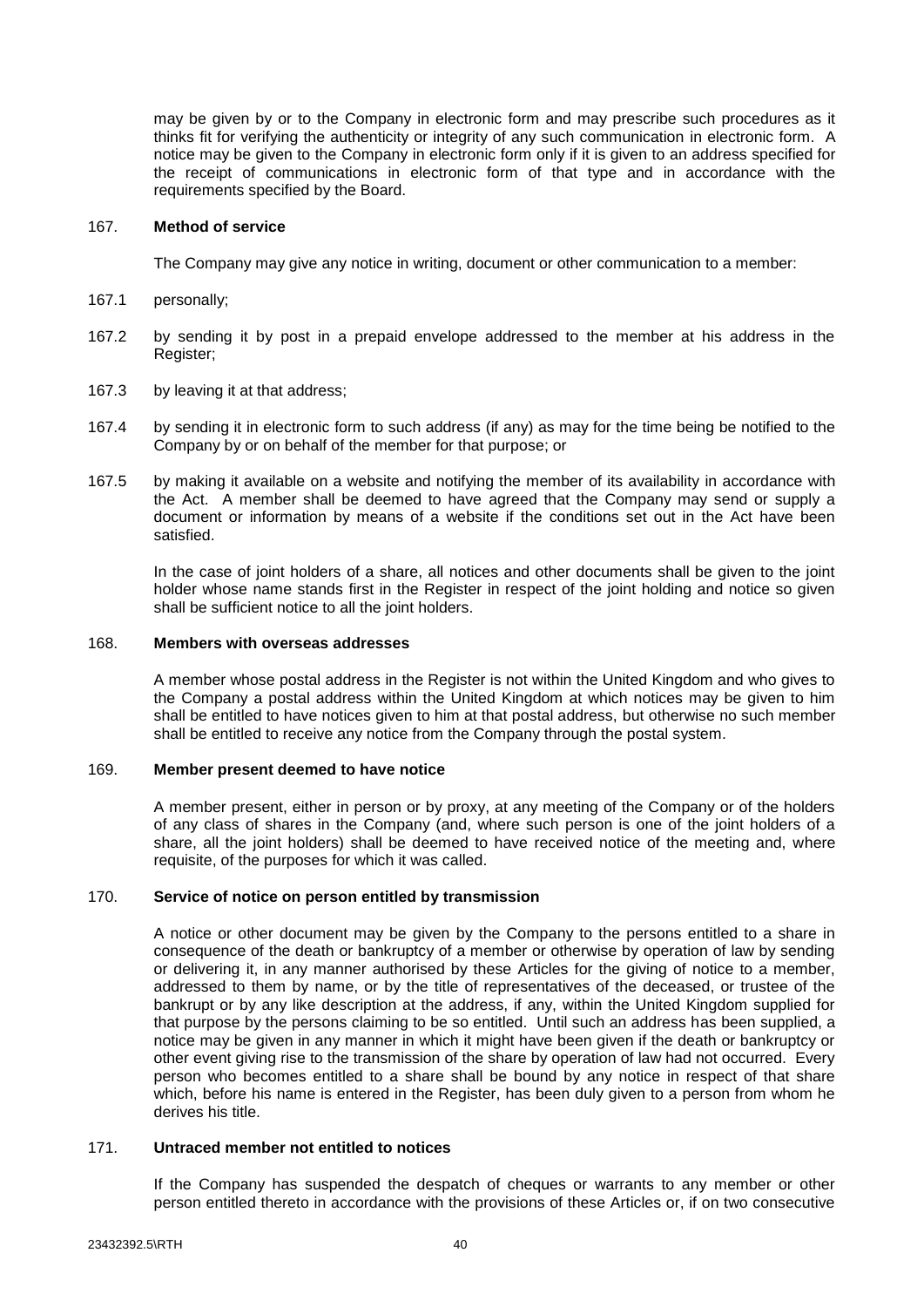<span id="page-47-0"></span>occasions notices have been sent through the post to any member or other person entitled thereto at his registered address or address for service but have been returned undelivered, such member or other person entitled thereto shall not thereafter be entitled to receive notices from the Company until he shall have communicated with the Company and supplied in writing to the Transfer Office a new registered address or address within the United Kingdom for the service of notices.

### 172. **When notice deemed served**

Proof that an envelope containing a notice in writing, document or other communication was properly addressed, prepaid and put into the post shall be conclusive evidence that the notice, document or communication was sent. Proof (in accordance with the formal recommendations of best practice contained in the guidance issued by the Institute of Chartered Secretaries and Administrators) that a communication in electronic form was sent by the Company shall be conclusive evidence that the communication was sent. If the Company receives a delivery failure notification following a communication by electronic means the Company shall send or supply the document or notice in hard copy form or electronic form (but not by electronic means) to the member either personally or by sending it by post in accordance with Article 156. A notice in writing, document or other communication shall be deemed to have been given:

- 172.1 if left at a registered address or address at which a notice in writing, document or other communication may be given, on the day on which it was so left;
- 172.2 if sent by first class post, on the day following that on which the envelope containing it was put into the post;
- 172.3 if sent by second class post, on the second day following that on which the envelope containing it was put into the post;
- 172.4 if sent by electronic means on the day following that on which the communication was sent notwithstanding that the company subsequently sends a hard copy of such notice, document or information by post; and
- 172.5 if made available on a website, when the recipient was deemed to have received notification of the fact that the material was available on the website, in accordance with this Article.

## 173. **Notice when post not available**

Without prejudice to the Article governing the accidental omission to give notice and to the presumption of service by post and the presumed date of service by post in the last preceding Article, if at any time, by reason of the suspension or curtailment of postal services within all or any part of the United Kingdom, the Board reasonably believes that a notice of a general meeting, if sent by post, is unlikely to be delivered within seven days of posting, the Company may at its sole discretion and either in addition to or in substitution for notice by post, convene a general meeting by a notice advertised in at least one national newspaper and such notice shall be deemed to have been duly served on all members and other persons entitled thereto on the day when the advertisement has appeared in at least one such newspaper. If in any such case notices have not been posted the Company shall send confirmatory copies of the notice by post if at least seven days prior to the meeting the delivery by post of notices to addresses throughout the United Kingdom again becomes practicable.

## **AUTHENTICATION OF DOCUMENTS**

#### 174. **Authentication of documents**

Any Director or the Secretary or any person appointed by the Board for the purpose may authenticate any document affecting the constitution of the Company and any resolution passed by the Company or the Board or any committee of the Board, and any books, records, documents and accounts relating to the business of the Company and may certify copies thereof or extracts therefrom as true copies or extracts. Where these Articles require a notice or other document to be signed or authenticated by a member or other person then any notice or other document sent or supplied in electronic form is sufficiently authenticated in any manner authorised by the Act or in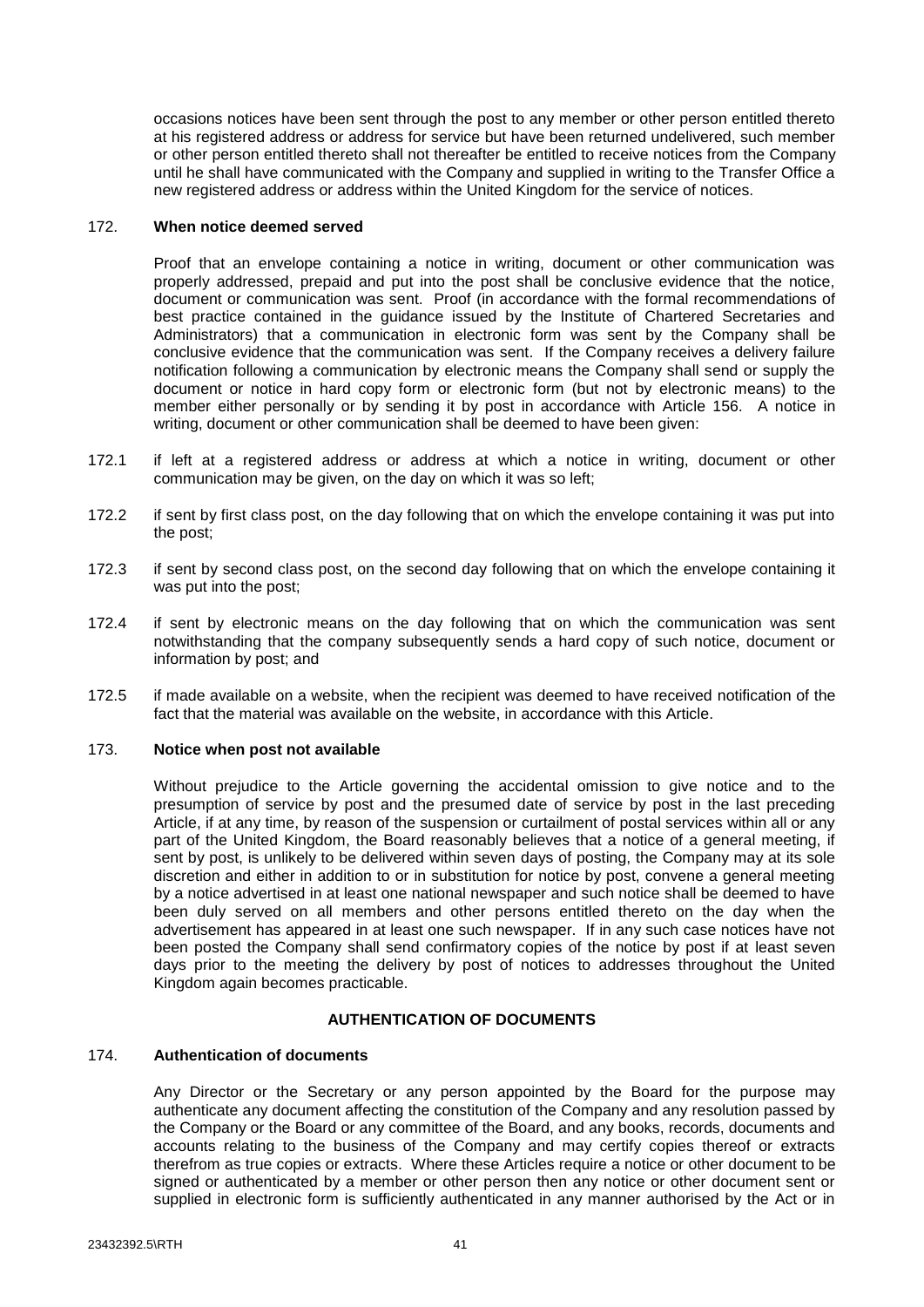<span id="page-48-0"></span>such other manner as may be approved by the Directors. The Directors may designate mechanisms for validating any such notice or other document and any such notice or other document not so validated by use of such mechanisms shall be deemed not to have been received by the Company. Except in the case of manifest error a document which is certified as aforesaid shall be conclusive evidence in favour of all persons dealing with the Company in good faith that the document is true and complete and in the case of a copy of a resolution or an extract from the minutes of the Board or any committee of the Board that such copy or extract is a true and accurate record of proceedings at a duly constituted meeting.

## **DESTRUCTION OF DOCUMENTS**

### 175.1 **Destruction of documents**

It shall be presumed conclusively in favour of the Company that every entry on the Register purporting to have been made on the basis of an instrument of transfer or other document destroyed by the Company was duly and properly made and that every instrument of transfer so destroyed was a valid and effective instrument duly and properly registered, and that every share certificate so destroyed was a valid and effective certificate duly and properly cancelled and that every other document mentioned in Article [175.1.1](#page-48-1) so destroyed was a valid and effective document in accordance with the recorded particulars of it in the books and records of the Company and that every paid dividend warrant and cheque so destroyed was duly paid; provided always that:-

- <span id="page-48-1"></span>175.1.1 six years shall have elapsed since the date of registration of the relevant instrument of transfer of shares and two years shall have elapsed since the date of recording of the relevant dividend mandate or notification of change of name or address and one year shall have elapsed since the recorded date of payment of the relevant dividend warrant or cheque or cancellation of the relevant cancelled share certificate; and
- 175.1.2 the Company is not shown to have destroyed a document in bad faith or with actual notice of any claim (regardless of the parties) to which the document might be relevant.
- 175.2 The Company shall be entitled to destroy any such document after the relevant period referred to in Article [175.1.1](#page-48-1) but nothing in these Articles shall be construed as imposing upon the Company any duty to retain any document for such period.
- 175.3 References in this Article to the destruction of any document include references to its disposal in any manner.

## **PROVISION FOR EMPLOYEES ON CESSATION OF BUSINESS**

#### 176. **Provision for employees on cessation of business**

The Board may decide to make provisions for the benefit of persons employed or formerly employed by the Company or any of its subsidiaries (other than a director or former director or shadow director) in connection with the cessation or transfer to any person of the whole or part of the undertaking of the Company or that subsidiary.

### **WINDING UP**

#### 177. **Winding up**

If the Company is wound up, the liquidator may, with the sanction of a special resolution of the Company and any other sanction required by the Acts, divide among the members in specie the whole or any part of the assets of the Company and may, for that purpose, value any assets and determine how the division shall be carried out as between the members or different classes of members. The liquidator may, with the like sanction, vest the whole or any part of the assets in trustees upon such trusts for the benefit of the members as he with the like sanction determines, but no member shall be compelled to accept any assets upon which there is a liability.